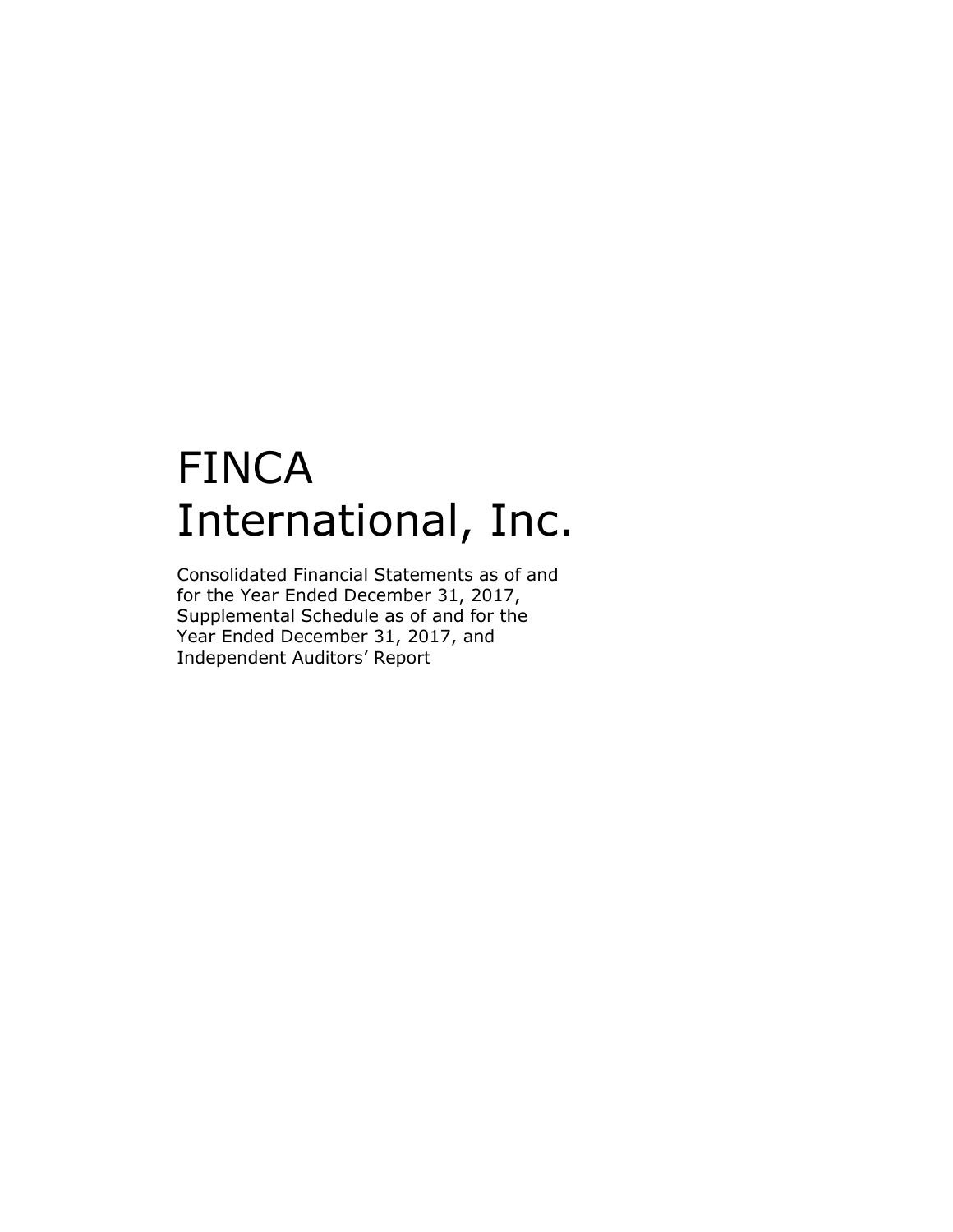# TABLE OF CONTENTS

|                                                                                                  | Page     |
|--------------------------------------------------------------------------------------------------|----------|
| INDEPENDENT AUDITORS' REPORT                                                                     | $1 - 2$  |
| CONSOLIDATED FINANCIAL STATEMENTS AS OF AND FOR THE<br>YEAR ENDED DECEMBER 31, 2017:             |          |
| Consolidated Statement of Financial Position                                                     | 3        |
| <b>Consolidated Statement of Activities</b>                                                      | 4        |
| Consolidated Statement of Cash Flows                                                             | $5 - 6$  |
| Notes to Consolidated Financial Statements                                                       | $7 - 41$ |
| SUPPLEMENTAL SCHEDULE AND NOTE TO SUPPLEMENTAL SCHEDULE<br>FOR THE YEAR ENDED DECEMBER 31, 2017: | 42       |
| Consolidated Schedule of Functional Expenses                                                     | 43       |
| Note to the Supplemental Schedule                                                                | 44       |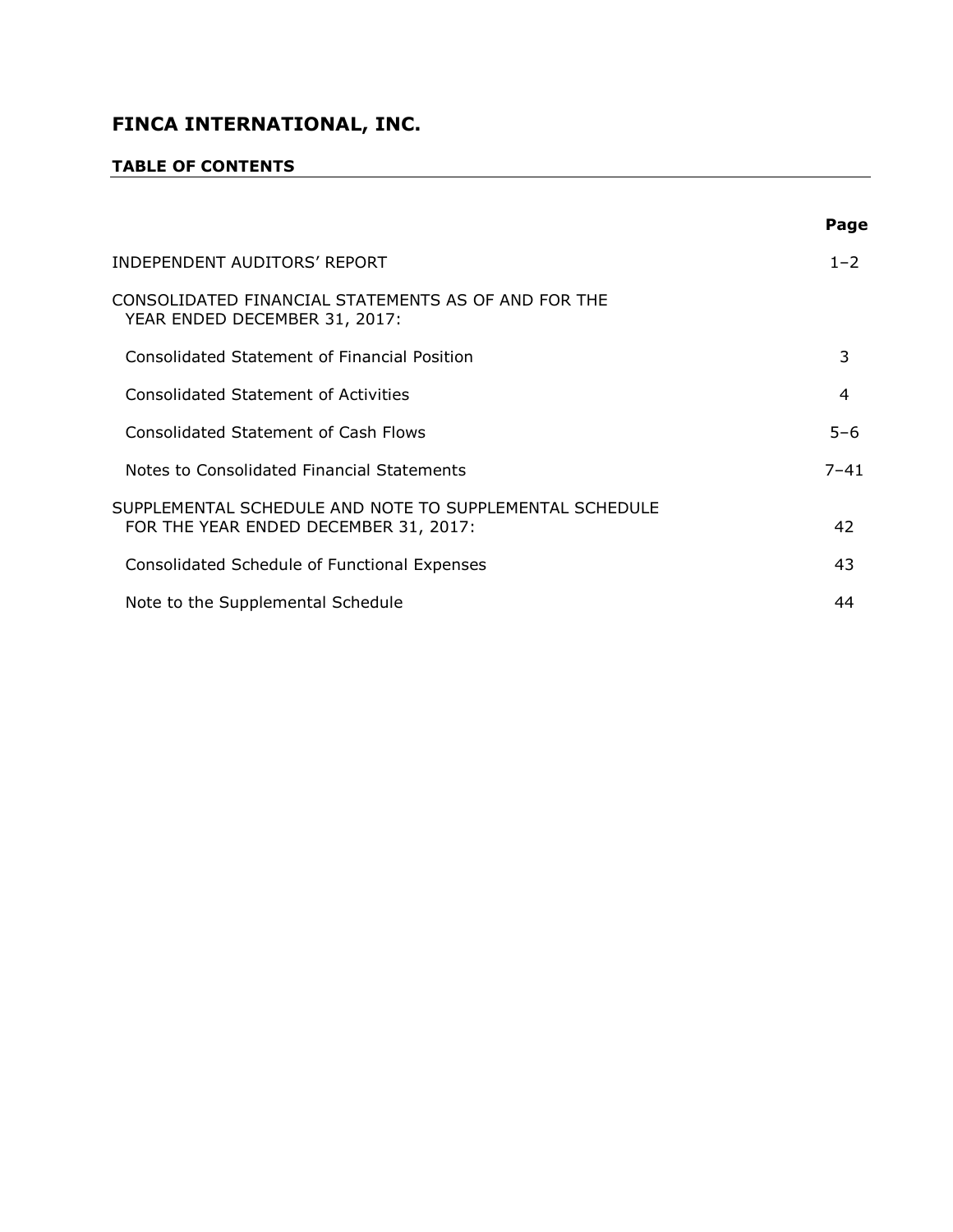

**Deloitte & Touche LLP** 7900 Tysons One Place Suite 800 McLean, VA 22102-5974 **USA** 

Tel: +1 703 251 1000 www.deloitte.com

#### **INDEPENDENT AUDITORS' REPORT**

To the Board of Directors and Members of the Audit Committee FINCA International, Inc. Washington, D.C.

We have audited the accompanying consolidated financial statements of FINCA International, Inc. and its subsidiaries (the "Company"), which comprise the consolidated statement of financial position as of December 31, 2017, and the related consolidated statement of activities and cash flows for the year then ended, and the related notes to the consolidated financial statements.

#### **Management's Responsibility for the Consolidated Financial Statements**

Management is responsible for the preparation and fair presentation of these consolidated financial statements in accordance with accounting principles generally accepted in the United States of America; this includes the design, implementation, and maintenance of internal control relevant to the preparation and fair presentation of consolidated financial statements that are free from material misstatement, whether due to fraud or error.

#### **Auditors' Responsibility**

Our responsibility is to express an opinion on these consolidated financial statements based on our audit. We conducted our audit in accordance with auditing standards generally accepted in the United States of America. Those standards require that we plan and perform the audit to obtain reasonable assurance about whether the consolidated financial statements are free from material misstatement.

An audit involves performing procedures to obtain audit evidence about the amounts and disclosures in the consolidated financial statements. The procedures selected depend on the auditor's judgment, including the assessment of the risks of material misstatement of the consolidated financial statements, whether due to fraud or error. In making those risk assessments, the auditor considers internal control relevant to the Company's preparation and fair presentation of the consolidated financial statements in order to design audit procedures that are appropriate in the circumstances, but not for the purpose of expressing an opinion on the effectiveness of the Company's internal control. Accordingly, we express no such opinion. An audit also includes evaluating the appropriateness of accounting policies used and the reasonableness of significant accounting estimates made by management, as well as evaluating the overall presentation of the consolidated financial statements.

We believe that the audit evidence we have obtained is sufficient and appropriate to provide a basis for our audit opinion.

#### **Opinion**

In our opinion, the consolidated financial statements referred to above present fairly, in all material respects, the consolidated financial position of FINCA International, Inc. and its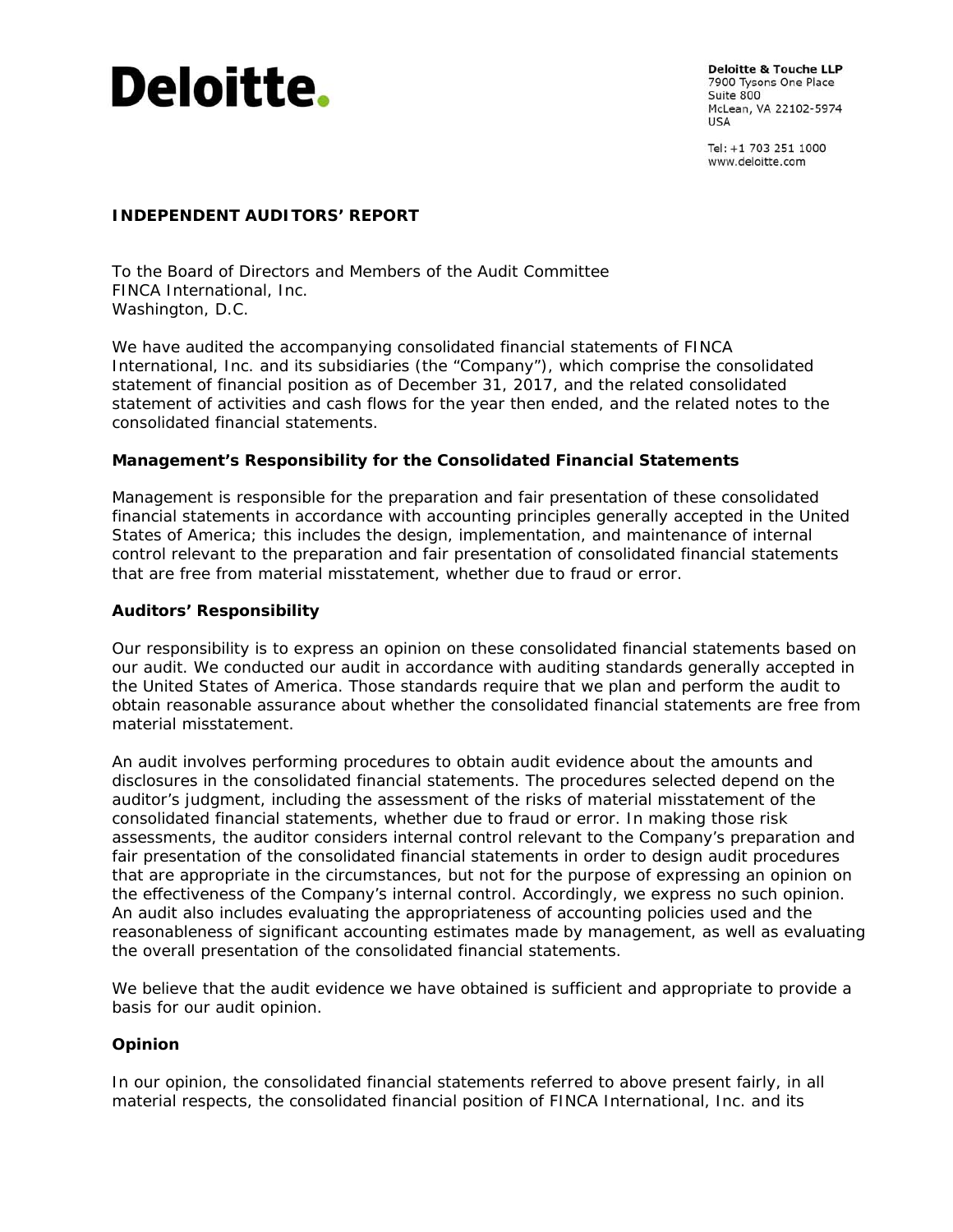subsidiaries as of December 31, 2017, and the changes in their net assets and their cash flows for the year then ended in accordance with accounting principles generally accepted in the United States of America.

#### **Other Matters**

#### **Report on Supplemental Schedule and Notes to the Supplemental Schedule**

Our audit was conducted for the purpose of forming an opinion on the consolidated financial statements as a whole. The consolidated schedule of functional expenses is presented for the purpose of additional analysis and is not a required part of the consolidated financial statements. This schedule and corresponding notes are the responsibility of the Company's management and were derived from and relate directly to the underlying accounting and other records used to prepare the consolidated financial statements. Such schedule and corresponding notes to the supplemental schedule have been subjected to the auditing procedures applied in our audit of the consolidated financial statements and certain additional procedures, including comparing and reconciling such schedule directly to the underlying accounting and other records used to prepare the consolidated financial procedures in accordance with auditing standards generally accepted in the United States of America. In our opinion, such schedule and corresponding notes to the supplemental schedule are fairly stated, in all material respects, in relation to the consolidated financial statements as a whole.

Deloitte + Touche LLP

June 21, 2018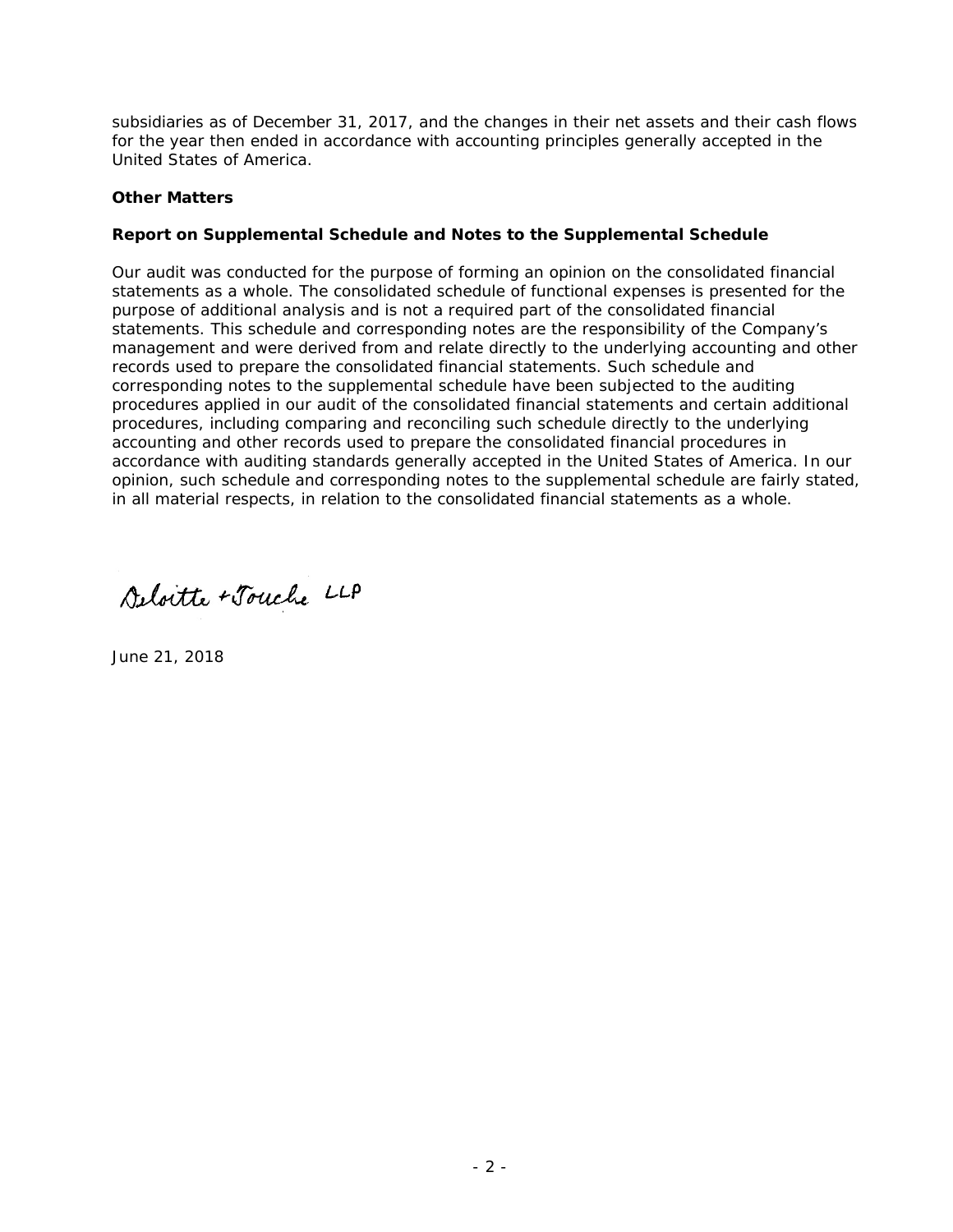# CONSOLIDATED STATEMENT OF FINANCIAL POSITION AS OF DECEMBER 31, 2017

| FINCA INTERNATIONAL, INC.<br><b>CONSOLIDATED STATEMENT OF FINANCIAL POSITION</b><br>AS OF DECEMBER 31, 2017<br>2017<br><b>ASSETS</b><br>CASH AND CASH EQUIVALENTS<br>\$<br>RESTRICTED CASH AND CASH EQUIVALENTS (Note 8)<br>AVAILABLE FOR SALE INVESTMENTS (Note 9)<br>HELD-TO-MATURITY INVESTMENTS (Note 9)<br>DERIVATIVE ASSETS (Note 10)<br>LOANS RECEIVABLE, Net (Note 11)<br>DUE FROM BANKS<br>OTHER RECEIVABLES, PREPAID, AND OTHER ASSETS (Note 12)<br>PROPERTY AND EQUIPMENT, Net (Note 13)<br>INTANGIBLE ASSETS, Net (Note 14)<br><b>GOODWILL</b><br><b>CURRENT TAX ASSETS</b><br>DEFERRED TAX ASSETS (Note 7)<br><b>TOTAL</b><br><b>LIABILITIES AND EQUITY</b><br>LIABILITIES:<br>Accounts payable and other accrued liabilities (Note 15)<br>\$<br>Derivative liabilities (Note 10)<br>Client deposits (Note 17)<br>Bank deposits (Note 16)<br>Notes payable (Note 18)<br>Subordinated debt (Note 19)<br>Deferred revenue (Note 20)<br>Employee benefits (Note 21)<br>Current income tax liability<br>Deferred tax liabilities (Note 7)<br><b>Total liabilities</b><br><b>NET ASSETS:</b><br>Unrestricted net assets-FINCA (Note 24)<br>Unrestricted net assets-noncontrolling interest (Note 24)<br>Total unrestricted net assets<br>Temporary restricted net assets (Note 25)<br>Total net assets<br><b>TOTAL</b> |                 |
|--------------------------------------------------------------------------------------------------------------------------------------------------------------------------------------------------------------------------------------------------------------------------------------------------------------------------------------------------------------------------------------------------------------------------------------------------------------------------------------------------------------------------------------------------------------------------------------------------------------------------------------------------------------------------------------------------------------------------------------------------------------------------------------------------------------------------------------------------------------------------------------------------------------------------------------------------------------------------------------------------------------------------------------------------------------------------------------------------------------------------------------------------------------------------------------------------------------------------------------------------------------------------------------------------------------------------------|-----------------|
|                                                                                                                                                                                                                                                                                                                                                                                                                                                                                                                                                                                                                                                                                                                                                                                                                                                                                                                                                                                                                                                                                                                                                                                                                                                                                                                                |                 |
| 153,912,034<br>37,713,356<br>6,232,990<br>42,032,786<br>31,266,196<br>777,645,735<br>377,904<br>23,537,572<br>32,057,081<br>9,018,960<br>989,143<br>923,351<br>5,725,698<br>\$1,121,432,806<br>33,829,712<br>11,213,302<br>372,744,174<br>62,546,969<br>376,330,996<br>5,651,052<br>3,884,371<br>3,398,290<br>4,320,467<br>2,138,352<br>876,057,685<br>150,423,670<br>94,431,698<br>244,855,368<br>519,753<br>245,375,121                                                                                                                                                                                                                                                                                                                                                                                                                                                                                                                                                                                                                                                                                                                                                                                                                                                                                                      |                 |
|                                                                                                                                                                                                                                                                                                                                                                                                                                                                                                                                                                                                                                                                                                                                                                                                                                                                                                                                                                                                                                                                                                                                                                                                                                                                                                                                |                 |
|                                                                                                                                                                                                                                                                                                                                                                                                                                                                                                                                                                                                                                                                                                                                                                                                                                                                                                                                                                                                                                                                                                                                                                                                                                                                                                                                |                 |
|                                                                                                                                                                                                                                                                                                                                                                                                                                                                                                                                                                                                                                                                                                                                                                                                                                                                                                                                                                                                                                                                                                                                                                                                                                                                                                                                |                 |
|                                                                                                                                                                                                                                                                                                                                                                                                                                                                                                                                                                                                                                                                                                                                                                                                                                                                                                                                                                                                                                                                                                                                                                                                                                                                                                                                |                 |
|                                                                                                                                                                                                                                                                                                                                                                                                                                                                                                                                                                                                                                                                                                                                                                                                                                                                                                                                                                                                                                                                                                                                                                                                                                                                                                                                |                 |
|                                                                                                                                                                                                                                                                                                                                                                                                                                                                                                                                                                                                                                                                                                                                                                                                                                                                                                                                                                                                                                                                                                                                                                                                                                                                                                                                |                 |
|                                                                                                                                                                                                                                                                                                                                                                                                                                                                                                                                                                                                                                                                                                                                                                                                                                                                                                                                                                                                                                                                                                                                                                                                                                                                                                                                |                 |
|                                                                                                                                                                                                                                                                                                                                                                                                                                                                                                                                                                                                                                                                                                                                                                                                                                                                                                                                                                                                                                                                                                                                                                                                                                                                                                                                |                 |
|                                                                                                                                                                                                                                                                                                                                                                                                                                                                                                                                                                                                                                                                                                                                                                                                                                                                                                                                                                                                                                                                                                                                                                                                                                                                                                                                |                 |
|                                                                                                                                                                                                                                                                                                                                                                                                                                                                                                                                                                                                                                                                                                                                                                                                                                                                                                                                                                                                                                                                                                                                                                                                                                                                                                                                |                 |
|                                                                                                                                                                                                                                                                                                                                                                                                                                                                                                                                                                                                                                                                                                                                                                                                                                                                                                                                                                                                                                                                                                                                                                                                                                                                                                                                |                 |
|                                                                                                                                                                                                                                                                                                                                                                                                                                                                                                                                                                                                                                                                                                                                                                                                                                                                                                                                                                                                                                                                                                                                                                                                                                                                                                                                |                 |
|                                                                                                                                                                                                                                                                                                                                                                                                                                                                                                                                                                                                                                                                                                                                                                                                                                                                                                                                                                                                                                                                                                                                                                                                                                                                                                                                |                 |
|                                                                                                                                                                                                                                                                                                                                                                                                                                                                                                                                                                                                                                                                                                                                                                                                                                                                                                                                                                                                                                                                                                                                                                                                                                                                                                                                |                 |
|                                                                                                                                                                                                                                                                                                                                                                                                                                                                                                                                                                                                                                                                                                                                                                                                                                                                                                                                                                                                                                                                                                                                                                                                                                                                                                                                |                 |
|                                                                                                                                                                                                                                                                                                                                                                                                                                                                                                                                                                                                                                                                                                                                                                                                                                                                                                                                                                                                                                                                                                                                                                                                                                                                                                                                |                 |
|                                                                                                                                                                                                                                                                                                                                                                                                                                                                                                                                                                                                                                                                                                                                                                                                                                                                                                                                                                                                                                                                                                                                                                                                                                                                                                                                |                 |
|                                                                                                                                                                                                                                                                                                                                                                                                                                                                                                                                                                                                                                                                                                                                                                                                                                                                                                                                                                                                                                                                                                                                                                                                                                                                                                                                |                 |
|                                                                                                                                                                                                                                                                                                                                                                                                                                                                                                                                                                                                                                                                                                                                                                                                                                                                                                                                                                                                                                                                                                                                                                                                                                                                                                                                |                 |
|                                                                                                                                                                                                                                                                                                                                                                                                                                                                                                                                                                                                                                                                                                                                                                                                                                                                                                                                                                                                                                                                                                                                                                                                                                                                                                                                |                 |
|                                                                                                                                                                                                                                                                                                                                                                                                                                                                                                                                                                                                                                                                                                                                                                                                                                                                                                                                                                                                                                                                                                                                                                                                                                                                                                                                |                 |
|                                                                                                                                                                                                                                                                                                                                                                                                                                                                                                                                                                                                                                                                                                                                                                                                                                                                                                                                                                                                                                                                                                                                                                                                                                                                                                                                |                 |
|                                                                                                                                                                                                                                                                                                                                                                                                                                                                                                                                                                                                                                                                                                                                                                                                                                                                                                                                                                                                                                                                                                                                                                                                                                                                                                                                |                 |
|                                                                                                                                                                                                                                                                                                                                                                                                                                                                                                                                                                                                                                                                                                                                                                                                                                                                                                                                                                                                                                                                                                                                                                                                                                                                                                                                |                 |
|                                                                                                                                                                                                                                                                                                                                                                                                                                                                                                                                                                                                                                                                                                                                                                                                                                                                                                                                                                                                                                                                                                                                                                                                                                                                                                                                |                 |
|                                                                                                                                                                                                                                                                                                                                                                                                                                                                                                                                                                                                                                                                                                                                                                                                                                                                                                                                                                                                                                                                                                                                                                                                                                                                                                                                |                 |
|                                                                                                                                                                                                                                                                                                                                                                                                                                                                                                                                                                                                                                                                                                                                                                                                                                                                                                                                                                                                                                                                                                                                                                                                                                                                                                                                |                 |
|                                                                                                                                                                                                                                                                                                                                                                                                                                                                                                                                                                                                                                                                                                                                                                                                                                                                                                                                                                                                                                                                                                                                                                                                                                                                                                                                |                 |
|                                                                                                                                                                                                                                                                                                                                                                                                                                                                                                                                                                                                                                                                                                                                                                                                                                                                                                                                                                                                                                                                                                                                                                                                                                                                                                                                |                 |
|                                                                                                                                                                                                                                                                                                                                                                                                                                                                                                                                                                                                                                                                                                                                                                                                                                                                                                                                                                                                                                                                                                                                                                                                                                                                                                                                |                 |
|                                                                                                                                                                                                                                                                                                                                                                                                                                                                                                                                                                                                                                                                                                                                                                                                                                                                                                                                                                                                                                                                                                                                                                                                                                                                                                                                |                 |
|                                                                                                                                                                                                                                                                                                                                                                                                                                                                                                                                                                                                                                                                                                                                                                                                                                                                                                                                                                                                                                                                                                                                                                                                                                                                                                                                |                 |
|                                                                                                                                                                                                                                                                                                                                                                                                                                                                                                                                                                                                                                                                                                                                                                                                                                                                                                                                                                                                                                                                                                                                                                                                                                                                                                                                | \$1,121,432,806 |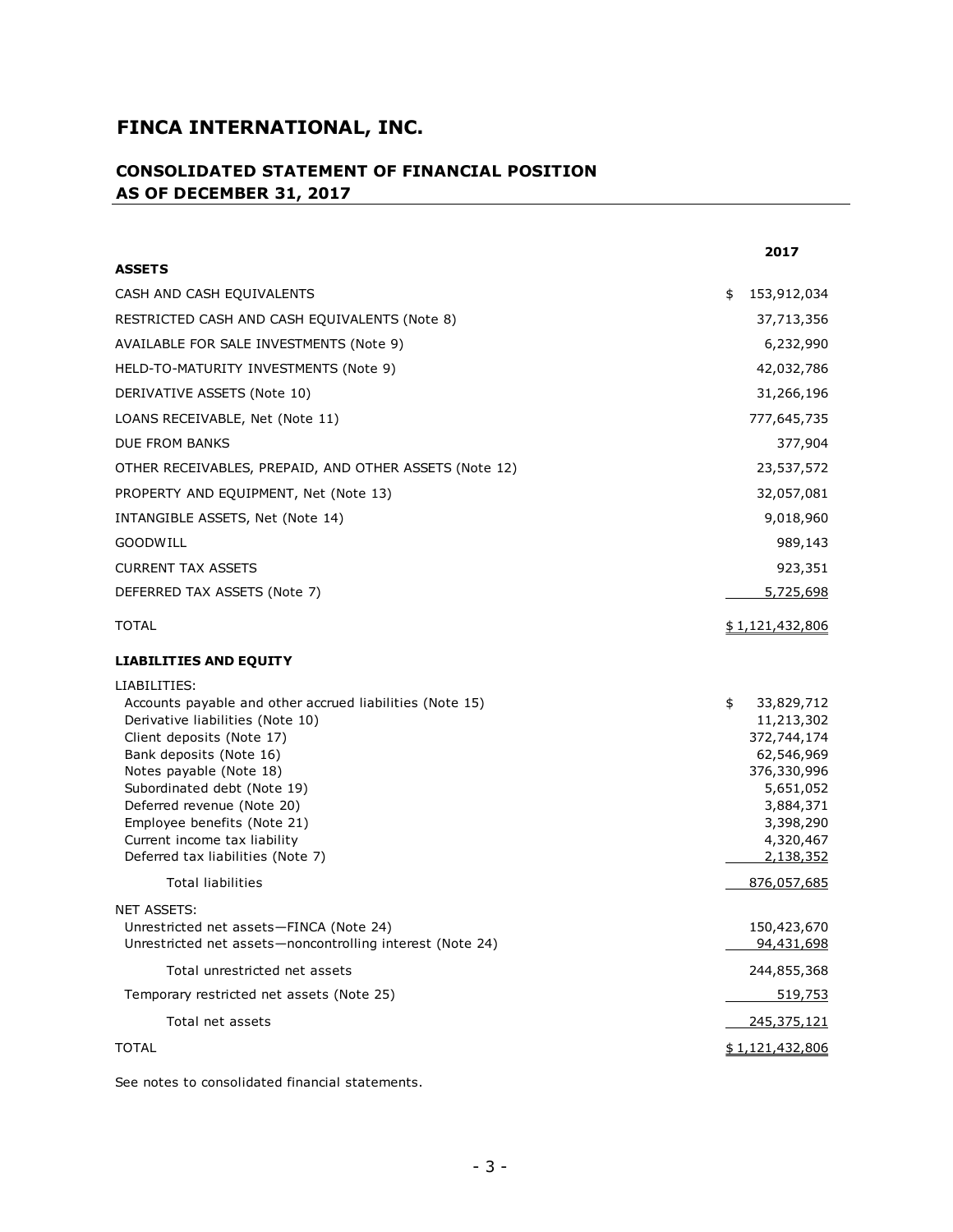# CONSOLIDATED STATEMENT OF ACTIVITIES FOR THE YEAR ENDED DECEMBER 31, 2017

| <b>CONSOLIDATED STATEMENT OF ACTIVITIES</b>                                           |                           |                                       |                           |
|---------------------------------------------------------------------------------------|---------------------------|---------------------------------------|---------------------------|
| FOR THE YEAR ENDED DECEMBER 31, 2017                                                  |                           |                                       |                           |
|                                                                                       | <b>Unrestricted</b>       | <b>Temporary</b><br><b>Restricted</b> | <b>Total</b><br>2017      |
| <b>OPERATING REVENUES:</b>                                                            |                           |                                       |                           |
| Contributions:                                                                        |                           |                                       |                           |
| Corporate, foundation, and individual giving<br>Services and gifts in kind            | \$12,955,180<br>4,422,363 | \$506,301                             | \$13,461,481<br>4,422,363 |
| Program:                                                                              |                           |                                       |                           |
| Interest income                                                                       | 283,750,994               |                                       | 283,750,994               |
| Grants and contracts<br>Fees and other income                                         | 4,547,318<br>33,435,308   | $\overline{\phantom{a}}$              | 4,547,318<br>33,435,308   |
| Net assets released from restrictions                                                 | 340,547                   | (340, 547)                            | $\sim$                    |
| Total operating revenues                                                              | 339,451,710               | 165,754                               | 339,617,464               |
| <b>OPERATING EXPENSES:</b>                                                            |                           |                                       |                           |
| Program services                                                                      | (291, 718, 833)           |                                       | (291, 718, 833)           |
| Fundraising                                                                           | (4, 160, 434)             |                                       | (4, 160, 434)             |
| General and administrative                                                            | (9,243,880)               |                                       | (9,243,880)               |
| Total operating expenses                                                              | (305, 123, 147)           | $\sim$                                | (305, 123, 147)           |
| INCOME TAX EXPENSE (Note 7)                                                           | (13, 230, 591)            | $\sim$                                | (13, 230, 591)            |
| CHANGE IN NET ASSETS BEFORE NONOPERATING ITEMS                                        | 21,097,972                | 165,754                               | 21,263,726                |
| NONOPERATING INCOME                                                                   | 1,154,710                 |                                       | 1,154,710                 |
| INVESTMENT AND FOREIGN EXCHANGE (LOSS)                                                | (252, 991)                |                                       | (252, 991)                |
| PENSION-RELATED CHANGES OTHER THAN NET PERIODIC<br>BENEFIT COST GAIN                  | 258,142                   |                                       | 258,142                   |
| TRANSLATION GAIN OF FOREIGN OPERATIONS                                                | 3,014,155                 |                                       | 3,014,155                 |
| FAIR VALUE RESERVE REVALUATION                                                        | (41, 805)                 |                                       | (41, 805)                 |
| CHANGE IN NET ASSETS FROM CONTINUING<br>OPERATIONS AND BEFORE NONCONTROLLING INTEREST | 25,230,183                | 165,754                               | 25,395,937                |
| LOSS FROM DISCONTINUED OPERATIONS                                                     | (5,046,945)               | $\sim$                                | (5,046,945)               |
| CHANGE IN NET ASSETS                                                                  |                           | 165,754                               |                           |
|                                                                                       | 20,183,238                |                                       | 20,348,992                |
| NET ASSETS-Beginning of year                                                          | 224,672,129               | 353,999                               | 225,026,128               |
| NET ASSETS-End of year                                                                | \$244,855,367             | \$519,753                             | \$245,375,120             |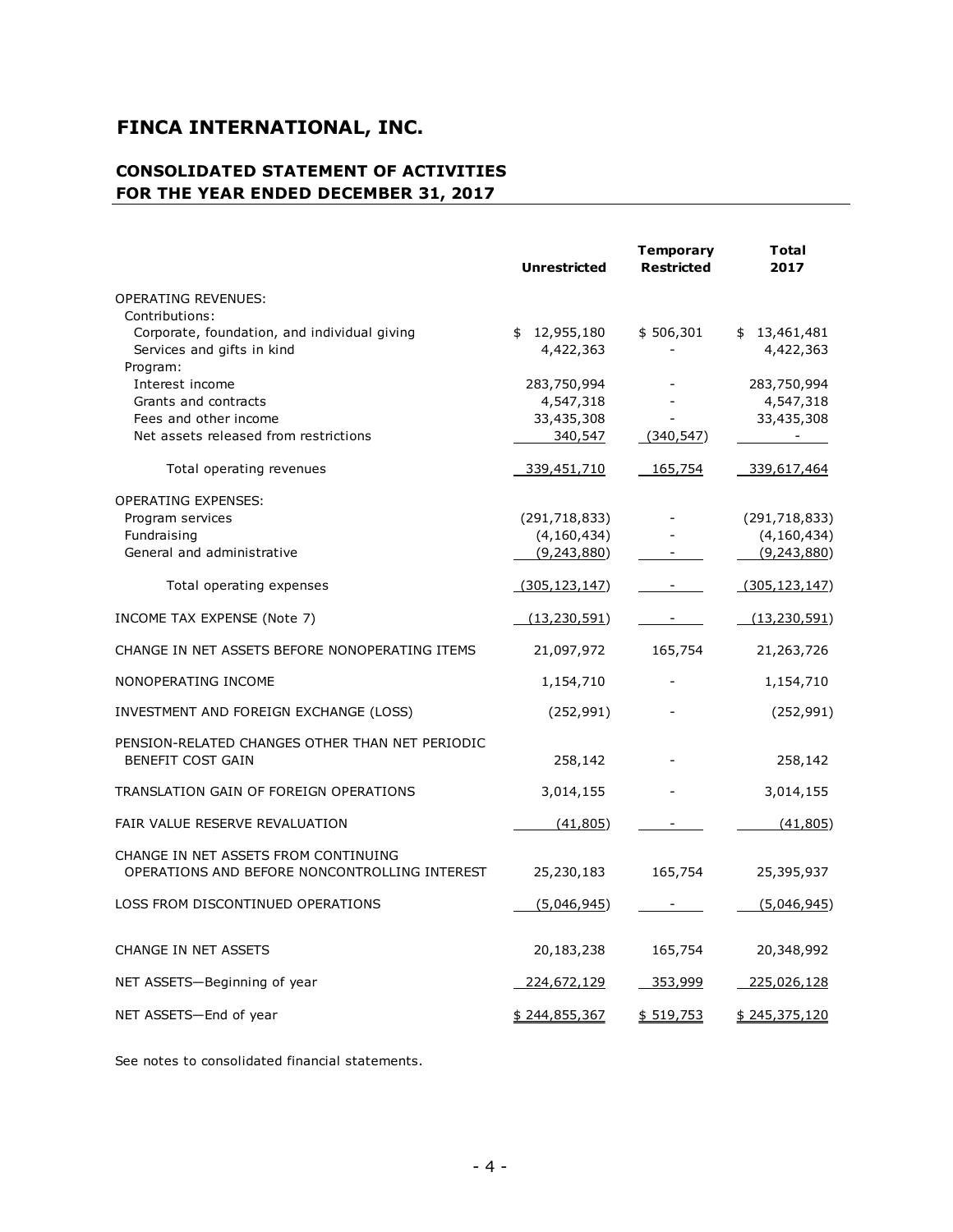# CONSOLIDATED STATEMENT OF CASH FLOWS FOR THE YEAR ENDED DECEMBER 31, 2017

| FINCA INTERNATIONAL, INC.                                            |                  |
|----------------------------------------------------------------------|------------------|
|                                                                      |                  |
| <b>CONSOLIDATED STATEMENT OF CASH FLOWS</b>                          |                  |
| FOR THE YEAR ENDED DECEMBER 31, 2017                                 |                  |
|                                                                      |                  |
|                                                                      |                  |
|                                                                      | 2017             |
| CASH FLOWS FROM OPERATING ACTIVITIES:                                |                  |
| Change in net assets before noncontrolling interest                  | 20,348,993<br>\$ |
| Adjustments to reconcile changes in net assets before noncontrolling |                  |
| interest to net cash provided by operating activities:               |                  |
|                                                                      |                  |
| Foreign currency translation gain                                    | (3,014,155)      |
| Pension-related changes other than net periodic benefit cost gain    | (258, 142)       |
| Fair value revaluation reserve                                       | 41,806           |
| Depreciation and amortization                                        | 10,427,186       |
| Loss on disposal of fixed assets and intangibles                     | (79, 523)        |
| Impairment on loan losses and other financial assets                 | 27,730,738       |
| Impairment of other assets                                           | 881,011          |
| Foreign exchange losses                                              | 6,557,271        |
| Changes in deferred tax assets and liabilities                       | (3,500,797)      |
| Gain on disposal of subsidiaries                                     | 570,761          |
| Other non-cash adjustments                                           | (12, 455, 444)   |
| (Decrease) increase of assets and liabilities from                   |                  |
| operating activities after non-cash items:                           |                  |
| Change in interest receivable and fees                               | (6,913,750)      |
|                                                                      |                  |
| Change in other receivables and other assets                         | (24,990,205)     |
| Change in other liabilities                                          | 3,550,214        |
| Change in deferred revenue                                           | (2,337,796)      |
| Change in employee benefits                                          | (826, 291)       |
| Net cash provided by operating activities                            | 15,731,877       |
| CASH FLOWS FROM INVESTING ACTIVITIES:                                |                  |
| Net purchase of financial assets                                     | (18, 178, 695)   |
| Net change in loans to customers                                     | (57, 566, 364)   |
| Purchase of property and equipment                                   | (9,848,269)      |
|                                                                      |                  |
| Purchase of intangible assets                                        | (4,414,406)      |
| Proceeds from sales/disposals of fixed assets                        | 1,012,352        |
| Net cash inflow on disposal of subsidiaries                          | 238,367          |
| Net cash used in investing activities                                | (88, 757, 015)   |
| CASH FLOWS FROM FINANCING ACTIVITIES:                                |                  |
| Net change in customers' and other deposits                          | 152,164,837      |
| Proceeds from lenders                                                | 325,753,615      |
| Repayment of loans and borrowings to lenders                         | (390,655,273)    |
| Net cash provided by financing activities                            | 87,263,179       |
|                                                                      |                  |
|                                                                      | (Continued)      |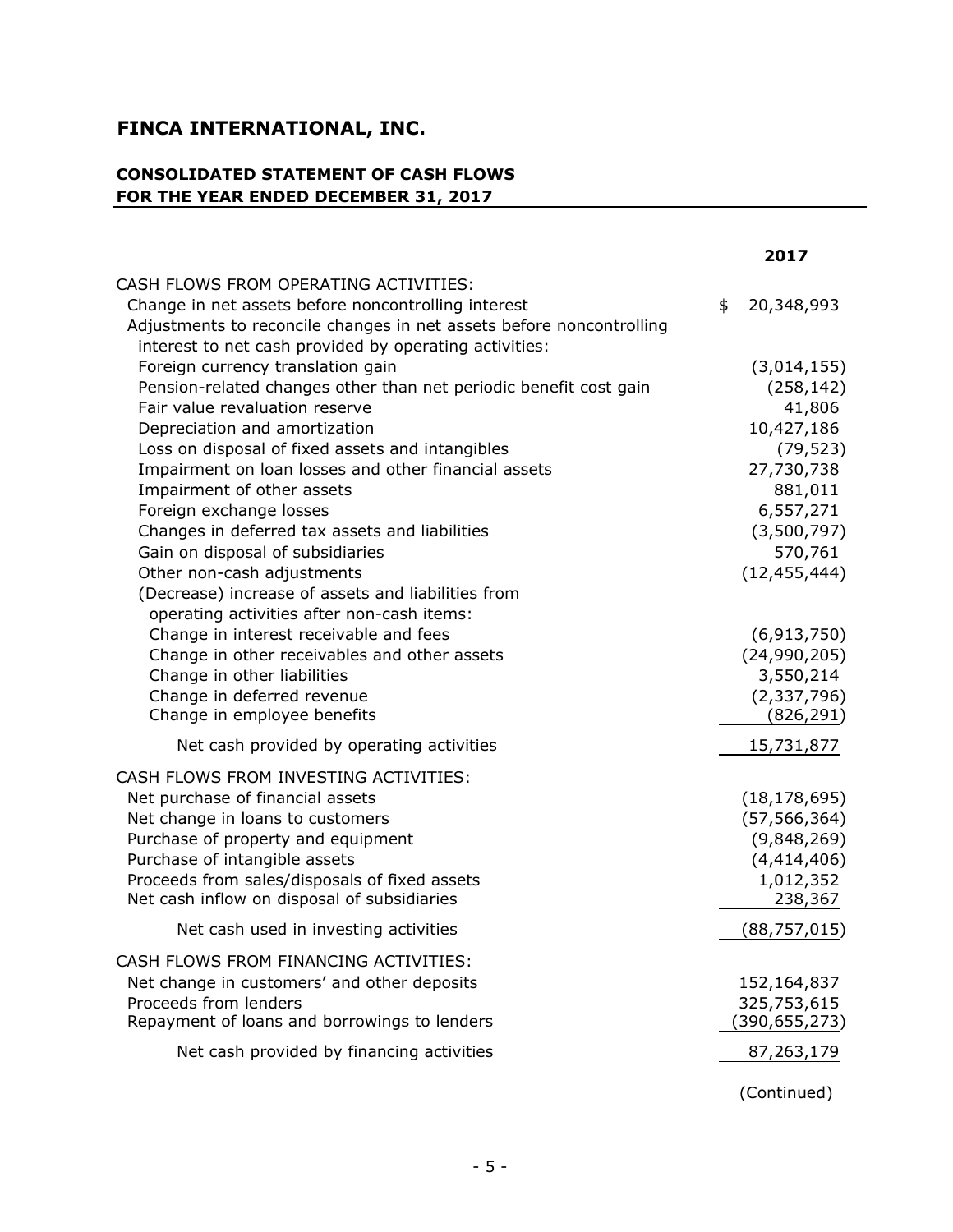# CONSOLIDATED STATEMENT OF CASH FLOWS FOR THE YEAR ENDED DECEMBER 31, 2017

| FINCA INTERNATIONAL, INC.                                                                 |                  |
|-------------------------------------------------------------------------------------------|------------------|
| <b>CONSOLIDATED STATEMENT OF CASH FLOWS</b><br>FOR THE YEAR ENDED DECEMBER 31, 2017       |                  |
|                                                                                           | 2017             |
| NET INCREASE IN CASH AND CASH EQUIVALENTS                                                 | 14,238,041<br>\$ |
| CASH AND CASH EQUIVALENTS-Beginning of the year                                           | 140,797,035      |
| EFFECT OF EXCHANGE RATE CHANGES ON CASH AND<br>CASH EQUIVALENTS                           | (1, 123, 042)    |
| CASH AND CASH EQUIVALENTS-End of the year                                                 | \$153,912,034    |
| SUPPLEMENTAL DISCLOSURES TO CASH FLOWS<br>FROM OPERATING ACTIVITIES:<br>Interest received | \$328,699,304    |
| Interest paid                                                                             | \$ (85,882,421)  |
| Income taxes paid                                                                         | \$ (12,167,277)  |
| See notes to consolidated financial statements.                                           | (Concluded)      |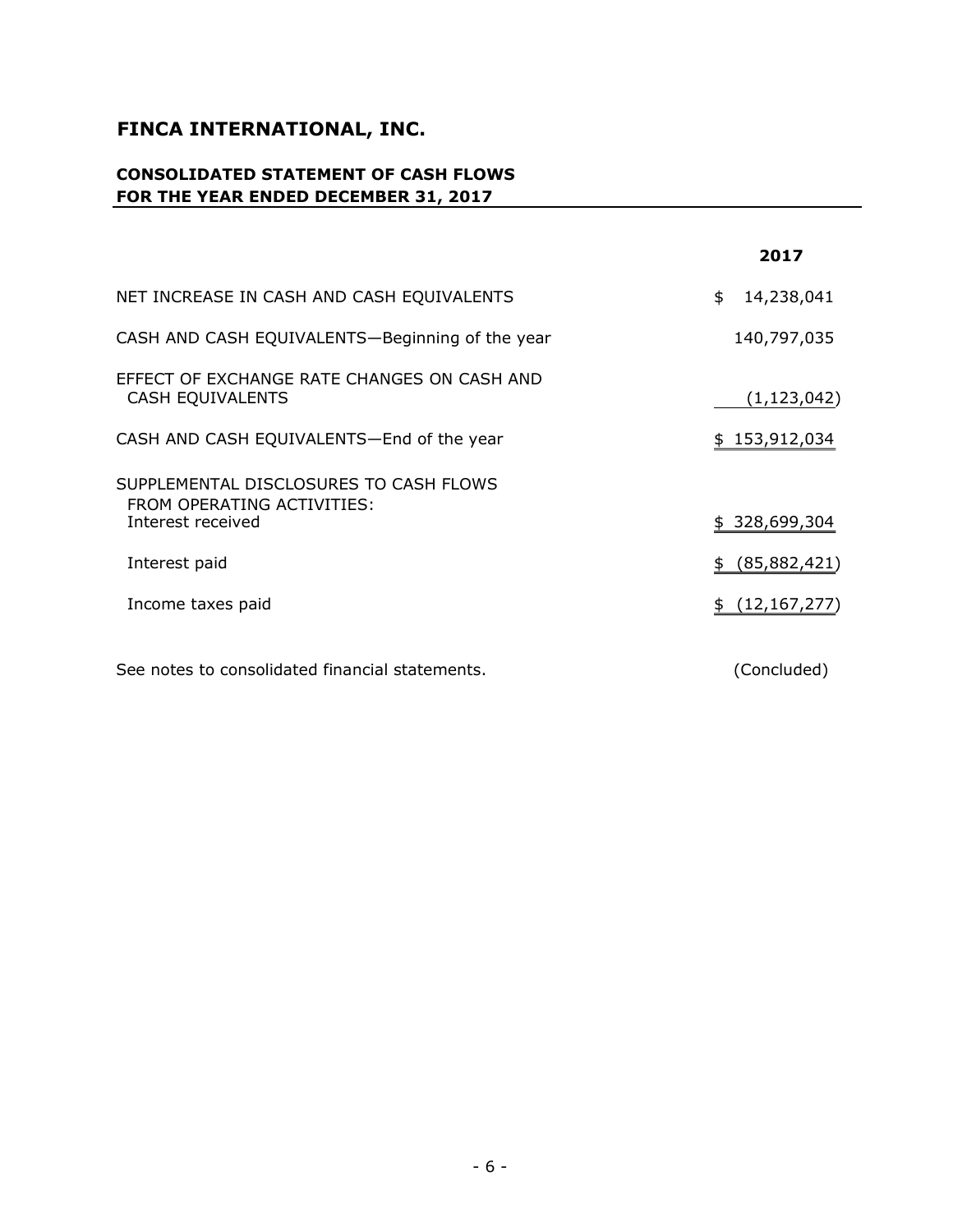#### NOTES TO CONSOLIDATED FINANCIAL STATEMENTS AS OF AND FOR THE YEAR ENDED DECEMBER 31, 2017

## 1. NATURE OF ACTIVITIES

FINCA International, Inc. ("FINCA" or "FINCA International" or the "Company") is a notfor-profit corporation, incorporated in the state of New York, United States of America (USA), that has received a determination letter from the United States Internal Revenue Service classifying it as a tax-exempt public charity described in Section  $501(c)(3)$  of the United States Internal Revenue Code of 1986, as amended. Founded in 1984, FINCA's mission is to alleviate poverty through lasting solutions that help people build assets, create jobs and raise their standard of living. FINCA's headquarters is located in Washington, D.C., USA.

As of December 31, 2017, FINCA through FINCA Microfinance Holdings Company, LLC ("FMH") engages in microfinance operations in 20 developing countries in Latin America (Ecuador, Guatemala, Haiti, Honduras, and Nicaragua), Africa (Democratic Republic of the Congo, Malawi, Nigeria, Tanzania, Uganda, and Zambia), Eurasia (Armenia, Azerbaijan, Georgia, Kosovo, Kyrgyzstan, and Tajikistan), and the Middle East and South Asia (Afghanistan, Jordan, and Pakistan). FINCA operates through local entities ("subsidiaries") that are owned and/or controlled by FINCA through FMH. Subsidiaries are organized primarily as corporations but also, in some cases, as nongovernmental organizations, or as branches of FINCA International.

Subsidiaries principally provide loans to parties that lack access to traditional financial institutions. In most cases, these loans are made to either groups of individuals, individuals, or small and medium-sized enterprises ("SME"). Group and village loans consist of individuals that know each other, guarantee each other's loans and provide a network of support for the group members. Individual loans, typically larger in size, are made where individual small businesses demonstrate adequate need and creditworthiness. Other loans consist of agricultural loans, education loans and other micro-finance loans. Through a growing number of its subsidiaries, FINCA provides other financial services needed by the working poor, including savings deposits, remittances, and micro insurance.

Approximately half of FINCA's lending clients worldwide are women who often lack the ability to secure adequate formal employment and who, in many cultures, are the primary providers for a family. FINCA's loans are a renewable resource that can improve the economy of an entire community. FINCA operates on a twin bottom line approach of financial sustainability and social impact.

FMH follows FINCA's mission of poverty alleviation, and no changes may be made to the corporate purpose without the consent of FINCA. In order to ensure complete alignment of interests with the microentrepreneur clients that it serves, no FINCA employee, board member, or officer may hold any equity interest in FMH or any of the subsidiaries.

Additionally, FINCA operates two programs aimed at entrepreneurial solutions to poverty that aim to bring basic services to low-income families and their communities. One program is in the areas of distribution and financing of energy products to the bottom of the pyramid (BOP) customers in Uganda. The second program based in the US and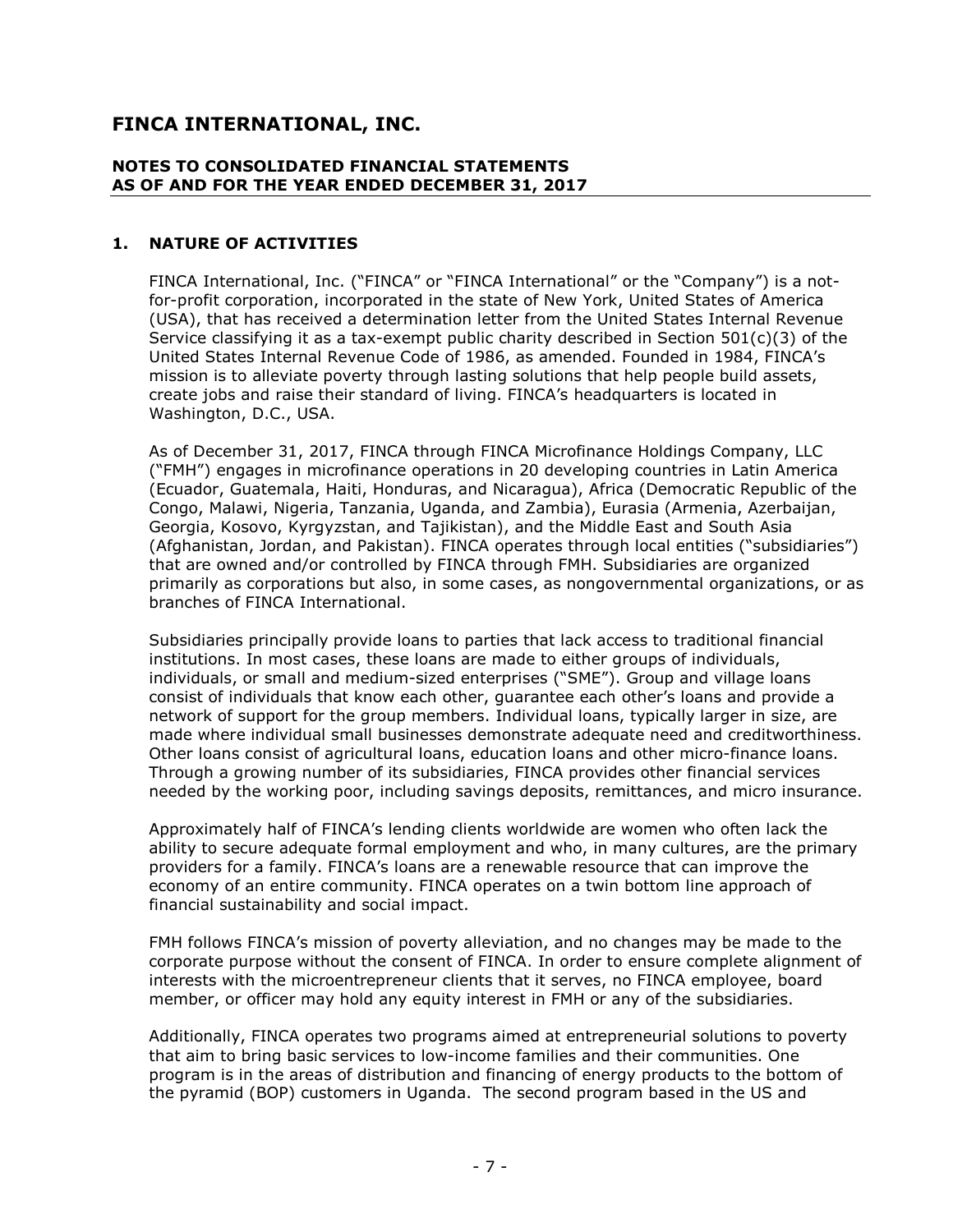Uganda provides patient early-stage capital, and pre- and post-investment support to launch and scale high-impact for-profit social enterprises and promote affordable, highquality, life-improving products and services for people at the BOP.

# 2. BASIS OF PREPARATION

The accompanying consolidated financial statements have been prepared in accordance with accounting principles generally accepted in the United States of America ("US GAAP") and are presented in U.S. dollars, which is FINCA's functional currency.

The consolidated financial statements have been prepared on an accrual basis and under the historical cost convention, unless stated otherwise.

Net assets, revenues, gains, and losses are classified based on the existence or absence of donor-imposed restrictions. Accordingly, the net assets of FINCA and changes therein are classified and reported as follows:

**Unrestricted Net Assets—Net assets that are not subject to any donor-imposed** stipulations.

**Temporary Restricted Net Assets**—Net assets subject to donor-imposed restrictions on their use that may be met either by actions of FINCA or the passage of time.

## 3. SUMMARY OF SIGNIFICANT ACCOUNTING POLICIES

Management discussed with FINCA's audit committee the development, selection and disclosure of FINCA's critical accounting estimates and judgments, and the application of these policies and estimates.

All intragroup transactions and balances are eliminated in full upon consolidation.

**Contributions**—Contributions, which include unconditional promises to give or pledges are recognized as revenues in the period received or promised. Conditional contributions are recorded when conditions have been substantially met. Contributions are considered to be unrestricted, unless specifically restricted by the donor.

FINCA reports contributions in the temporary or permanently restricted net assets class if they are received with donor stipulations as to their use. When a donor restriction expires, that is, when a stipulated time restriction ends or purpose restriction is accomplished, temporary restricted net assets are released and reclassified to unrestricted net assets in the consolidated statement of activities. Donor restricted contributions are initially reported in the temporary restricted net assets, even if it is anticipated such restrictions will be met within the current reporting period.

Gains and losses on investments and other assets and liabilities are reported as increases or decreases in unrestricted net assets unless their use is restricted by explicit donor stipulation or by law.

**Contributed Services and Gifts**—Contributed services and gifts are reported at fair value in the consolidated statement of activities when these (1) create or enhance non-financial assets or (2) require specialized skills provided by individuals possessing these skills and would be typically purchased if not provided by donation. FINCA recorded contributed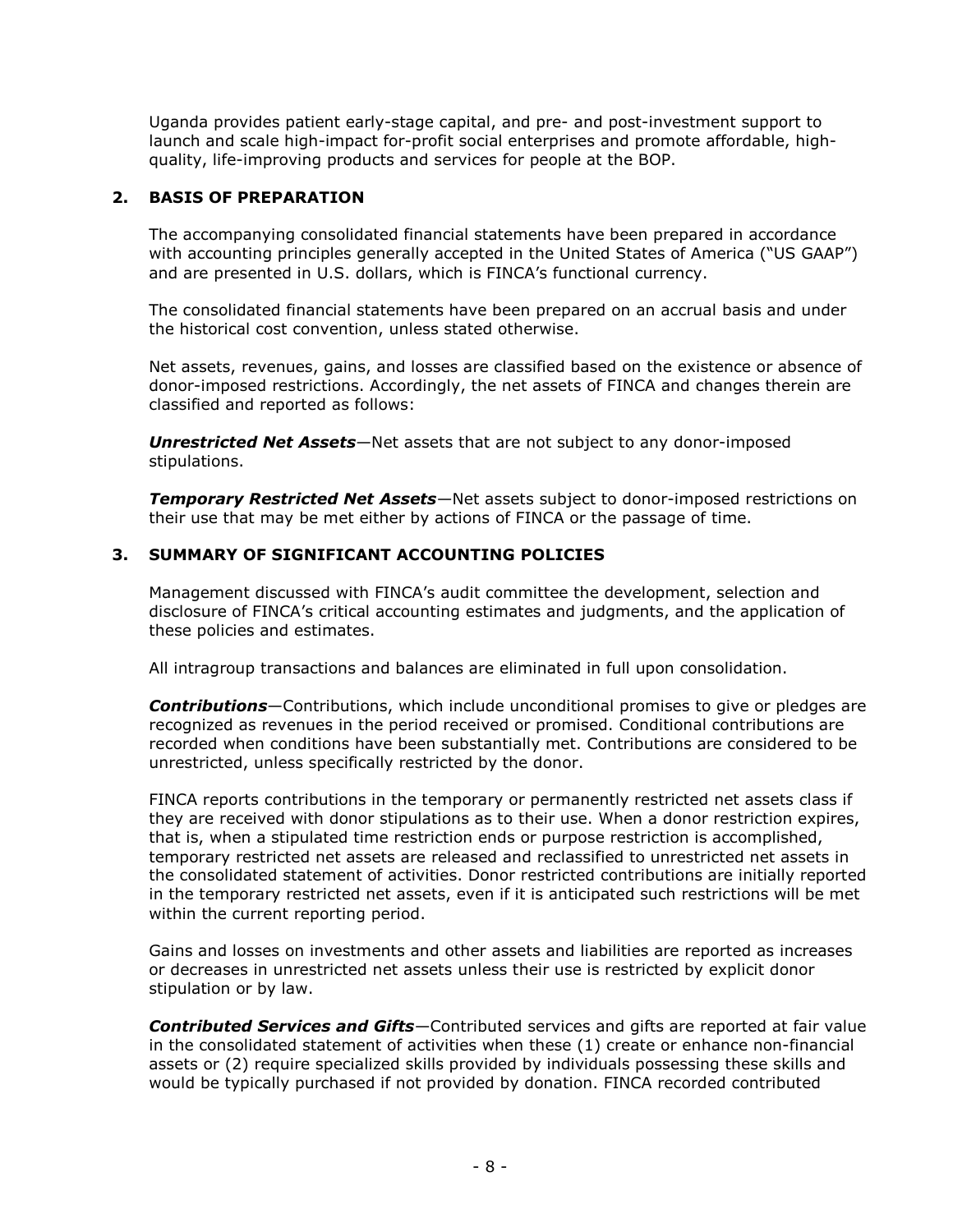services and gifts revenue and related expense for the year ended December 31, 2017 of approximately \$4.4 million.

Interest Income-The revenue on interest-earning assets is recognized in the consolidated statement of activities using the effective interest method. The calculation of the effective interest rate includes using all fees received or paid on the basis of contractual future cash flows through the life of the loan. Therefore, loan origination fees, direct loan origination costs, premiums, and discounts are deferred. The net fee or cost is amortized and recognized as an adjustment to the interest income using the effective interest rate over the contractual term of the loan.

Fees and Other Program Income–Fees and commission income are recognized on an accrual basis when the service has been provided.

**Expenses**—The cost of providing the program services and supporting services is summarized on a functional basis in the consolidated schedule of functional expenses. Certain costs are allocated among program and supporting services benefited.

Foreign Currency Transactions and Balances-Transactions in foreign currencies are translated to the respective functional currencies of FINCA foreign operations at exchange rates at the dates of the transactions. Assets and liabilities of these foreign operations are translated into U.S. dollars using the exchange rates at the date of the consolidated statement of financial position.

Changes in net assets are translated using the weighted average exchange rate for the fiscal year. Foreign currency differences arising on foreign currency transactions and translation at year-end are recognized in the consolidated statement of activities. Translation adjustments of foreign operations are reported under the non-operating section of the consolidated statement of activities.

With the exception of certain material transactions, the cash flows from FINCA's operations in foreign countries are translated at the weighted average rate for the applicable period in the consolidated statement of cash flows. The impact of material transactions generally are recorded at the applicable spot rates in the consolidated statement of activities and cash flows. The effects of exchange rates on cash balances held in foreign currencies are separately reported in the consolidated statement of cash flows.

Goodwill—The excess of the fair value of purchase consideration over the fair values of the identifiable assets and liabilities of an acquired business is recorded as goodwill. Identifiable intangible assets other than goodwill are capitalized at fair value on the date of acquisition and are amortized over their respective estimated useful life in the consolidated statement of activities.

Noncontrolling interest is measured at fair value on the date of acquisition. FINCA does not expect to predominantly support the operations of the acquired company by contributions and returns on its investments. In accordance with Accounting Standards Codification (ASC) 958 (subtopic 805), Business Combinations, FINCA records the goodwill as an asset on the acquisition date.

Acquisition-related expenses and restructuring costs are recognized separately from the business combination and are expensed as incurred. There were no acquisitions in 2017.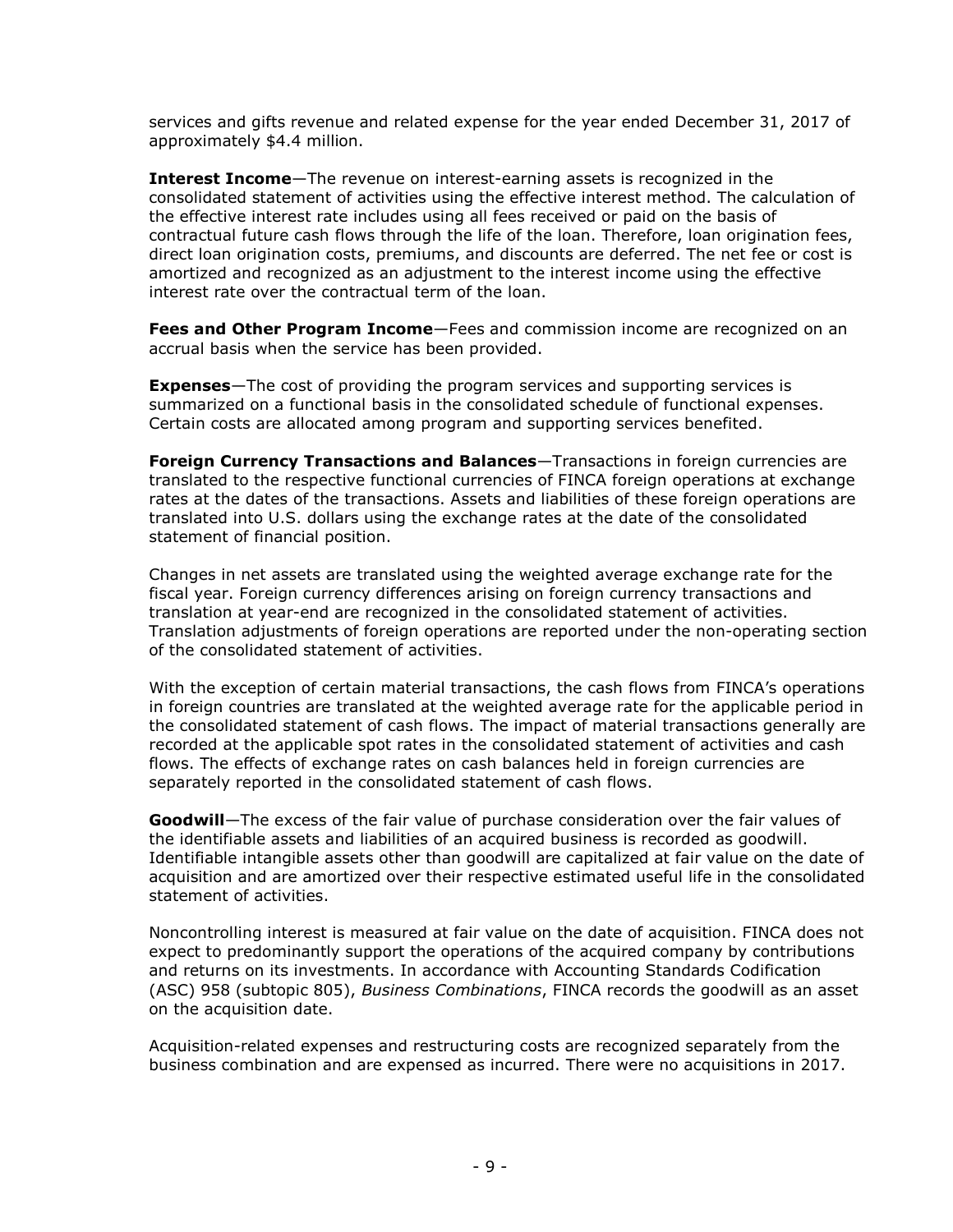Subsequent changes of the ownership percentage in the controlled entity that do not result in the loss of control are accounted for as equity transactions with no gain or loss in the consolidated statement of activities.

Goodwill is not amortized but is tested for impairment at least annually. If the implied fair value of the reporting unit's goodwill is less than its carrying value the difference is recorded as an impairment loss in the consolidated statement of activities. Impairment testing of goodwill recognized upon the 2013 acquisition of FINCA Microfinance Bank Ltd (Pakistan) did not result in any impairment loss.

**Income Tax Expense**—FINCA is a not-for-profit organization and is exempt from federal income tax, except on net income derived from unrelated business income. However, some of the foreign operations of the subsidiaries are subject to local income tax in the jurisdictions where they operate, and certain cross-border payments are subject to foreign withholding taxes.

Income tax expense consists of current and deferred tax. Income tax expense is recognized in the consolidated statement of activities.

Deferred taxes are determined based on the difference between the financial statement and tax basis of assets and liabilities using enacted tax rates. According to ASC 740, Income Taxes, all deferred tax assets are generally given full recognition for deductible temporary differences, operating loss carryforwards, and tax credit carryforwards. A valuation allowance is recognized when management believes that it is more likely than not that all or a portion of the deferred tax assets will not be realized. Deferred tax liabilities are generally recognized for taxable temporary differences.

FINCA records uncertain tax positions in accordance with ASC 740 on the basis of a twostep process whereby (1) it determines whether it is more likely than not that the tax positions will be sustained on the basis of the technical merits of the positions and (2) for those tax positions that satisfy the more likely than not recognition threshold, it recognizes the largest amount of tax benefit that is more than 50% likely to be realized upon settlement with the relevant tax authority. Positions are evaluated independently of each other without offset or aggregation. FINCA recognizes interest and penalties related to unrecognized tax benefits within the program services expense line in the accompanying consolidated statement of activities. Accrued interest and penalties are included within the related liability in the consolidated statement of financial position.

Cash and Cash Equivalents-FINCA considers all cash on hand, unrestricted balances held with banks, and highly liquid financial assets with original maturities of less than three months to be cash and cash equivalents. Amounts restricted by donors and designated for long-term purposes are excluded from cash and cash equivalents category.

Restricted Cash and Cash Equivalents-The restricted cash balances include cash balances held with banks which are restricted for country-specific regulatory requirements or for private sector grants, and pledged collateral related to local borrowings and deposits. Changes in restricted cash and cash equivalents are classified under net cash used in/provided by operating activities in the consolidated statement of cash flows due to the nature of the operations funded by restricted cash and cash equivalents.

**Investments**—FINCA classifies its investments as short term when management intends to sell them in the next year. Long-term investments include available for sale (AFS) investments that management has no intention or ability to sell in the next fiscal year. AFS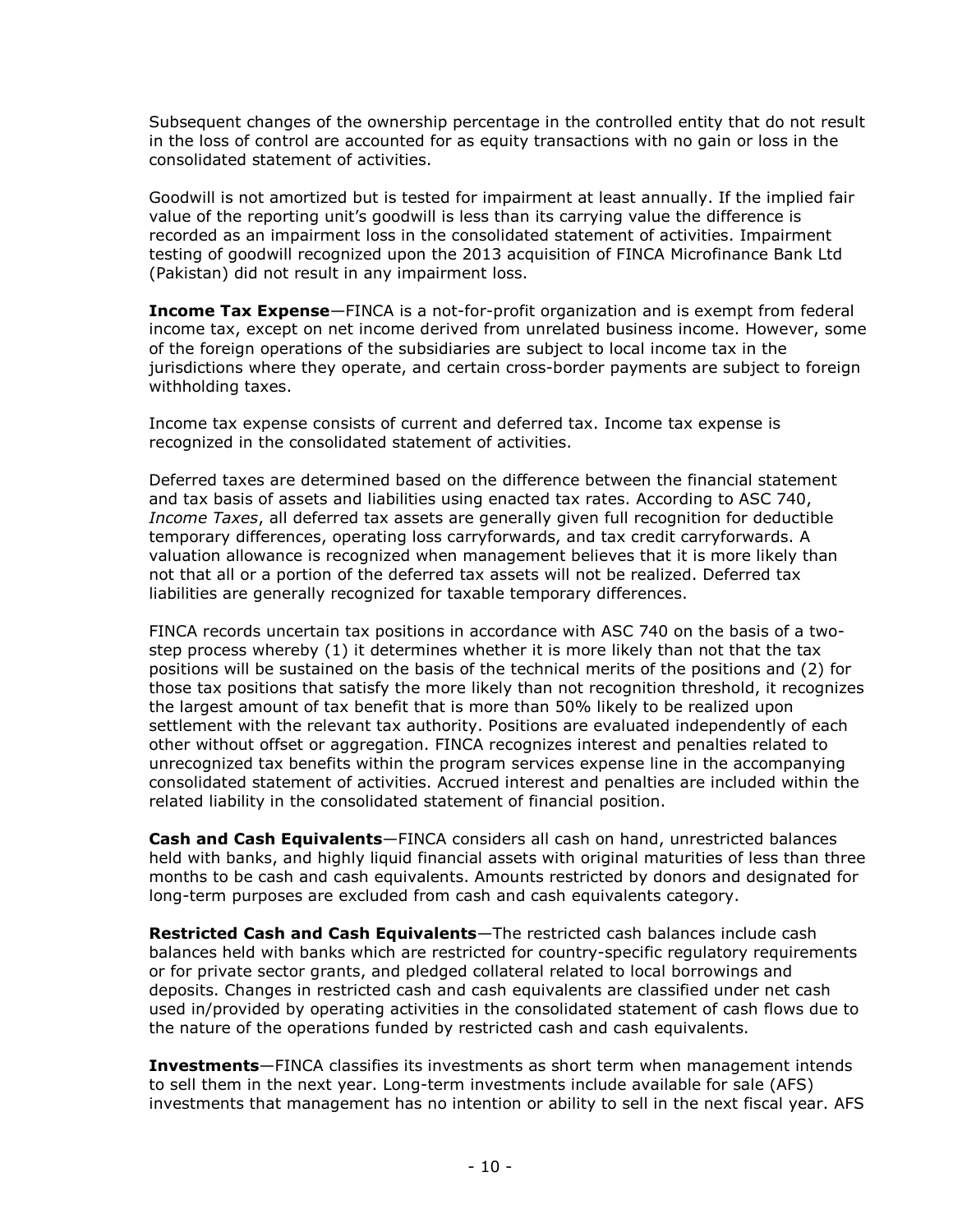investments include certificates of deposit, government treasury notes, and equity investments in unconsolidated subsidiaries. HTM investments include investments in debt securities, for which management has the intention and the ability to hold to maturity.

Investments are reported at fair value in FINCA's consolidated financial statements, with the exception of held to maturity (HTM) investments. HTM investments are reported at amortized cost in the consolidated statement of financial position.

The fair values of marketable securities are based on readily determinable quoted market prices and exchange rates. The fair values of non-marketable equity investments are based on valuations of external investment managers. These investments are generally less liquid than other investments and the values reported may differ from the values that would have been reported, had a ready market for these securities existed. Other equity investments are accounted for either using the equity method or at cost, depending on FINCA's ownership interest in the investee and are reported in HTM investments on the consolidated statement of financial position.

Investment income classified as operating revenue on the consolidated statement of activities consists of interest and dividend income. Any changes in the fair value of investments are reported as investment and foreign exchange gain (loss) in the consolidated statement of activities.

At each reporting date, FINCA assesses the appropriate classification of its investment in the categories above, and in accordance with management intent, the investment may be reclassified from one category to the other. The transfer of the investment from one category to the other is accounted for at fair value.

Impairment of Available for Sale Investments—In accordance with ASC 320, Investments—Debt and Equity Securities, FINCA determines whether a decline in fair value below the cost basis of an investment has occurred and if it is other than temporary. FINCA considers all relevant evidence when determining if an investment has been other than temporarily impaired.

An investment is impaired when its fair value is less than its carrying cost. Under ASC 320, an impaired debt security will be considered other than temporarily impaired if (a) the entity has the intent to sell the impaired debt security, (b) it is more likely than not that the entity will be required to sell the impaired debt security before recovery, or (c) the entity does not expect to recover the entire cost basis of the security even if it does not intend to sell the security.

Impairment is measured as the difference between the present value of expected future cash flows discounted at the effective interest rate implicit in the debt security at the date of acquisition and the cost basis of the debt security. If an other than temporary impairment has occurred, the amount of the other than temporary impairment is recognized in the consolidated statement of activities as nonoperating expense.

Reversal of impairment losses attributed to credit losses is not permitted. Reversals attributed to losses other than credit losses are recorded under the non-operating change in net assets. In consideration of all the relevant evidence mentioned above, FINCA's management concluded that its investments available for sale were not impaired at December 31, 2017.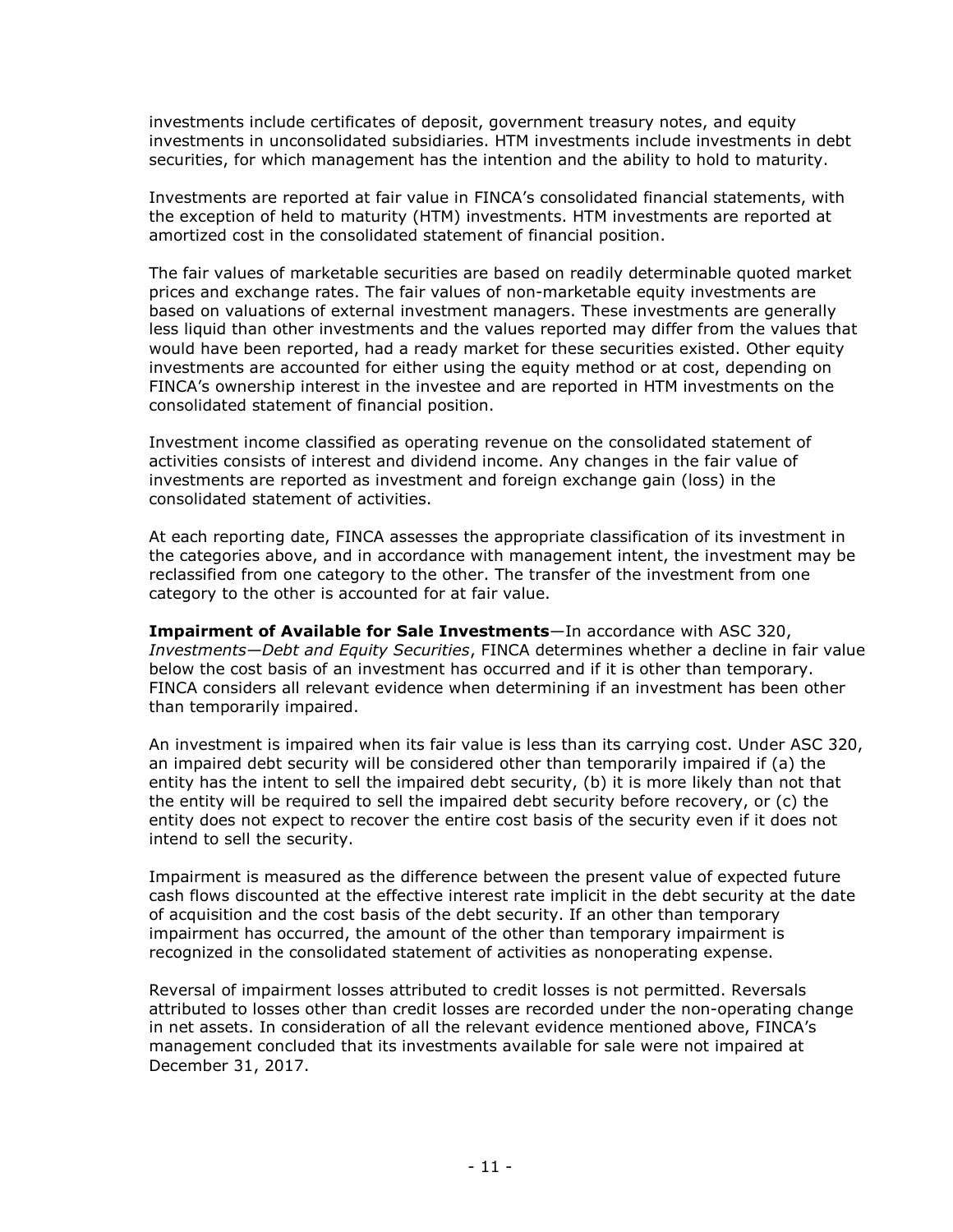**Derivative Financial Instruments**—FINCA makes use of currency swap agreements to mitigate certain currency risk exposures. These currency swap agreements, which are used to hedge transactions, do not qualify for hedge accounting.

Derivative financial instruments are recorded at fair value. Derivatives in an asset and liability position, which have the legal right of offset against each other, are reported in either derivative assets or derivative liabilities in the consolidated statement of financial position. The change in derivative assets and liabilities are recorded in investment and foreign (loss) gain on the consolidated statement of activities.

Derivatives involve counterparty credit exposure. To minimize this exposure, FINCA carefully monitors counterparty credit risk and requires only those counterparties with strong credit ratings for these derivatives.

Fair Value Measurement–FINCA applies the provisions of ASC 820, Fair Value Measurement and Disclosures, for fair value measurements of investments that are recognized and disclosed at fair value in the financial statement on a recurring basis. ASC 820 defines fair value as the exchange price that would be received for an asset or paid to transfer a liability (an exit price) in the principal or most advantageous market for the asset or the liability in an orderly transaction between market participants on the measurement date. ASC 820 also establishes a fair value hierarchy that requires FINCA to maximize the use of observable inputs when measuring fair value. Observable inputs reflect market data obtained from independent sources, while unobservable inputs reflect the organizations' market assumptions. The three levels of fair value hierarchy are as follows:

**Level 1**—Quoted prices (unadjusted) for identical assets or liabilities in active markets

Level 2-Quoted prices for similar assets or liabilities in active markets, quoted prices for identical or similar assets or liabilities in markets that are not active, inputs other than quoted prices that are observable for the assets or liability, or market—corroborated inputs

**Level 3**—Unobservable inputs for the asset or liability that are supported by little or no market activity and that are significant to the fair value of the assets or liabilities

In certain cases, the inputs to measure fair value may result in an asset or liability falling into more than one level of fair value hierarchy. In such cases, the determination of the classification of an asset or liability within the fair value hierarchy is based on the least determinate input that is significant to the fair value measurement. FINCA's assessment of the significance of a particular input to the fair value measurement in its entirety requires judgment and considers factors specific to the asset or liability.

Loans Receivable-Loans receivable are financial instruments with fixed or determinable payments that FINCA intends to hold for the foreseeable future or until maturity or payoff. Loans receivable are measured at the outstanding principal balance adjusted for any charge-offs, the allowance for loan losses, plus accrued interest and any net deferred origination fees, premiums, and discounts. These fees are recognized over the life of the loan as an adjustment to the interest income.

#### Allowance for Loan Losses

Impaired Loans—At each balance sheet date, FINCA assesses whether there is objective evidence of loan impairment. A loan is considered impaired when, based on current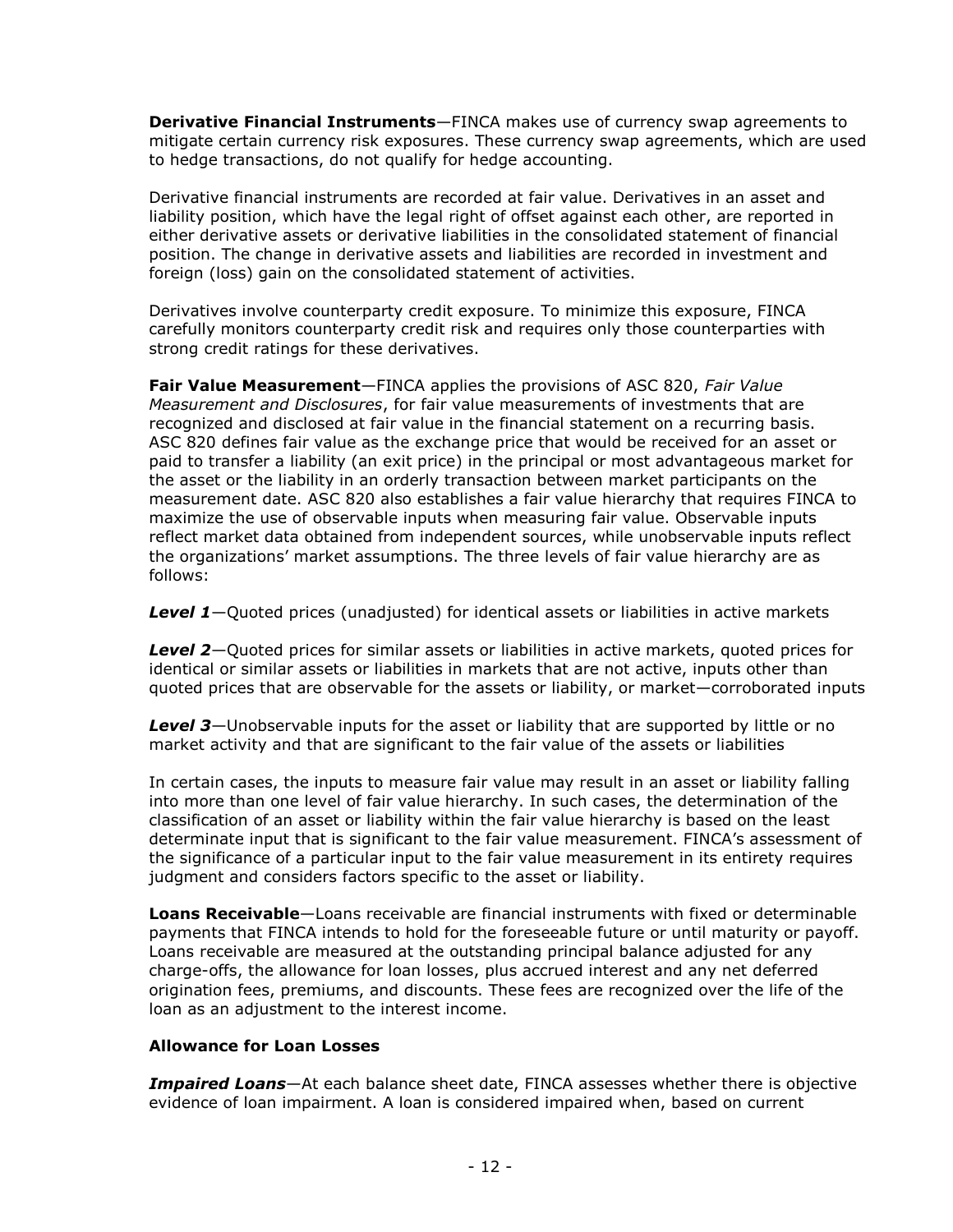information and events it is probable that the principal and interest on the loan will not be paid in accordance with the contractual terms of the agreement. If there is objective evidence of impairment, a provision for loan losses is immediately recognized in the consolidated statement of activities. To assess whether objective evidence exists for a possible credit loss, i.e., any factors which might influence the client's ability to fulfill his contractual payment obligations, FINCA considers:

- Delinquencies in contractual payments of interest or principal,
- Breach of covenants or conditions,
- Initiation of bankruptcy proceedings,
- Any specific information on the client's business (e.g., reflected by cash flow difficulties experienced by the client),
- Changes in the client's market environment
- The general economic situation.

Depending on the size of the credit exposure, such losses are either calculated on an individual credit exposure basis or are collectively assessed for a portfolio of credit exposures with similar risk characteristics. The carrying amount of the loan is reduced through the use of the allowance for loan losses and the amount of the loss is recognized in the consolidated statement of activities under program services expenses.

**Individually Assessed Loans**—Credit exposures are considered individually significant if they have a certain size, partly depending on the individual subsidiary. All credit exposures over a country specific threshold are individually assessed for a credit loss.

Additionally, the aggregate exposure to the client and the realizable value of collateral held are taken into account when deciding on the allowance for loan losses. If there is objective evidence that an impairment has occurred, the amount of the loss is measured as the difference between the asset's carrying amount and the present value of its expected future cash flows discounted at the loan's effective interest rate. If a credit exposure has a variable interest rate, the discount rate for measuring the present value of expected future cash flows is the current effective interest rate determined under the contract. This policy is applied consistently for all loans whose contractual interest varies based on subsequent changes in an independent factor. The calculation of the present value of the contractual future cash flow of a collateralized loan reflects the cash flow that may result from foreclosure less costs for obtaining and selling the collateral. While not all products require collateral, and collateral requirements vary by country, FINCA utilizes several methods for clients to collateralize their loans, including mandatory savings, real estate, fixed assets or an additional guarantor.

Collectively Assessed Loans-The collective assessment for credit exposure losses is performed for large homogeneous group loans that have similar risk characteristics. In addition, individually assessed loans are included for collective assessment when specific characteristics of the individually assessed loan indicate that it is probable that there would be an incurred loss in a group of loans with those characteristics. The allowance for collectively assessed loan portfolio is determined under ASC 450, Contingencies using a statistical methodology, supplemented by FINCA's management judgment. Such determination is based on a quantitative analysis of historical default rates for loan portfolios with similar risk characteristics in the individual subsidiary (migration analysis), grouped into geographical segments with a comparable risk profile. After a qualitative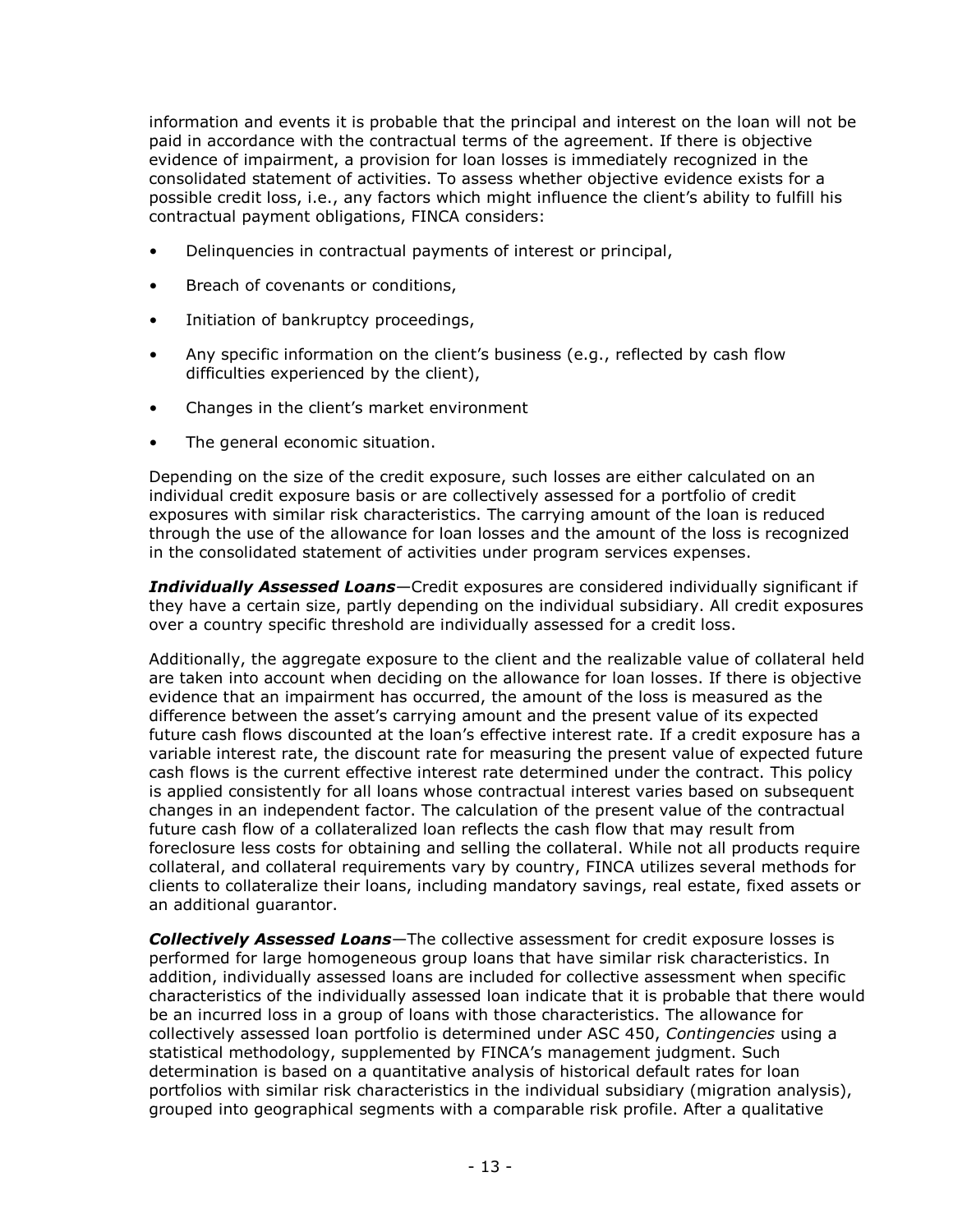analysis of this statistical data, FINCA management approves appropriate rates as the basis for their collectively assessed loans. Deviations from this guideline were allowed, if necessitated by the specific situation of the subsidiary.

Future cash flows in a group of loans that are collectively evaluated for loan losses are estimated based on the contractual cash flows of the assets in the group and historical loss experience for assets with credit risk characteristics similar to those in the group. Historical loss experience is adjusted based on current observable data to reflect the effects of current conditions that did not affect the period on which the historical loss experience is based and to remove the effects of conditions in the historical period that do not exist currently. The methodology and assumptions used for estimating future cash flows are reviewed regularly by FINCA to reduce any differences between loss estimates and actual loss experience.

**Charging Off Loans**—When a loan is determined uncollectible, it is charged against the related allowance for loan losses. Such loans are charged off after all the necessary procedures have been completed and the amount of the loss has been determined. Subsequent recoveries of amounts previously charged off decrease the amount of the program services expenses in the consolidated statement of activities and are recorded when cash is received.

**Client Deposits**—FINCA accepts and maintains savings deposits from clients in subsidiary operations. FINCA has been pursuing a strategy to increase client savings in subsidiary operations eligible to accept voluntary deposits, offering clients access to banking services while receiving lower-cost funding in return. These voluntary deposits represent the majority of FINCA's savings deposits. Additionally, certain loan products are structured to require a deposit at the time the loan is made, representing an additional source of client deposits maintained by FINCA.

Client deposits are initially recognized at the amount of proceeds received. Subsequently to initial recognition, client deposits are measured at amortized cost. Any difference between proceeds net of transaction costs and the redemption value is recognized in the consolidated statement of activities over the period of the deposit term using the effective interest rate method.

Notes Payable–Notes payable are financial instruments, initially recorded at the amount of cash proceeds received. Subsequent to initial recognition, notes payable are measured at amortized cost. Fees paid on the establishment of loan facilities are recognized as transaction costs of the facility, to the extent it has been determined that the note or the facility will be drawn down. In this case, the fee is deferred until the draw down occurs. To the extent there is no evidence that some or all of the facility will be drawn down, the fee is capitalized as a prepayment for liquidity services and amortized over the period of the facility to which it relates.

Subordinated Debt-Subordinated debt consists of liabilities to other international financial institutions, which in the event of insolvency or liquidation are not repaid until all non-subordinated creditors have been satisfied. Subsequent to initial recognition for the amount of cash proceeds, the subordinated debt is measured at amortized cost. Premiums and discounts are accounted for over the respective terms of the debt in the consolidated statement of activities using the effective interest method.

**Property and Equipment**—Items of property and equipment assets (long-lived assets) are measured at cost, less accumulated depreciation and recognized impairment losses.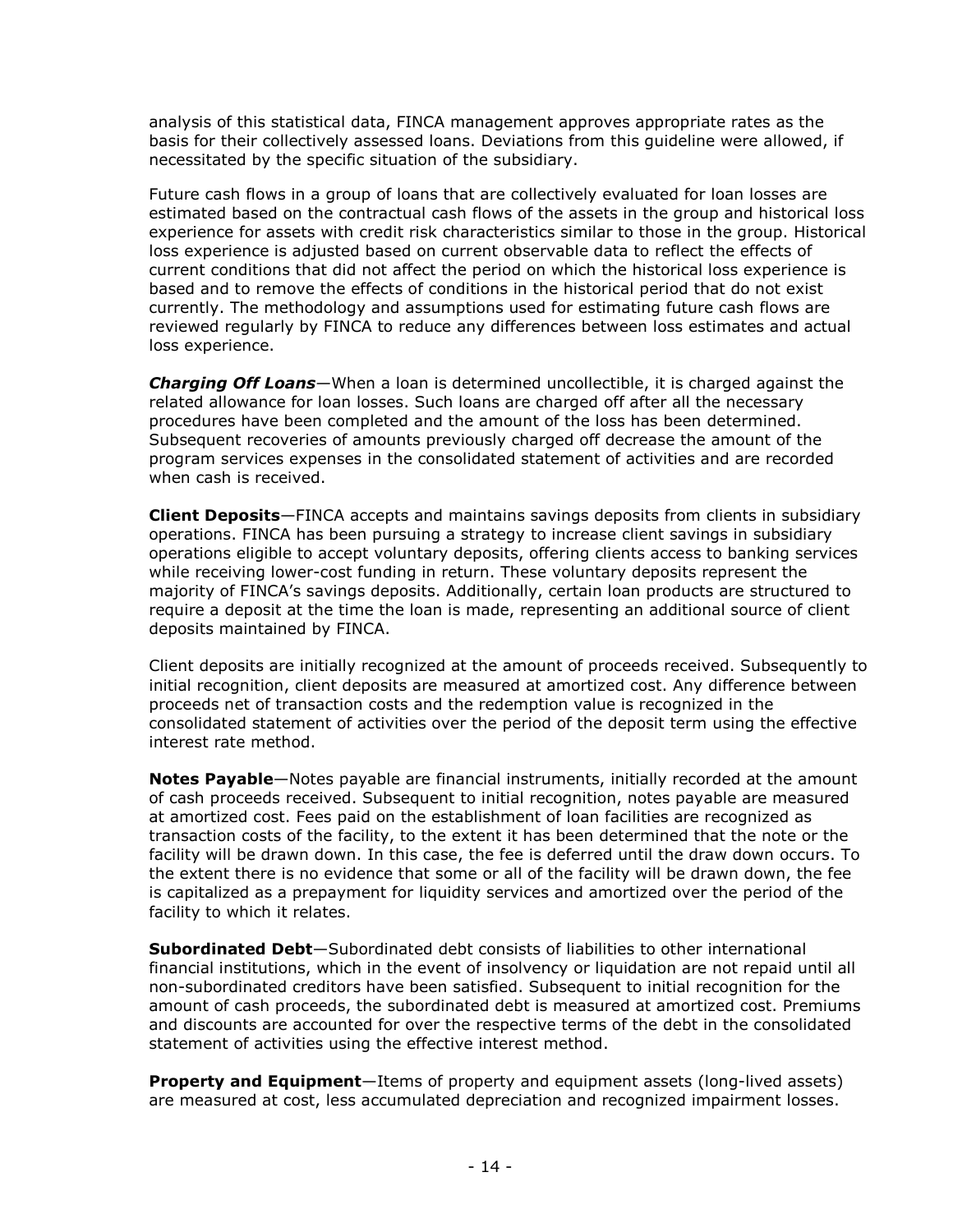Cost includes expenditures that are directly attributable to the acquisition, delivery to the intended location, and preparation for its productive use. The cost of self-constructed assets includes the cost of materials and direct labor, any other costs directly attributable to bringing the asset to a working condition for its intended use, and the costs of dismantling and removing the items and restoring the site on which they are located. Purchased software that is integral to the functionality of the related equipment is capitalized as part of that equipment. st includes expenditures that are directly attributable to the acquisition, delivery to the sets includes the cost of materials and direct labor, any other costs directly attributable bringing the asset to a working condit st includes expenditures that are directly attributable to the acquisition, delivery to the<br>rended location, and preparation for its productive use. The cost of self-constructed<br>beriended location, and preparation for its by includes expenditures that are directly attributable to the acquisition, delivery to the enterded location, and preparation for its productive use. The cost of self-constructed ests includes the cost of materials and di st includes expenditures that are directly attributable to the acquisition, delivery to the<br>ended location, and preparation for its productive use. The cost of self-constructed<br>bringing the acset of materials and direct la ist includes expenditures that are directly attributable to the acquisition, delivery to the<br>ended location, and preparation for its productive use. The cost of self-constructed<br>enests includes the cost of materials and di

The cost of replacing part of an item of property or equipment is recognized in the carrying amount of the item, to the extent that improvements increase the economic life of the asset and the costs of improvements can be reasonably measured. The costs of the dayto-day servicing of property and equipment are recognized in the consolidated statement of activities as incurred.

Depreciation is recognized in the consolidated statement of activities on a straight-line basis over the estimated useful lives of each item of property and equipment:

| Buildings and offices          | $20 - 50$ years |
|--------------------------------|-----------------|
| Computer equipment             | $2-5$ years     |
| Furniture and office equipment | 5-7 years       |
| Vehicles                       | 3-5 years       |
| Other                          | $2-5$ years     |

Leasehold improvements are depreciated over the shorter of the lease term or their useful lives. When necessary, assets are componentized to address different useful lives of the component.

Depreciation methods, useful lives and residual values are reassessed at each reporting date. Changes in depreciation methods are accounted for as changes in accounting estimates.

**Borrowing Costs**—FINCA does not incur any interest costs that qualify for capitalization under ASC 835-20, Capitalization of Interest.

**Intangible Assets**—Costs associated with maintaining computer software programs are recognized as an expense as incurred. Development costs that are directly attributable to the design and testing and after the completion of the preliminary stage of assessing alternatives of identifiable and unique software products controlled by FINCA are recognized as intangible assets when the following criteria are met:

- It is technically feasible and probable to complete the software product so that it will be available for use.
- The software will be used as intended.

Costs that are capitalized as part of the software product include the external costs related to software development, direct employee costs, and an appropriate portion of directly attributable overhead costs.

Other development expenditures that do not meet these criteria are recognized as an expense as incurred. Development costs previously recognized as an expense are not recognized as an asset in a subsequent period.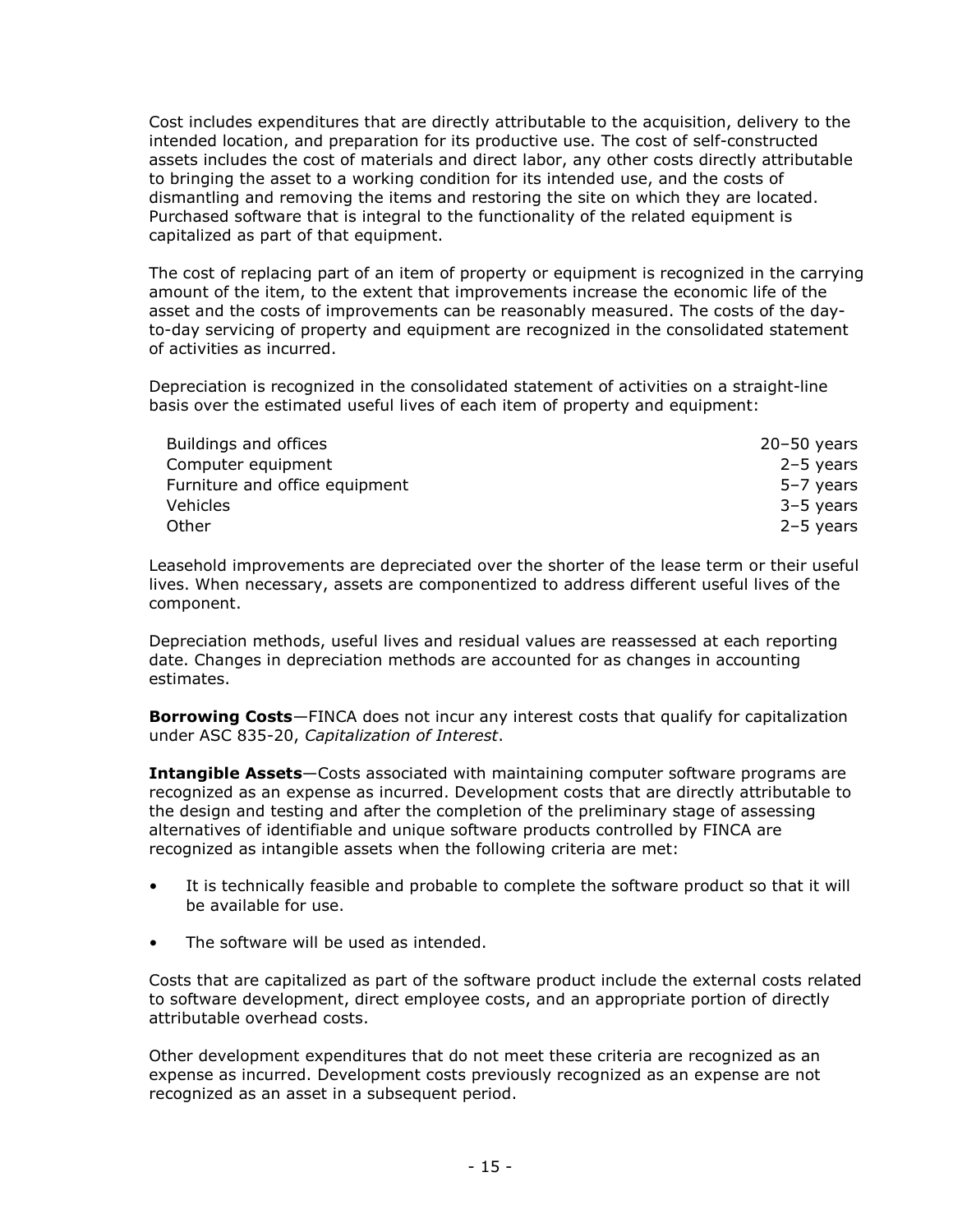Computer software development costs recognized as assets are amortized over their useful lives, which is three to five years depending on facts and circumstances. Capital work-inprogress is represented by capitalized costs of information systems implementation in process. Capital work-in-progress is not amortized.

**Impairment of Long-Lived Assets**—The carrying amounts of FINCA's long-lived assets, such as property and equipment, are reviewed for impairment whenever events or changes in circumstances indicate that the carrying amount of an asset may not be recoverable. If any such indication exists, the asset's recoverable amount is estimated to determine the extent of the impairment loss (if any) and accounted for in accordance with ASC 360, Property, Plant and Equipment.

If the carrying value of the long-lived asset is not recoverable on an undiscounted cash flow basis, an impairment is recognized, in operating expenses in the consolidated statement of activities, to the extent that the carrying value exceeds its fair value. If an asset is part of a group that includes other assets and liabilities not covered by ASC 360, the impairment testing applies to the entire group of assets. Impairment losses recognized in prior periods are not reversed regardless of changes in facts and circumstances surrounding the asset or group of assets.

Leased Assets-FINCA accounts for the asset acquired through the lease as an outright purchase or capitalized lease when at least one of the following criteria has been met:

- The lease transfers ownership over asset by the end of the lease term
- The lease contains an option to purchase the leased property at a bargain price
- The lease term is equal or greater than 75% of the estimated economic life of the asset economic life
- The present value of the minimum lease payments equals or exceeds 90% of the fair value of the leased property

The amount initially recognized as an asset is the lower of the fair value of the leased property and the present value of the minimum lease payments payable over the term of the lease. The corresponding lease commitment is shown as a liability. Lease payments are analyzed between capital and interest. As of December 31, 2017, FINCA had no capital leases.

Leases that fail to meet the criteria above are classified as operating leases and the total rentals payable under the lease are charged to the consolidated statement of activities on a straight-line basis over the lease term. The aggregate benefit of lease incentives is recognized as a reduction of the rental expense over the lease term on a straight-line basis.

**Benefit Plans**—FINCA follows statutory and regulatory requirements with regard to establishing employee benefit plans in both the international jurisdictions it operates and the USA.

**Defined Contribution Plan**—FINCA has established an employee contribution plan that allows US based employees to defer compensation up to a maximum amount as permitted by the Internal Revenue Code. FINCA makes contributions to the plan as a discretionary employer match.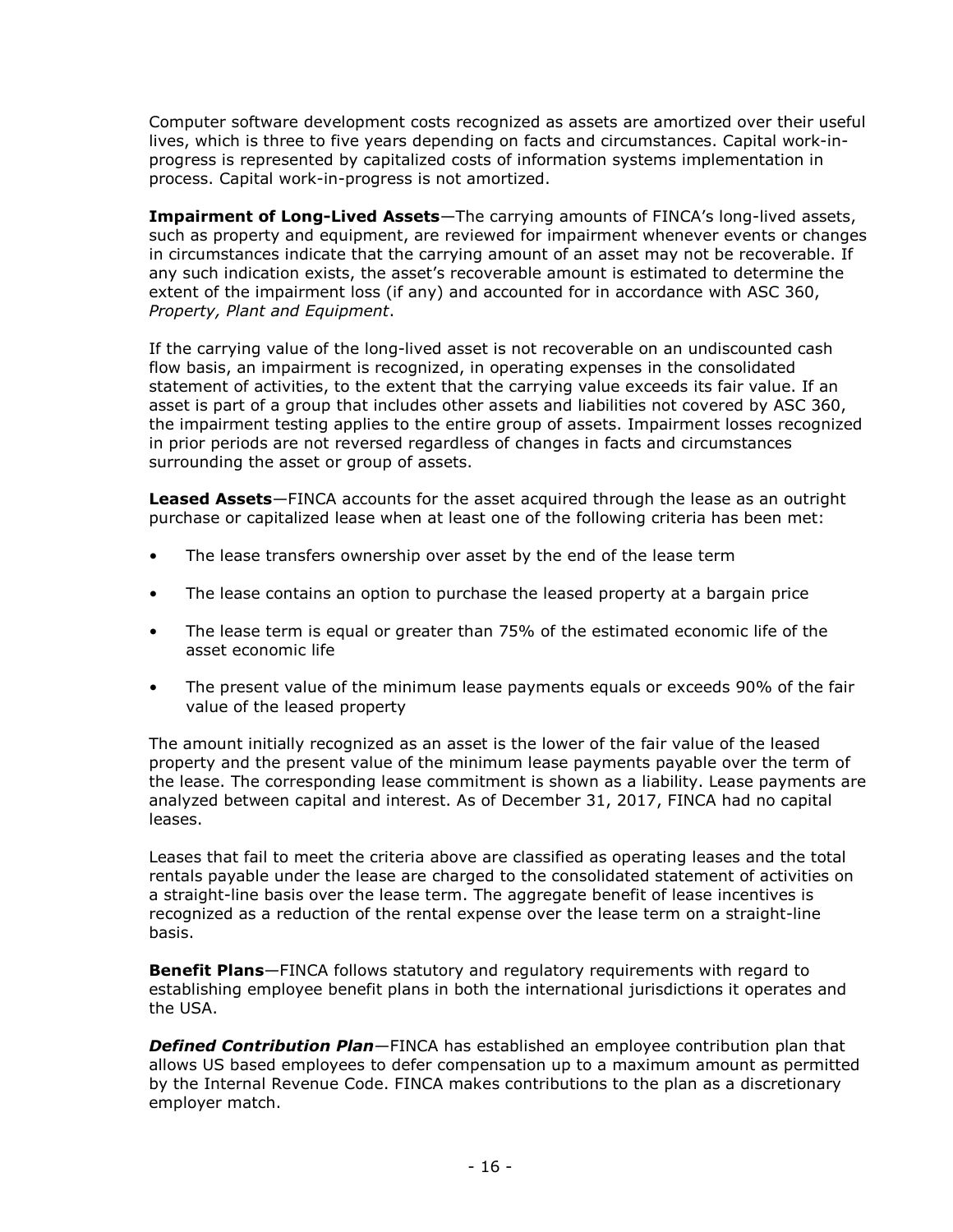**Defined Benefit Plan**—In addition, FINCA has established a nonqualified defined senior executive retirement plan for certain officers and directors, which provides benefits payable upon retirement. FINCA's net obligation in respect to this benefit plan is calculated by estimating the amount of future benefit that plan participants have earned in return for their service in the current and prior periods. That benefit is discounted to determine its present value. The discount rate is the yield at the reporting date approximating the terms of FINCA's obligations. The calculation is performed by a qualified actuary using the projected unit credit method.

When the benefits of a plan are improved, the portion of the increased benefit relating to past service by employees is recognized in the consolidated statement of activities on a straight-line basis over the average period until the benefits become vested. To the extent that the benefits vest immediately, the expense is recognized immediately in the consolidated statement of activities.

With respect to actuarial gains and losses that arise in calculating FINCA's obligation in respect of a plan, to the extent that any cumulative unrecognized actuarial gain or loss exceeds 10% of the greater of the present value of the benefit obligation at the beginning of the year, that portion is recognized in the consolidated statement of activities over the expected average remaining working lives of the employees participating in the plan.

When the calculation results in a benefit to FINCA, the recognized asset is limited to the net total of any unrecognized actuarial losses and past service costs and the present value of any future refunds from the plan or reductions in future contributions to the plan.

Settlements are recorded for irrevocable transactions that relieve FINCA of the primary responsibility for the benefit obligation and significant risks related to the obligation and assets used to affect the settlement. Curtailments are recorded for events that significantly reduce the expected years of future service of present participants or eliminate for a significant number of participants the accrual of defined benefits for some or all of their future services.

Other Benefits-FINCA provides other benefits to its employees, which are measured on an undiscounted basis and are expensed as the related service is provided.

An expense is recognized for the amount expected to be paid under short-term cash bonus, or if FINCA has a present legal or constructive obligation to pay this amount as a result of past service provided by the employee and the obligation can be reasonably estimated.

**Deferred Revenue**—FINCA defers award revenues from federal agencies and other donors to the extent they exceed expenses incurred for the purposes specified under the award and contract restrictions. All proceeds from monetization of commodities inventory are reported as deferred revenue. Revenue is recognized in the consolidated statement of activities as program income to the extent corresponding program service expenses are incurred. When donor contributions are used to purchase assets, the assets are recognized as property and equipment or intangible assets in the consolidated statement of financial position. Another liability is recognized to reflect the obligation to use the funds for restricted purposes.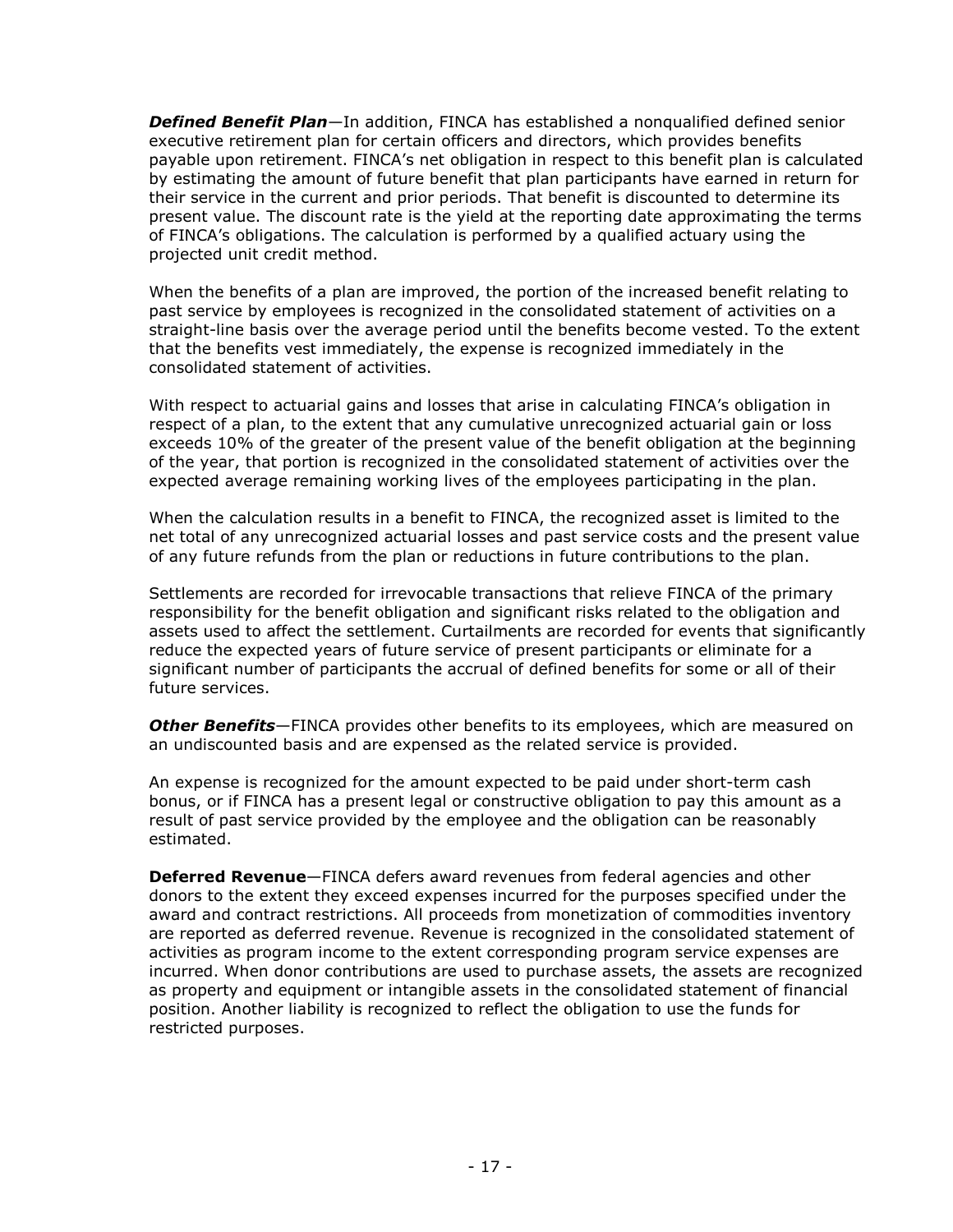**Contingency Provisions**—Contingency provisions, including claims and legal actions arising in the course of business, are recorded as liabilities when the likelihood of loss is probable and an amount or range of loss can be reasonably estimated. Provisions are not recognized for future operating losses.

Provisions are measured at the present value of the expenditures expected to be required to settle the obligation using a pretax rate that reflects current market assessments of the time value of money and the risks specific to the obligation.

**Discontinued Operations**—The operations of discontinued operations are reported separately as discontinued operations on the consolidated statement of activities in accordance with ASC 205-20, Discontinued Operations.

New Standards and Interpretations—Standards, amendments, and interpretations to existing standards that are not yet effective and have not been early adopted by FINCA are as follows:

Accounting Standards Update (ASU) No. 2014-09—Revenue from Contracts with Customers (Topic 606). The core principle of the update is that an entity should recognize revenue to depict the transfer of promised goods or services to customers in an amount that reflects the consideration to which the entity expects to be entitled in exchange for those goods or services. The update is effective for the annual reporting period beginning after December 15, 2017. The update must be applied retrospectively to each prior reporting period presented or retrospectively with cumulative effect of initially applying this update recognized at the date of the initial application. FINCA is evaluating the impact of the update on its consolidated financial statements.

ASU No. 2016-14—Presentation of Financial Statements for Not-for-Profit Entities. On August 18, 2016, the Financial Accounting Standards Board (FASB) issued ASU No. 2016- 14, which significantly changes the presentation requirements for financial statements of not-for-profit entities (NFPs). The amendments are intended to improve the guidance on net asset classification as well as the information presented in the financial statements and financial statement notes regarding liquidity, financial performance, and cash flows for NFPs. The ASU's amendments are effective for fiscal years beginning after December 15, 2017. Early adoption is permitted. FINCA is evaluating the impact of the update on its consolidated financial statements.

ASU No. 2017-07—Retirement Benefits—Improving the Presentation of Net Periodic Pension Cost and Net Periodic Postretirement Benefit Cost. On March 10, 2017, the Financial Accounting Standards Board (FASB) issued ASU No. 2017-07, which changes the presentation of the service cost component of net periodic benefit cost for employer sponsored defined benefit pension and/or postretirement benefit plans. The amendments are intended to present employee compensation costs arising from services rendering during the period in the same income statement line item. The ASU's amendments are effective for fiscal years beginning after December 15, 2018. Early adoption is permitted. FINCA is evaluating the impact of the update on its consolidated financial statements.

ASU No. 2016-01—Financial Instruments—Overall: Recognition and Measurement of Financial Assets and Financial Liabilities (issued January 5, 2016). On January 5, 2016, the FASB issued ASU 2016-01, which prescribes changes to the current US GAAP model that primarily affects the accounting for equity investments, financial liabilities under the fair value option, and the presentation and disclosure requirements for financial instruments. In addition, the FASB clarified guidance related to the valuation allowance assessment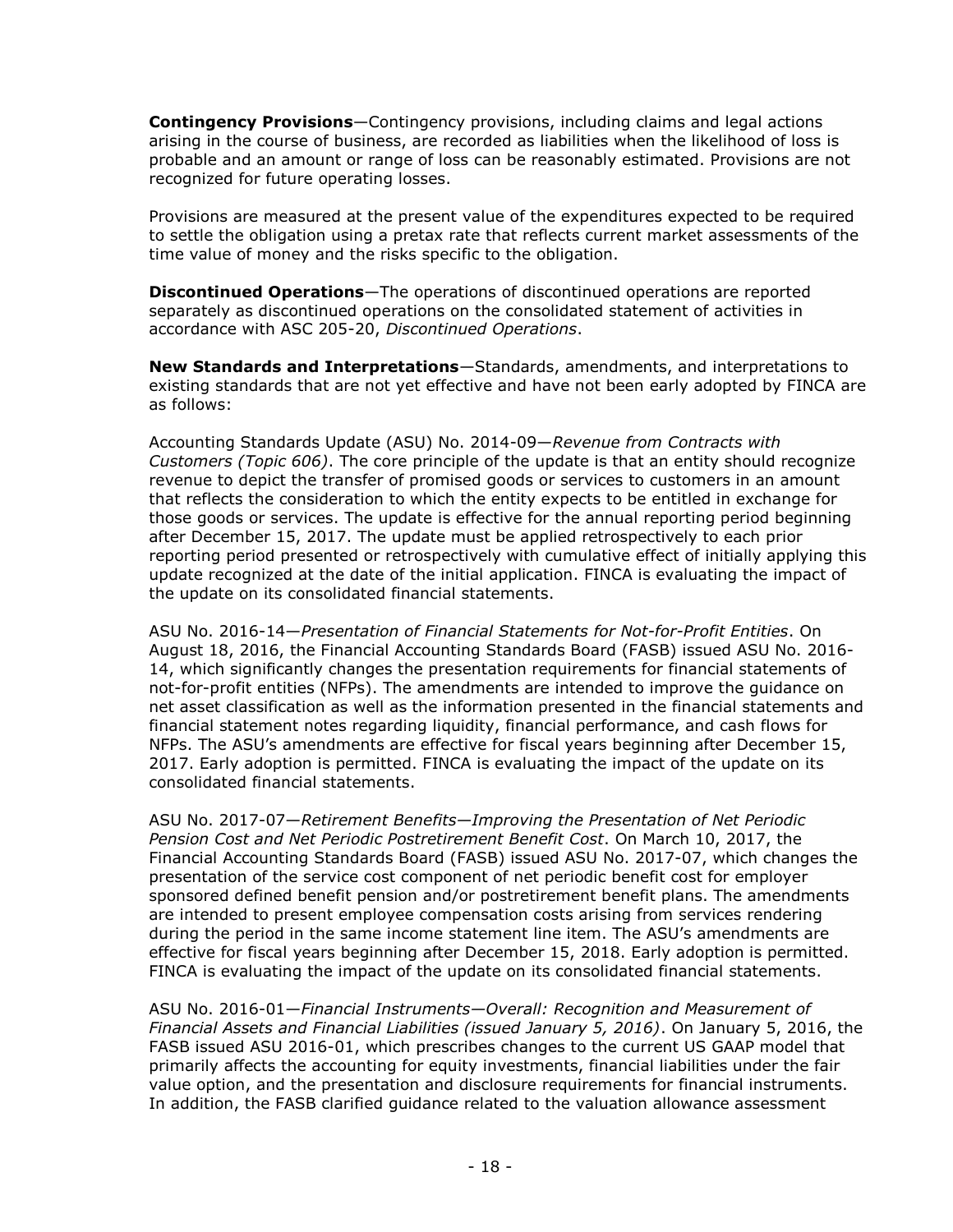when recognizing deferred tax assets resulting from unrealized losses on available-for-sale debt securities. For not-for-profit entities, the amendments in the ASU are effective for fiscal years beginning after December 15, 2018. FINCA is evaluating the impact of the update on its consolidated financial statements.

ASU No. 2016-18—Statement of Cash Flows: Restricted Cash. On November 17, 2016, the FASB issued ASU No. 2016-18, which adds and clarifies guidance on the classification and presentation of restricted cash in the statement of cash flows. The update requires an entity to include in its cash and cash equivalent balances in the statement of cash flows those amounts that are deemed to be restricted cash and cash equivalents and to reconcile those balances to the statement of financial position. The ASU is effective for fiscal years beginning after December 15, 2018. Early adoption is permitted. FINCA is evaluating the impact of the update on its consolidated financial statements.

ASU No. 2016-02—Leases. On February 25, 2016, the FASB issued ASU No. 2016-14, which establishes the principles to report transparent and economically neutral information about the assets and liabilities that arise from leases. The new standard introduces a lessee model that requires most leases to be reflected on the balance sheet and a lessor model that aligns with the new revenue recognition standard. The ASU is effective for fiscal years beginning after December 15, 2019. Early adoption is permitted. FINCA is evaluating the impact of the update on its consolidated financial statements.

ASU No. 2016-13—Credit Losses (Topic 326): Measurement of Credit Losses on Financial Instruments (issued June 16, 2016). In June 2016, the FASB issued ASU No. 2016-13, which (1) significantly changes the impairment model for most financial assets that are measured at amortized cost and certain other instruments from an incurred loss model to an expected loss model and (2) provides for recording credit losses on AFS debt securities through an allowance account. The update requires credit losses on most financial assets measured at amortized cost and certain other instruments to be measured using an expected credit loss model (referred to as the current expected credit loss (CECL) model). For not-for-profit entities, the amendments in the ASU are effective for fiscal years beginning after December 15, 2020. FINCA is evaluating the impact of the update on its consolidated financial statements.

## 4. USE OF ESTIMATES

The preparation of the consolidated financial statements in conformity with accounting principles generally accepted in the United States of America requires management to make estimates and assumptions that affect the reported amounts of assets and liabilities in the consolidated financial statements. Estimates and assumptions may also affect disclosures of contingent assets and liabilities at the date of the consolidated financial statements, and the reported amount of revenues and expenses. Actual expenses could differ from management estimates.

# 5. CAPITAL REQUIREMENTS

In 2017, the Company adopted a new capital policy based on the Standardized and Basic Indicator approaches stipulated by the Basel framework of Risk Weighted Assets (RWA) and Risk-Weighted Capital Adequacy Ratio (RCAR). All components of Risk Weighted Assets (Credit Risk, Operational and Market Risk) are calculated based on a Subsidiary's balance sheet and income statement. Under the policy, Core RCAR and Total RCAR should not be less than 10% and 12% respectively (Basel limit plus a capital conservation and countercyclical buffer). Core RCAR is equivalent to Core Capital divided by total RWA while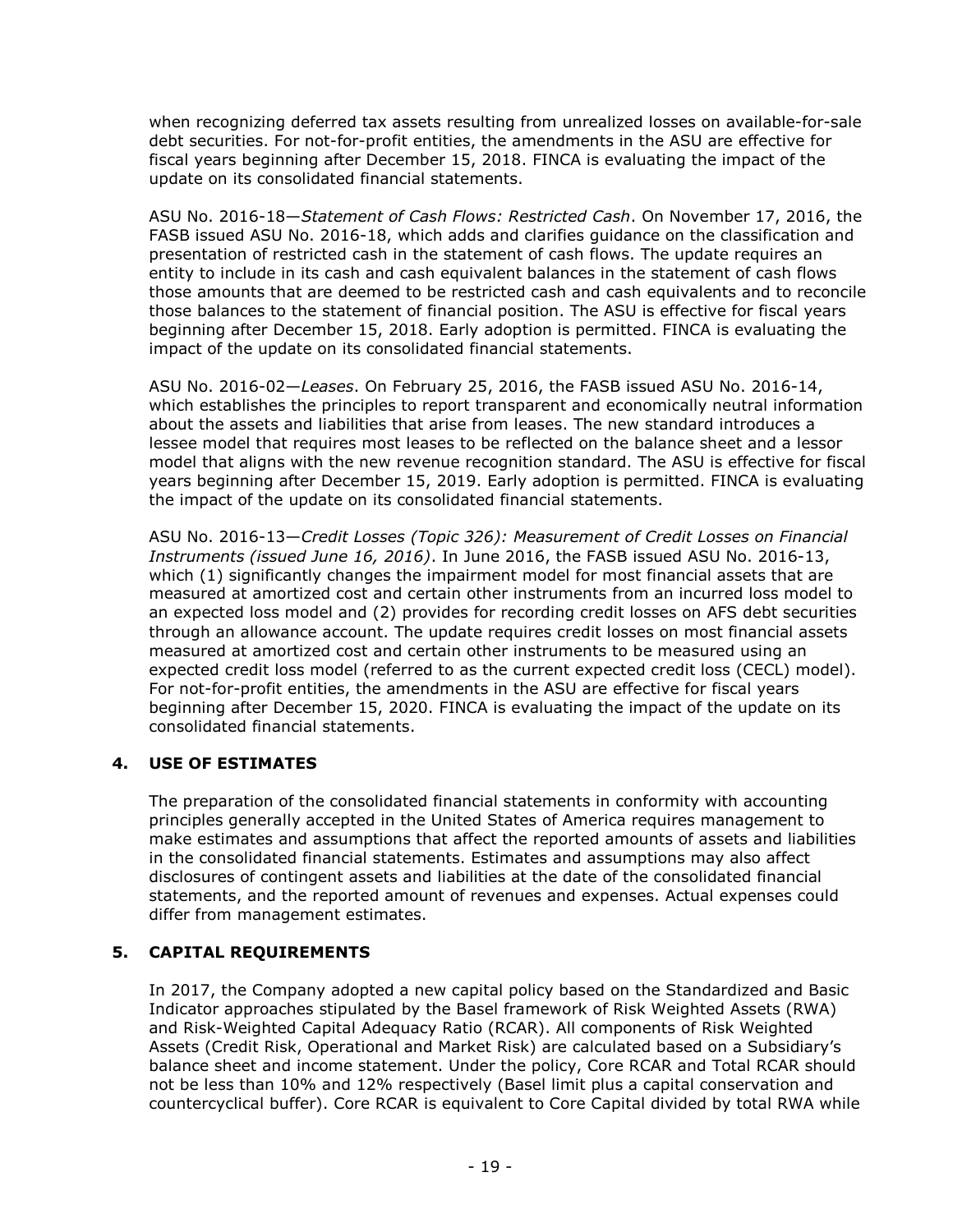#### 6. FAIR VALUE OF FINANCIAL INSTRUMENTS

| otal RCAR is equivalent to Total Capital (Core Capital plus qualifying subordinated debt)<br>ivided by total RWA. Core Capital is total equity less intangible assets. At December 31,<br>017 all Subsidiaries (with the exception of FINCA DRC, Malawi and Zambia) were in |            |                         |              |                         |                         |
|-----------------------------------------------------------------------------------------------------------------------------------------------------------------------------------------------------------------------------------------------------------------------------|------------|-------------------------|--------------|-------------------------|-------------------------|
|                                                                                                                                                                                                                                                                             |            |                         |              |                         |                         |
|                                                                                                                                                                                                                                                                             |            |                         |              |                         |                         |
|                                                                                                                                                                                                                                                                             |            |                         |              |                         |                         |
|                                                                                                                                                                                                                                                                             |            |                         |              |                         |                         |
|                                                                                                                                                                                                                                                                             |            |                         |              |                         |                         |
| ompliance with this policy.                                                                                                                                                                                                                                                 |            |                         |              |                         |                         |
|                                                                                                                                                                                                                                                                             |            |                         |              |                         |                         |
| AIR VALUE OF FINANCIAL INSTRUMENTS                                                                                                                                                                                                                                          |            |                         |              |                         |                         |
|                                                                                                                                                                                                                                                                             |            |                         |              |                         |                         |
|                                                                                                                                                                                                                                                                             |            |                         |              |                         |                         |
| inancial instruments that are measured at fair value on a recurring basis at December 31,                                                                                                                                                                                   |            |                         |              |                         |                         |
| 017 are as follows:                                                                                                                                                                                                                                                         |            |                         |              |                         |                         |
|                                                                                                                                                                                                                                                                             |            |                         |              |                         |                         |
|                                                                                                                                                                                                                                                                             |            |                         | 2017         |                         |                         |
| <b>Financial Assets</b>                                                                                                                                                                                                                                                     | Level 1    | Level 2                 | Level 3      | Total                   | <b>Carrying Value</b>   |
|                                                                                                                                                                                                                                                                             |            | \$774,852,759           | \$           | \$774,852,759           | \$777,645,735           |
|                                                                                                                                                                                                                                                                             | \$         |                         |              |                         |                         |
| Loans receivable, net<br>AFS investments                                                                                                                                                                                                                                    | 2,694,745  |                         |              |                         |                         |
| HTM investments                                                                                                                                                                                                                                                             |            | 3,538,245<br>42,032,786 |              | 6,232,990<br>42,032,786 | 6,232,990<br>42,032,786 |
| Derivative assets                                                                                                                                                                                                                                                           |            | 31,266,196              |              | 31,266,196              | 31,266,196              |
| Due from banks                                                                                                                                                                                                                                                              |            | 377,904                 |              | 377,904                 | 377,904                 |
| Other receivables,                                                                                                                                                                                                                                                          |            |                         |              |                         |                         |
| prepaid, and other                                                                                                                                                                                                                                                          |            |                         |              |                         |                         |
| assets                                                                                                                                                                                                                                                                      |            | 23,537,572              |              | 23,537,572              | 23,537,572              |
| <b>Financial Liabilities</b>                                                                                                                                                                                                                                                |            |                         |              |                         |                         |
|                                                                                                                                                                                                                                                                             |            |                         |              |                         |                         |
| Derivative liabilities                                                                                                                                                                                                                                                      | \$         | \$11,213,302            | \$<br>$\sim$ | \$11,213,302            | \$11,213,302            |
| Client deposits                                                                                                                                                                                                                                                             |            | 295,684,179             | 80,894,793   | 376,578,972             | 372,744,174             |
| Bank deposits                                                                                                                                                                                                                                                               |            | 62,546,969              |              | 62,546,969              | 62,546,969              |
| Notes payable                                                                                                                                                                                                                                                               | 12,132,769 | 240,371,580             | 123,075,787  | 375,580,136             | 376,330,995             |
| Subordinated debt<br>Other financial liabilities                                                                                                                                                                                                                            |            | 3,129,703<br>6,935,792  | 2,576,380    | 5,706,083<br>6,935,792  | 5,651,052<br>6,935,792  |

As of December 31, 2017, AFS investments are categorized as Level 1 and 2. The fair values categorized as Level 1 have been determined by the market quoted prices of those instruments on the measurement date. The fair values categorized as Level 2 have been determined in accordance with generally accepted pricing models based on a discounted cash flow analysis, using discount rates and quoted prices derived from similar instruments. Management has concluded that the Company's AFS investments are not impaired at December 31, 2017.

The fair values of loans receivable, client deposits, bank deposits, notes payable and subordinated debt categorized as Level 2 and 3 have been determined in accordance with generally accepted pricing models based on a discounted cash flow analysis. The most significant inputs are discount rates which were derived from a blend of quoted prices for the instruments and quoted prices for similar instruments on the measurement date.

Management considers that the amortized cost of the HTM investments, due from banks, other financial assets and other financial liabilities recognized in the consolidated financial statements approximates its fair value at December 31, 2017.

There were no transfers between Levels 1 and 2 or Levels 2 and 3 during the year.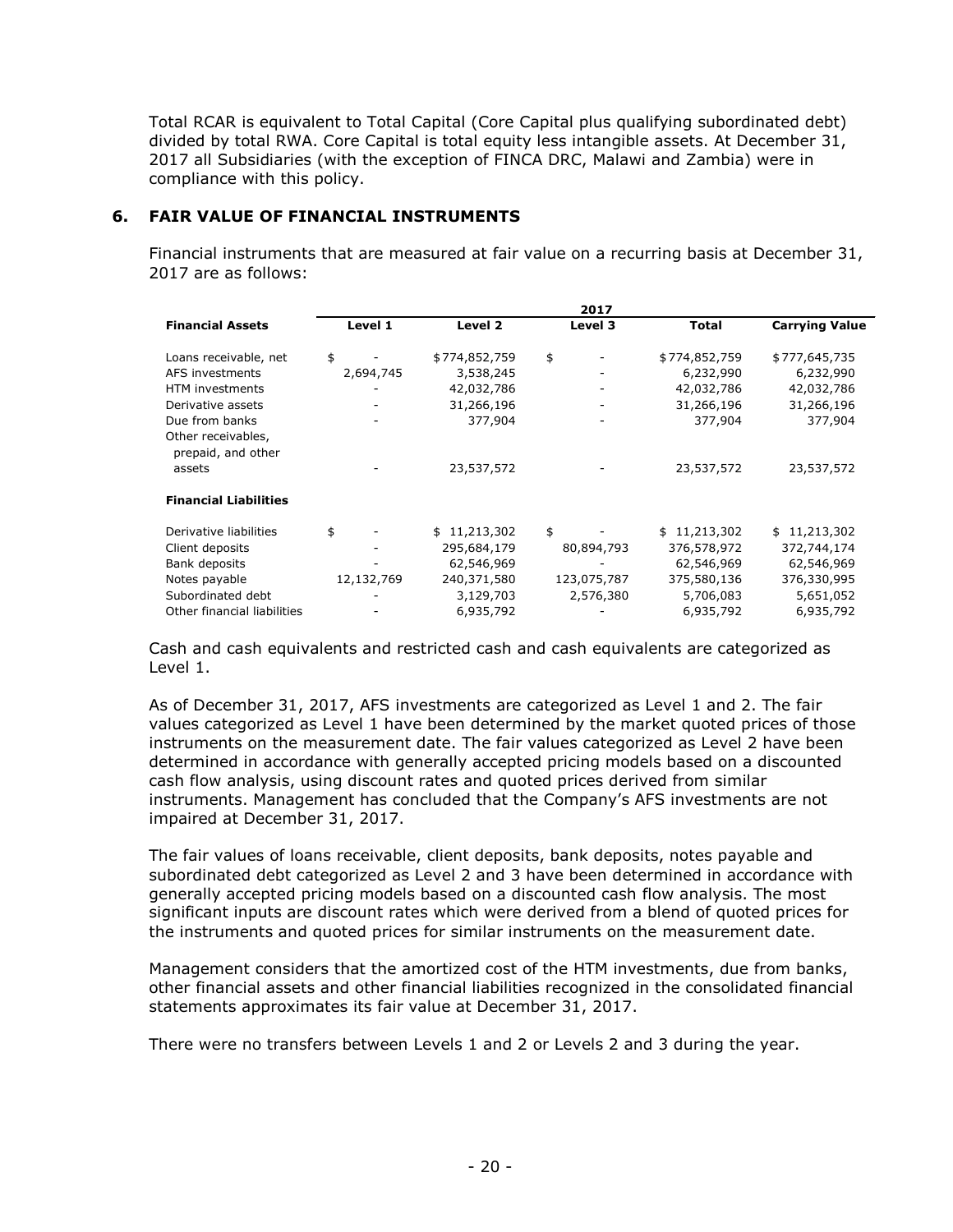#### 7. INCOME TAX

| <b>NCOME TAX</b>                                                        |                               |
|-------------------------------------------------------------------------|-------------------------------|
| icome tax expense for the year ended December 31, 2017, was as follows: |                               |
|                                                                         | 2017                          |
| Current tax expense<br>Deferred tax benefit                             | \$16,468,963<br>(3, 238, 372) |
|                                                                         |                               |
| Total income tax expense                                                | \$13,230,591                  |

In calculating both the current tax and the deferred tax, the respective country-specific tax rates are applied. The total income tax expense includes local country income taxes for the subsidiaries and foreign withholding taxes on certain cross-border payments. The average actual income tax rate for the subsidiaries in 2017 was 26.5%. FINCA is exempt from taxes on income, except for unrelated business income, under the provision of Section 501(c)(3) of the United States Internal Revenue Code and the applicable income tax regulations of the District of Columbia. In 2017, FINCA recorded no federal and state income tax expense on the unrelated business income. **2017**<br> **Example 12017**<br> **Example 12018**<br> **Example 12018**<br> **Example 12018**<br> **Example 12018**<br> **Example 31.3.230.591**<br> **Contained income tax expense includes local country-specific tax<br>
besidiaries and foreign withholding t** 

| Current tax expense<br>Deferred tax benefit                                                                                                                                                                                                                                                                                                                                                                                                                                                                                                                                                                                                                                                          | \$16,468,963<br>(3, 238, 372) |
|------------------------------------------------------------------------------------------------------------------------------------------------------------------------------------------------------------------------------------------------------------------------------------------------------------------------------------------------------------------------------------------------------------------------------------------------------------------------------------------------------------------------------------------------------------------------------------------------------------------------------------------------------------------------------------------------------|-------------------------------|
| Total income tax expense                                                                                                                                                                                                                                                                                                                                                                                                                                                                                                                                                                                                                                                                             | \$13,230,591                  |
| calculating both the current tax and the deferred tax, the respective country-specific tax<br>ites are applied. The total income tax expense includes local country income taxes for the<br>ubsidiaries and foreign withholding taxes on certain cross-border payments. The average<br>ctual income tax rate for the subsidiaries in 2017 was 26.5%. FINCA is exempt from<br>ixes on income, except for unrelated business income, under the provision of<br>ection 501(c)(3) of the United States Internal Revenue Code and the applicable income<br>ix regulations of the District of Columbia. In 2017, FINCA recorded no federal and state<br>come tax expense on the unrelated business income. |                               |
|                                                                                                                                                                                                                                                                                                                                                                                                                                                                                                                                                                                                                                                                                                      | 2017                          |
| Tax rate using domestic tax rate of FINCA (exempt on taxes<br>on income)                                                                                                                                                                                                                                                                                                                                                                                                                                                                                                                                                                                                                             |                               |
| Foreign income tax (taxable subsidiaries) at local statutory rates                                                                                                                                                                                                                                                                                                                                                                                                                                                                                                                                                                                                                                   | \$10,348,159                  |
| Expenses not deductible for tax purposes                                                                                                                                                                                                                                                                                                                                                                                                                                                                                                                                                                                                                                                             | 1,631,692                     |
| Tax-exempt income                                                                                                                                                                                                                                                                                                                                                                                                                                                                                                                                                                                                                                                                                    | (3,568,851)                   |
| Recognition of previously unrecognized tax losses                                                                                                                                                                                                                                                                                                                                                                                                                                                                                                                                                                                                                                                    | (1,887,515)                   |
| Adjustments for under provision in previous periods                                                                                                                                                                                                                                                                                                                                                                                                                                                                                                                                                                                                                                                  | 2,000,904                     |
| Foreign withholding taxes                                                                                                                                                                                                                                                                                                                                                                                                                                                                                                                                                                                                                                                                            | 3,294,959                     |
| Valuation allowance for unrecognized deferred tax assets<br>Other                                                                                                                                                                                                                                                                                                                                                                                                                                                                                                                                                                                                                                    | 1,423,000<br>(11, 757)        |
| Total income tax expense                                                                                                                                                                                                                                                                                                                                                                                                                                                                                                                                                                                                                                                                             | \$13,230,591                  |
|                                                                                                                                                                                                                                                                                                                                                                                                                                                                                                                                                                                                                                                                                                      |                               |

**Deferred Income Taxes**—Deferred income taxes are calculated on temporary differences arising between the tax base of assets and liabilities and their carrying amounts, using the enacted tax rate as stipulated by the tax legislation of the respective countries. The details of deferred tax assets and liabilities (the balances are offset within the same jurisdiction as permitted by ASC 740 Income Taxes and shown on a net basis by subsidiaries) are shown below.

In 2017, FINCA recorded \$1.3 million of income tax expense on \$18.2 million of temporary differences related to the excess of the amount for financial reporting over the tax basis of the investments in subsidiaries expected to reverse in the foreseeable future. The temporary differences of \$18.2 million include \$17.1 million of expected distributions of the subsidiaries' retained earnings from 2017 and \$1.1 million for an increase of expected distributions of the subsidiaries' retained earnings from prior years. At December 31, 2017, FINCA recorded a deferred tax liability of \$1.4 million on temporary differences related to the investments in subsidiaries expected to reverse in the foreseeable future.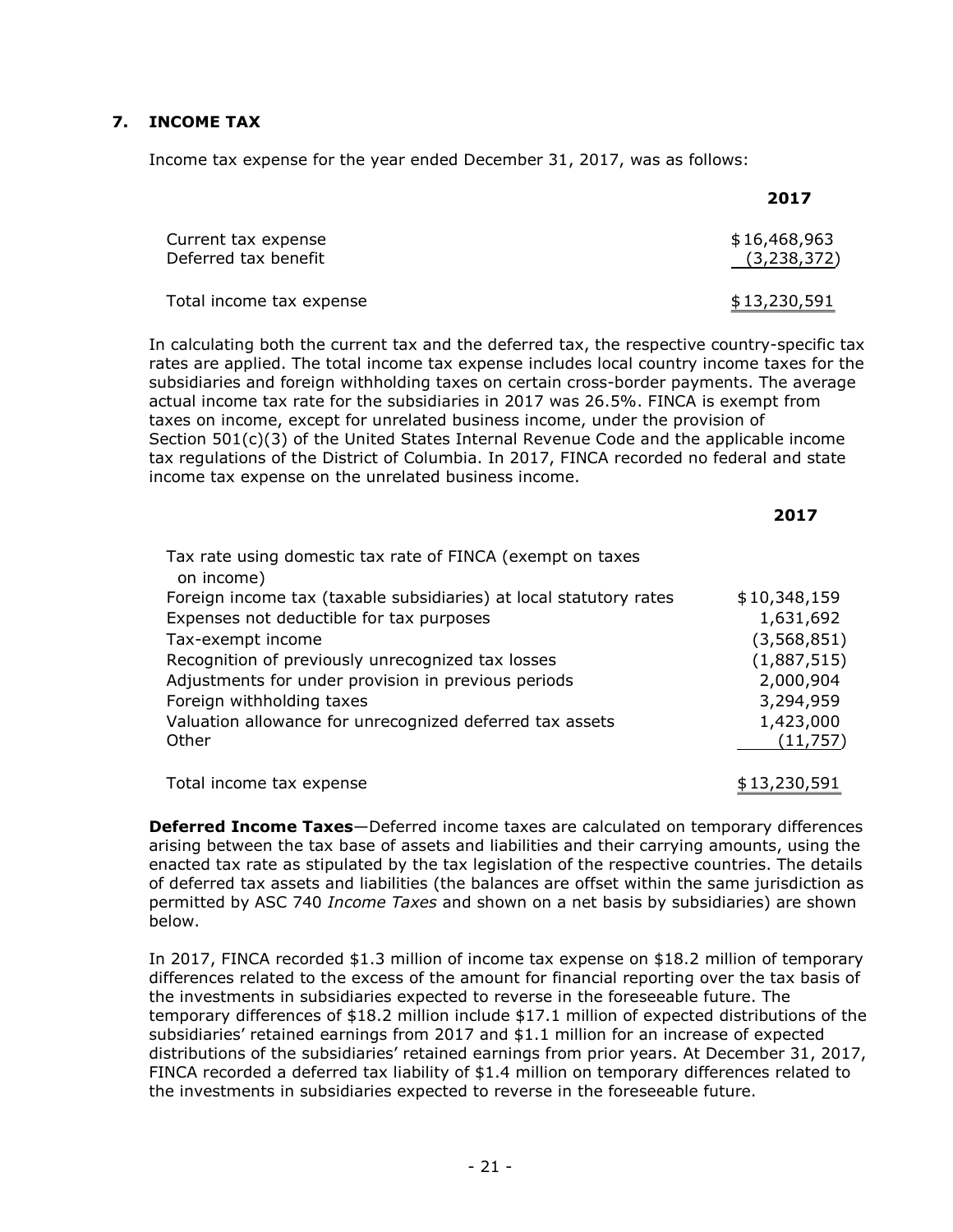Foreign withholding taxes have not been recognized on the temporary differences related to the excess of the amount for financial reporting over the tax basis of investments in subsidiaries that are essentially permanent in duration. This amount becomes taxable upon a repatriation of assets from a subsidiary or a sale or liquidation of a subsidiary. At December 31, 2017, the amount of such temporary differences totaled \$48.7 million. The amount of the unrecognized deferred income tax liability on these temporary differences was approximately \$3.5 million.

| SC 740 generally requires that deferred tax assets be given full recognition, subject to<br>ne possible provision of an allowance when it is determined that this asset is unlikely to be<br>ealized. The valuation allowance is provided for the portion of the deferred tax assets for<br>hich it has been determined that it is more likely than not that the reported asset will not<br>e realized. At December 31, 2017, FINCA has a valuation allowance of \$5.7 million<br>gainst its deferred tax assets, in net deferred tax assets and net deferred tax liabilities, as<br>believes that it is more likely than not that this portion of its deferred tax assets will not<br>e realized. The principal components of the deferred tax assets for which a valuation<br>llowance has been established include certain foreign country operating loss<br>arryforwards and foreign provisions for credit losses on loans that cannot be realized in<br>ne foreseeable future. |                                                                 |
|-------------------------------------------------------------------------------------------------------------------------------------------------------------------------------------------------------------------------------------------------------------------------------------------------------------------------------------------------------------------------------------------------------------------------------------------------------------------------------------------------------------------------------------------------------------------------------------------------------------------------------------------------------------------------------------------------------------------------------------------------------------------------------------------------------------------------------------------------------------------------------------------------------------------------------------------------------------------------------------|-----------------------------------------------------------------|
| let Deferred Tax Assets—At December 31, 2017, net deferred tax assets were<br>ecognized by the subsidiaries in Armenia, Azerbaijan, Democratic Republic of Congo<br>DRC), Kyrgyzstan, Pakistan, Tajikistan, Tanzania, USA, and Zambia as follows:                                                                                                                                                                                                                                                                                                                                                                                                                                                                                                                                                                                                                                                                                                                                   | <b>Assets (Liability)</b><br>2017                               |
| Property and equipment and intangible assets<br>Provision for loan loss impairment<br>Deferred income/accrued interest<br>Tax loss carryforwards<br>Other                                                                                                                                                                                                                                                                                                                                                                                                                                                                                                                                                                                                                                                                                                                                                                                                                           | \$<br>301,276<br>2,419,936<br>636,927<br>4,638,818<br>2,174,351 |
| Total deferred tax assets                                                                                                                                                                                                                                                                                                                                                                                                                                                                                                                                                                                                                                                                                                                                                                                                                                                                                                                                                           | 10,171,308                                                      |
| Valuation allowance                                                                                                                                                                                                                                                                                                                                                                                                                                                                                                                                                                                                                                                                                                                                                                                                                                                                                                                                                                 | (4,445,610)                                                     |
| Net deferred tax assets                                                                                                                                                                                                                                                                                                                                                                                                                                                                                                                                                                                                                                                                                                                                                                                                                                                                                                                                                             | \$5,725,698                                                     |
|                                                                                                                                                                                                                                                                                                                                                                                                                                                                                                                                                                                                                                                                                                                                                                                                                                                                                                                                                                                     |                                                                 |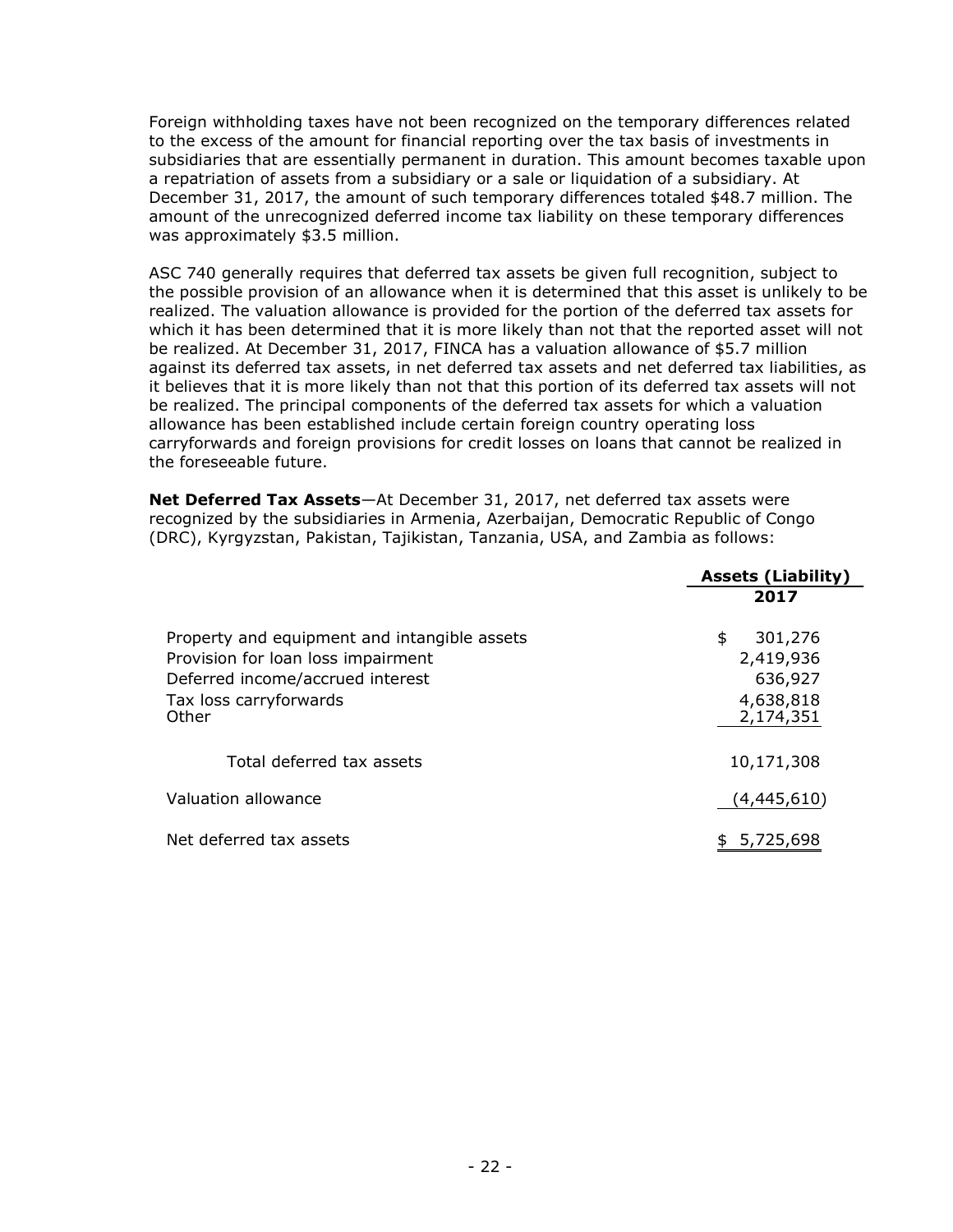| et Deferred Tax Liabilities-At December 31, 2017, net deferred tax liabilities are<br>corded by FMH and subsidiaries in Ecuador, Georgia, Honduras, Malawi, the Netherlands,<br>icaragua, Uganda, and USA as follows: |                            |
|-----------------------------------------------------------------------------------------------------------------------------------------------------------------------------------------------------------------------|----------------------------|
|                                                                                                                                                                                                                       |                            |
|                                                                                                                                                                                                                       | (Liability) Assets<br>2017 |
|                                                                                                                                                                                                                       |                            |
|                                                                                                                                                                                                                       |                            |
| Property and equipment and intangible assets                                                                                                                                                                          | (473, 271)<br>\$           |
| Provision for loan loss impairment                                                                                                                                                                                    | (258, 928)                 |
| Deferred income/accrued interest                                                                                                                                                                                      | 1,963                      |
| Future distribution of retained earnings                                                                                                                                                                              | 1,434,248<br>(1, 435, 114) |
| Tax loss carryforwards<br>Other                                                                                                                                                                                       | (103, 832)                 |
| Total deferred tax liabilities                                                                                                                                                                                        | (834, 934)                 |
| Valuation allowance                                                                                                                                                                                                   | (1,303,418)                |

Unrecognized Tax Benefits-FINCA records unrecognized tax benefits as liabilities in accordance with ASC 740 and adjusts these liabilities when its judgment changes as a result of the evaluation of new information not previously available. Because of the complexity of some of these uncertainties, the ultimate resolution may result in a payment that is materially different from our current estimate of the unrecognized tax benefit liabilities. These differences will be reflected as increases or decreases to income tax expense in the period in which new information is available. At December 31, 2017, FINCA did not record any additional unrecognized tax benefits. FINCA believes that it is not reasonably possible that any unrecognized tax benefits will significantly increase or decrease within 12 months of the reporting date.

At December 31, 2017, no estimated interest and penalties related to unrecognized tax benefits were accrued. Accrued interest and penalties are generally included within the related accrued liabilities line in the consolidated statement of financial position.

FINCA is subject to taxation by the U.S. federal government, various U.S. states and localities, and foreign jurisdictions. As of December 31, 2017, FINCA's tax years 2007–2017 are subject to examination by the tax authorities.

## 8. RESTRICTED CASH AND CASH EQUIVALENTS

Restricted cash balances of \$37.7 million as of December 31, 2017, comprise of undisbursed grant funds, cash balances for country specific regulatory requirements, and pledged collateral related to local borrowings and deposits.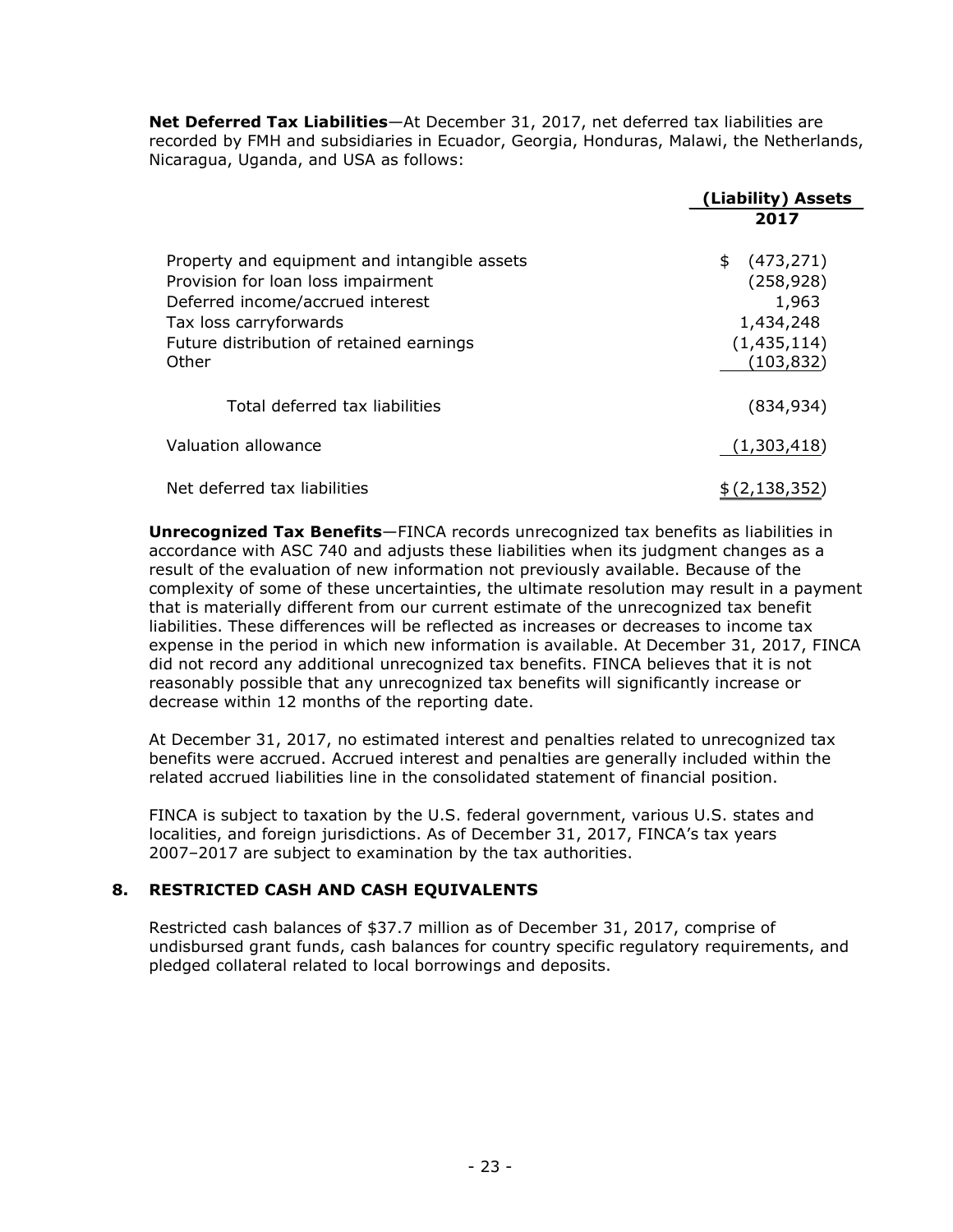## 9. FINANCIAL ASSETS

FINCA's financial assets at December 31, 2017, consist of the following:

|                                                                                 |                                  |                                    | 2017                                    |
|---------------------------------------------------------------------------------|----------------------------------|------------------------------------|-----------------------------------------|
| Current:                                                                        |                                  |                                    |                                         |
| Cash and cash equivalents                                                       |                                  |                                    | 153,912,034<br>\$                       |
| Restricted cash and cash equivalents                                            |                                  |                                    | 37,635,392                              |
| <b>AFS Investments</b>                                                          |                                  |                                    | 5,959,990                               |
| HTM investments                                                                 |                                  |                                    | 41,290,945                              |
| Derivative assets                                                               |                                  |                                    | 31,245,538                              |
| Loans receivable, net                                                           |                                  |                                    | 515,016,803                             |
| Due from banks                                                                  |                                  |                                    | 377,904                                 |
| Other financial assets                                                          |                                  |                                    | 27,541,188                              |
| Non-current:                                                                    |                                  |                                    |                                         |
| Restricted cash and cash equivalents                                            |                                  |                                    | 77,964                                  |
| <b>AFS Investments</b>                                                          |                                  |                                    | 273,000                                 |
| HTM investments                                                                 |                                  |                                    | 741,841                                 |
| Derivative assets                                                               |                                  |                                    | 20,658                                  |
| Loans receivable, net<br>Other financial assets                                 |                                  |                                    | 262,628,932                             |
|                                                                                 |                                  |                                    | 361,792                                 |
|                                                                                 |                                  |                                    | \$1,077,083,981                         |
| <b>ERIVATIVE ASSETS AND LIABILITIES</b>                                         |                                  |                                    |                                         |
| he derivative assets and liabilities are represented by the following balances: |                                  |                                    |                                         |
| 2017                                                                            | <b>Notional</b><br><b>Amount</b> | <b>Fair Value</b><br><b>Assets</b> | <b>Fair Value</b><br><b>Liabilities</b> |
|                                                                                 |                                  |                                    |                                         |
| Fair value from derivatives with<br>third parties:                              |                                  |                                    |                                         |
| Foreign exchange swaps                                                          | \$23,549,720                     | \$10,709,417                       | \$10,566,956                            |

# 10. DERIVATIVE ASSETS AND LIABILITIES

| Non-current:                                                                    |                 |                   |                    |  |
|---------------------------------------------------------------------------------|-----------------|-------------------|--------------------|--|
| Restricted cash and cash equivalents                                            |                 |                   | 77,964             |  |
| AFS Investments                                                                 |                 |                   | 273,000            |  |
| HTM investments                                                                 |                 |                   | 741,841            |  |
| Derivative assets                                                               |                 |                   | 20,658             |  |
| Loans receivable, net                                                           |                 |                   | 262,628,932        |  |
| Other financial assets                                                          |                 |                   | 361,792            |  |
|                                                                                 |                 |                   | \$1,077,083,981    |  |
|                                                                                 |                 |                   |                    |  |
| <b>ERIVATIVE ASSETS AND LIABILITIES</b>                                         |                 |                   |                    |  |
| ie derivative assets and liabilities are represented by the following balances: |                 |                   |                    |  |
|                                                                                 | <b>Notional</b> | <b>Fair Value</b> | <b>Fair Value</b>  |  |
| 2017                                                                            | <b>Amount</b>   | <b>Assets</b>     | <b>Liabilities</b> |  |
| Fair value from derivatives with                                                |                 |                   |                    |  |
| third parties:                                                                  |                 |                   |                    |  |
| Foreign exchange swaps                                                          | \$23,549,720    | \$10,709,417      | \$10,566,956       |  |
| Foreign exchange forwards                                                       | 15,473,360      | 276,545           | 646,346            |  |
| Other securities                                                                |                 | 20,280,234        |                    |  |
|                                                                                 |                 |                   |                    |  |
| Total derivatives with third                                                    |                 |                   |                    |  |
| parties                                                                         | \$39,023,080    | \$31,266,196      | \$11,213,302       |  |
|                                                                                 |                 |                   |                    |  |

Due to the volatility of foreign currencies, the estimated fair value of our derivative instruments is subject to fluctuation from period to period, which could result in significant differences between the current estimated fair value and the ultimate settlement. As of December 31, 2017, \$31.2 million and \$10.6 million of derivative assets and liabilities, respectively, will settle within 12 months.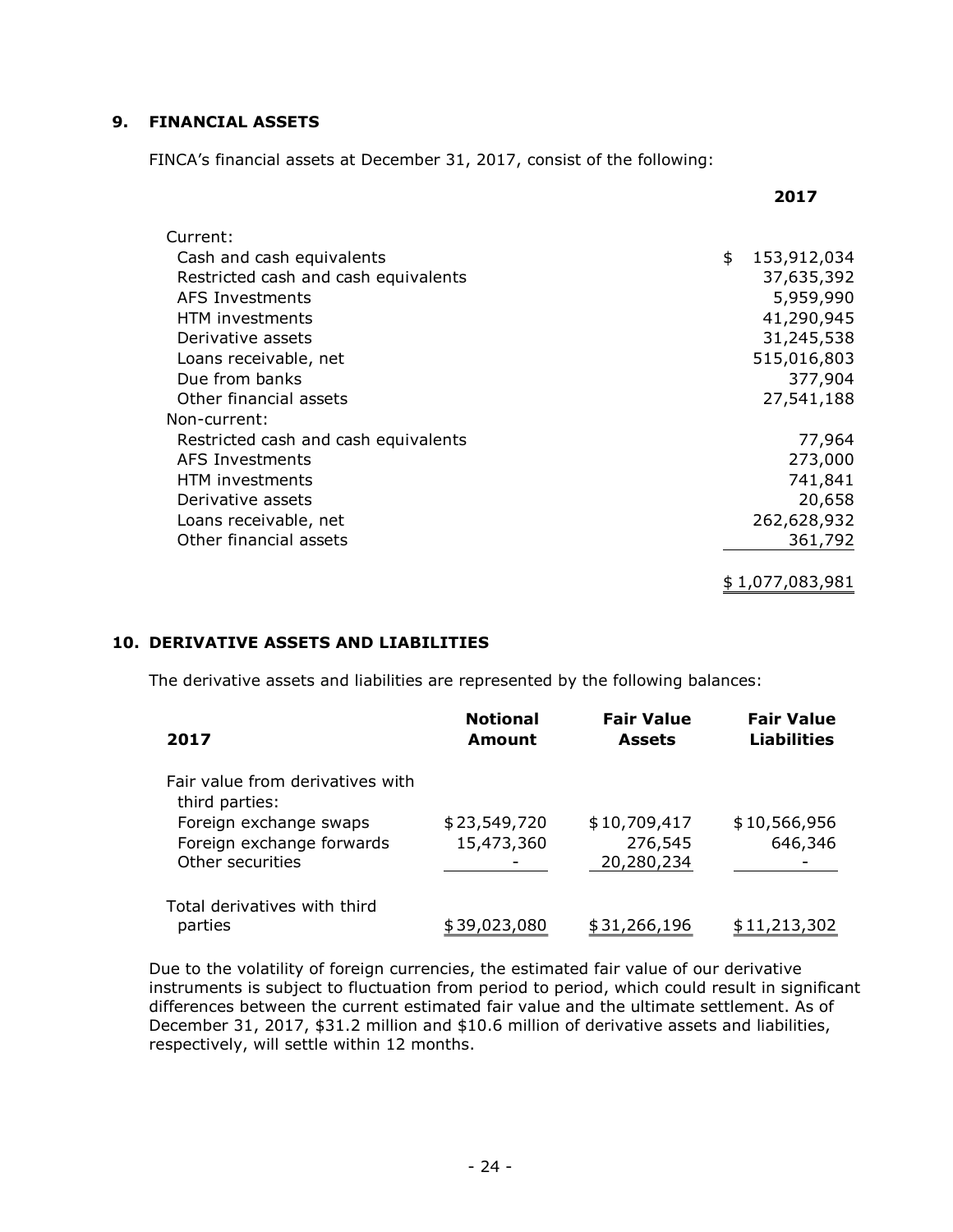# 11. LOANS RECEIVABLE, NET

| <b>DANS RECEIVABLE, NET</b>                                                                      |                                                           |                                                             |                                                                 |                                                       |                                                           |
|--------------------------------------------------------------------------------------------------|-----------------------------------------------------------|-------------------------------------------------------------|-----------------------------------------------------------------|-------------------------------------------------------|-----------------------------------------------------------|
| bans receivable at December 31, 2017 consist of the following:                                   |                                                           |                                                             |                                                                 |                                                       |                                                           |
|                                                                                                  |                                                           |                                                             |                                                                 |                                                       | 2017                                                      |
| Gross loans to clients-current<br>Gross loans to clients-noncurrent                              |                                                           |                                                             |                                                                 |                                                       | \$532,015,233<br>265,501,628                              |
|                                                                                                  | Total gross loans to clients                              |                                                             |                                                                 |                                                       | 797,516,861                                               |
| Less allowances for impairment                                                                   |                                                           |                                                             |                                                                 |                                                       | (19,871,126)                                              |
| Loans receivable                                                                                 |                                                           |                                                             |                                                                 |                                                       | \$777,645,735                                             |
|                                                                                                  |                                                           |                                                             |                                                                 |                                                       | 2017                                                      |
| Allowance for loan losses:                                                                       |                                                           |                                                             |                                                                 |                                                       |                                                           |
| Balance-January 1<br>Discontinued operations                                                     |                                                           |                                                             |                                                                 |                                                       | \$42,882,752<br>(110, 712)                                |
| Loan loss provision for the year                                                                 |                                                           |                                                             |                                                                 |                                                       | 28,550,245                                                |
| Amounts charged off-net of recovery<br>Effect of foreign currency movements                      |                                                           |                                                             |                                                                 |                                                       | (52, 218, 771)<br>767,612                                 |
| Balance-December 31                                                                              |                                                           |                                                             |                                                                 |                                                       | \$19,871,126                                              |
| summary of balances per loan portfolio segments at December 31, 2017 is summarized<br>s follows: |                                                           |                                                             |                                                                 |                                                       |                                                           |
| 2017                                                                                             | <b>Total</b><br>Loans<br>Principal                        | <b>Interest and</b><br><b>Deferred Costs</b><br>Capitalized | <b>Allowance</b><br>for Loan<br><b>Losses</b>                   | Prepayments                                           | <b>Ending</b><br><b>Balance</b>                           |
| Less than $$1,000$<br>\$1,001-\$5,000<br>\$5,001-\$10,000<br>More than \$10,001                  | \$211,315,519<br>316,649,776<br>97,121,850<br>158,355,783 | \$6,416,092<br>6,075,219<br>969,245<br>1,733,478            | \$ (5,554,345)<br>(6,947,266)<br>(2, 252, 958)<br>(5, 116, 558) | \$ (516, 197)<br>(526, 756)<br>(50, 611)<br>(26, 536) | \$211,661,069<br>315,250,973<br>95,787,526<br>154,946,167 |
| Total                                                                                            | \$783,442,928                                             | \$15,194,034                                                | \$(19,871,126)                                                  | \$(1,120,101)                                         | \$777,645,735                                             |
| ctivity in allowance for loan losses by segment at December 31, 2017, is summarized as<br>llows: |                                                           |                                                             |                                                                 |                                                       |                                                           |
|                                                                                                  | <b>Charge-Offs</b>                                        | Provision                                                   |                                                                 |                                                       |                                                           |

| Loan loss provision for the year                                                                  |                                            | Amounts charged off-net of recovery<br>Effect of foreign currency movements |                                                             |                                                |                                                                      | 28,550,245<br>(52, 218, 771)<br>767,612    |
|---------------------------------------------------------------------------------------------------|--------------------------------------------|-----------------------------------------------------------------------------|-------------------------------------------------------------|------------------------------------------------|----------------------------------------------------------------------|--------------------------------------------|
| Balance-December 31                                                                               |                                            |                                                                             |                                                             |                                                |                                                                      | \$19,871,126                               |
| summary of balances per loan portfolio segments at December 31, 2017 is summarized<br>s follows:  |                                            |                                                                             |                                                             |                                                |                                                                      |                                            |
| 2017                                                                                              | Total<br>Loans<br>Principal                |                                                                             | <b>Interest and</b><br><b>Deferred Costs</b><br>Capitalized | <b>Allowance</b><br>for Loan<br><b>Losses</b>  | <b>Prepayments</b>                                                   | <b>Ending</b><br><b>Balance</b>            |
| Less than $$1,000$<br>$$1,001 - $5,000$<br>\$5,001-\$10,000                                       | \$211,315,519<br>316,649,776<br>97,121,850 |                                                                             | \$6,416,092<br>6,075,219<br>969,245                         | \$ (5,554,345)<br>(6,947,266)<br>(2, 252, 958) | \$ (516, 197)<br>(526, 756)<br>(50, 611)                             | \$211,661,069<br>315,250,973<br>95,787,526 |
| More than \$10,001<br>Total                                                                       | 158,355,783<br>\$783,442,928               |                                                                             | <u>1,733,478</u><br>\$15,194,034                            | (5, 116, 558)<br>\$(19,871,126)                | (26, 536)<br>\$(1,120,101)                                           | <u>154,946,167</u><br>\$777,645,735        |
| ctivity in allowance for loan losses by segment at December 31, 2017, is summarized as<br>:bllows |                                            |                                                                             |                                                             |                                                |                                                                      |                                            |
| 2017                                                                                              | <b>Beginning</b><br><b>Balance</b>         | <b>Charge-Offs</b><br>Net of<br><b>Recoveries</b>                           | <b>Provision</b><br>for the<br>Year                         | Foreign<br>Currency<br><b>Movements</b>        | <b>Discontinued</b><br><b>Operations</b><br><b>Reclassifications</b> | <b>Ending</b><br><b>Balance</b>            |
| Less than $$1,000$<br>\$1,001-\$5,000                                                             | \$16,250,940<br>16,626,359                 | \$(17,988,511)<br>(21, 530, 496)                                            | \$7,598,551<br>11,558,416                                   | \$ (306, 289)<br>293,115                       | \$<br>(348)<br>(127)                                                 | \$5,554,343<br>6,947,267                   |
| \$5,001-\$10,000<br>More than \$10,001                                                            | 4,257,722<br>5,747,731                     | (5,700,066)<br>(6,999,698)                                                  | 3,637,806<br>5,755,472                                      | 57,922<br>722,864                              | (426)<br>(109, 811)                                                  | 2,252,958<br>5,116,558                     |
| Total                                                                                             | \$42,882,752                               | \$ (52, 218, 771)                                                           | \$28,550,245                                                | 767,612<br>\$                                  | (110, 712)                                                           | \$19,871,126                               |

| 2017               | Total<br>Loans<br>Principal        |                                                   | <b>Interest and</b><br><b>Deferred Costs</b><br>Capitalized | <b>Allowance</b><br>for Loan<br><b>Losses</b>                                                                                            | <b>Prepayments</b>                                                   | <b>Ending</b><br><b>Balance</b> |
|--------------------|------------------------------------|---------------------------------------------------|-------------------------------------------------------------|------------------------------------------------------------------------------------------------------------------------------------------|----------------------------------------------------------------------|---------------------------------|
| Less than $$1,000$ | \$211,315,519                      |                                                   | \$6,416,092                                                 | \$ (5,554,345)                                                                                                                           | \$ (516, 197)                                                        | \$211,661,069                   |
| $$1,001 - $5,000$  | 316,649,776                        |                                                   | 6,075,219                                                   | (6,947,266)                                                                                                                              | (526, 756)                                                           | 315,250,973                     |
| \$5,001-\$10,000   | 97,121,850                         |                                                   | 969,245                                                     | (2, 252, 958)                                                                                                                            | (50, 611)                                                            | 95,787,526                      |
| More than \$10,001 | 158,355,783                        |                                                   | 1,733,478                                                   | (5, 116, 558)                                                                                                                            | (26, 536)                                                            | 154,946,167                     |
| Total              | \$783,442,928                      |                                                   |                                                             |                                                                                                                                          |                                                                      |                                 |
|                    |                                    |                                                   | \$15,194,034                                                | \$(19,871,126)                                                                                                                           | \$(1,120,101)                                                        | \$777,645,735                   |
| :bllows<br>2017    | <b>Beginning</b><br><b>Balance</b> | <b>Charge-Offs</b><br>Net of<br><b>Recoveries</b> | <b>Provision</b><br>for the<br>Year                         | ctivity in allowance for loan losses by segment at December 31, 2017, is summarized as<br>Foreign<br><b>Currency</b><br><b>Movements</b> | <b>Discontinued</b><br><b>Operations</b><br><b>Reclassifications</b> | <b>Ending</b><br><b>Balance</b> |
| Less than $$1,000$ | \$16,250,940                       | \$(17,988,511)                                    | \$7,598,551                                                 | \$ (306, 289)                                                                                                                            | \$<br>(348)                                                          | \$5,554,343                     |
| $$1,001 - $5,000$  | 16,626,359                         | (21, 530, 496)                                    | 11,558,416                                                  | 293,115                                                                                                                                  | (127)                                                                | 6,947,267                       |
| \$5,001-\$10,000   | 4,257,722                          | (5,700,066)                                       | 3,637,806                                                   | 57,922                                                                                                                                   | (426)                                                                | 2,252,958                       |
| More than \$10,001 | 5,747,731                          | (6,999,698)                                       | 5,755,472                                                   | 722,864                                                                                                                                  | (109, 811)                                                           | 5,116,558                       |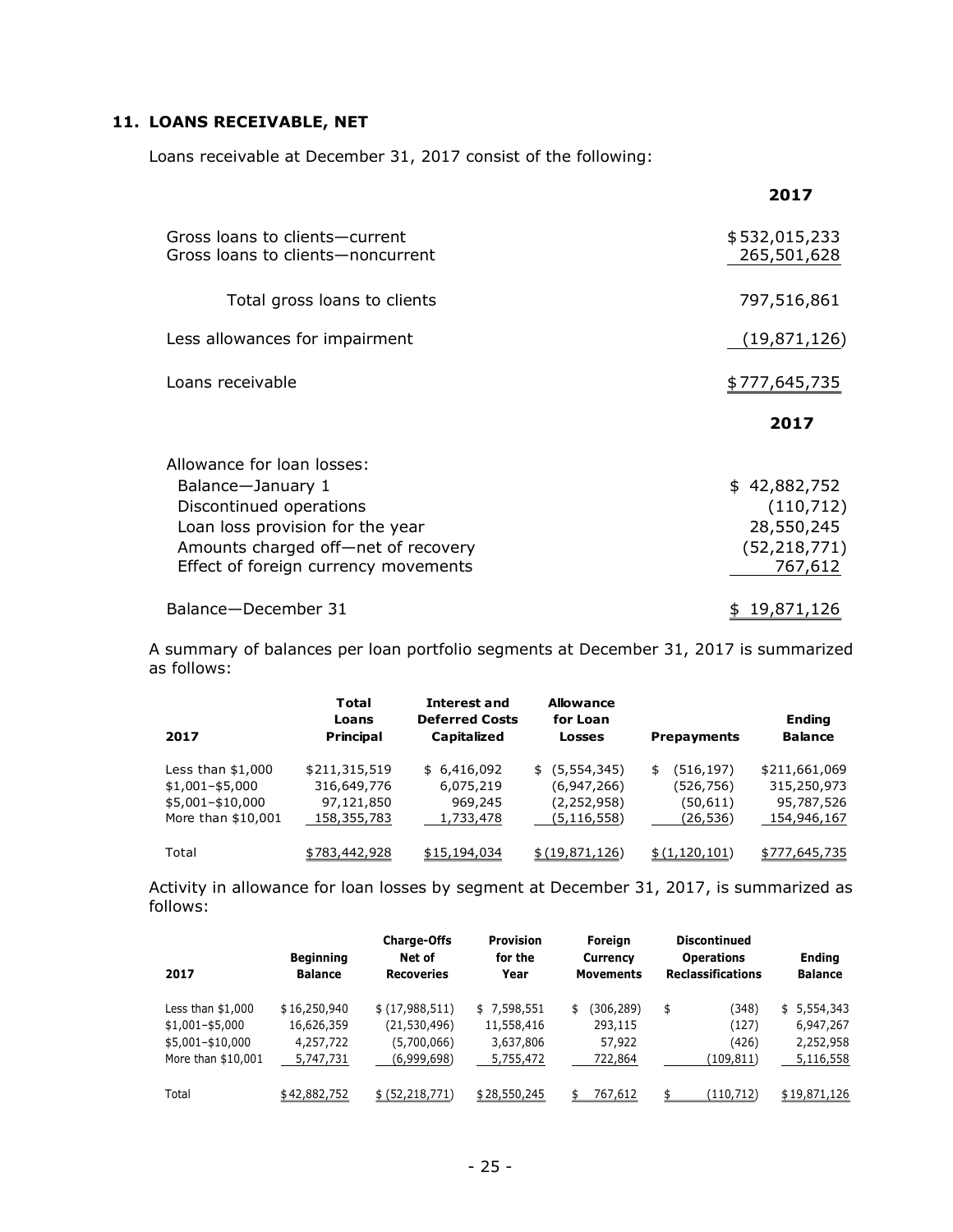Credit Risk—Credit risk is the potential for financial loss resulting from the failure of a client or counterparty to honor its financial or contractual obligations. Credit risk arises from FINCA's microfinance activities.

FINCA's loan portfolio is made up entirely of loans made to individuals, groups of individuals, and SMEs for a specific purpose. At December 31, 2017, FINCA had 0.8 million borrowers.

At December 31, 2017, FINCA's aggregate loan portfolio was \$797.5 million and the respective total allowance for loan losses totaled \$19.9 million, providing a coverage ratio of 2.5% of total loan portfolio amount. FINCA conducts biannual historical loan-loss migration analysis across its subsidiary network in order to determine the probability of default, defined as all loans in arrears in excess of 180 days, as well as an examination of other current observable factors (e.g., macroeconomic, operational, policy and systems changes, and political risk) in order to establish subsidiary credit reserves.

Exposure to credit risk at December 31, 2017, is as follows:

Impaired Loans—Impaired loans are loans for which FINCA determines that it is probable that it will be unable to collect all principal and interest due according to the contractual terms of the loan agreement.

Past Due but not Impaired Loans-Past due but not impaired loans are loans where contractual interest or principal payments are past due, but FINCA believes that a credit loss provision is not appropriate on the basis of the level of collateral available and/or the stage of collection of amounts owed to FINCA.

**Loans with Renegotiated Terms**—Loans with renegotiated terms are loans that have been restructured due to deterioration in the client's financial position, and where FINCA has made concessions that it would not otherwise consider. Once the loan is restructured, it remains in this category independent of satisfactory performance after restructuring.

Allowance for Loan Losses-FINCA establishes an allowance for loan losses that represents the best estimate of probable or expected losses in its loan portfolio. The main components of this allowance are a specific loss component that relates to individually significant exposures, and a collective loan loss allowance established for groups of homogeneous assets with respect to losses that have been incurred but have not been identified on loans subject to individual assessment for credit loss provision.

The allowance for loan losses is considered by FINCA as adequate to cover probable losses in the portfolio as of the balance sheet date. However, no assurance can be given that FINCA, in any particular period, will not sustain loan losses that exceed the allowance, or that subsequent valuation of the loan portfolio, in light of then-prevailing factors, including economic conditions, credit quality of the assets comprising the portfolio, and the ongoing evaluation process, will not require significant changes to the allowance for the loan losses. Additions to the allowance are made through the provision for loan losses. Loan losses are deducted from the allowance and subsequent recoveries are added.

**Charge-Offs**—FINCA charges off a loan (and any related allowance for loan losses) when FINCA's credit committees and subsidiaries' audit committees determine that the loans are uncollectible. This determination is reached after considering information such as the occurrence of significant changes in a client's financial position, such that the client can no longer pay the obligation, or that proceeds from collateral, if any, will not be sufficient to pay back the entire exposure. For smaller balance standardized loans, charge-off decisions are generally based on a product specific past-due status.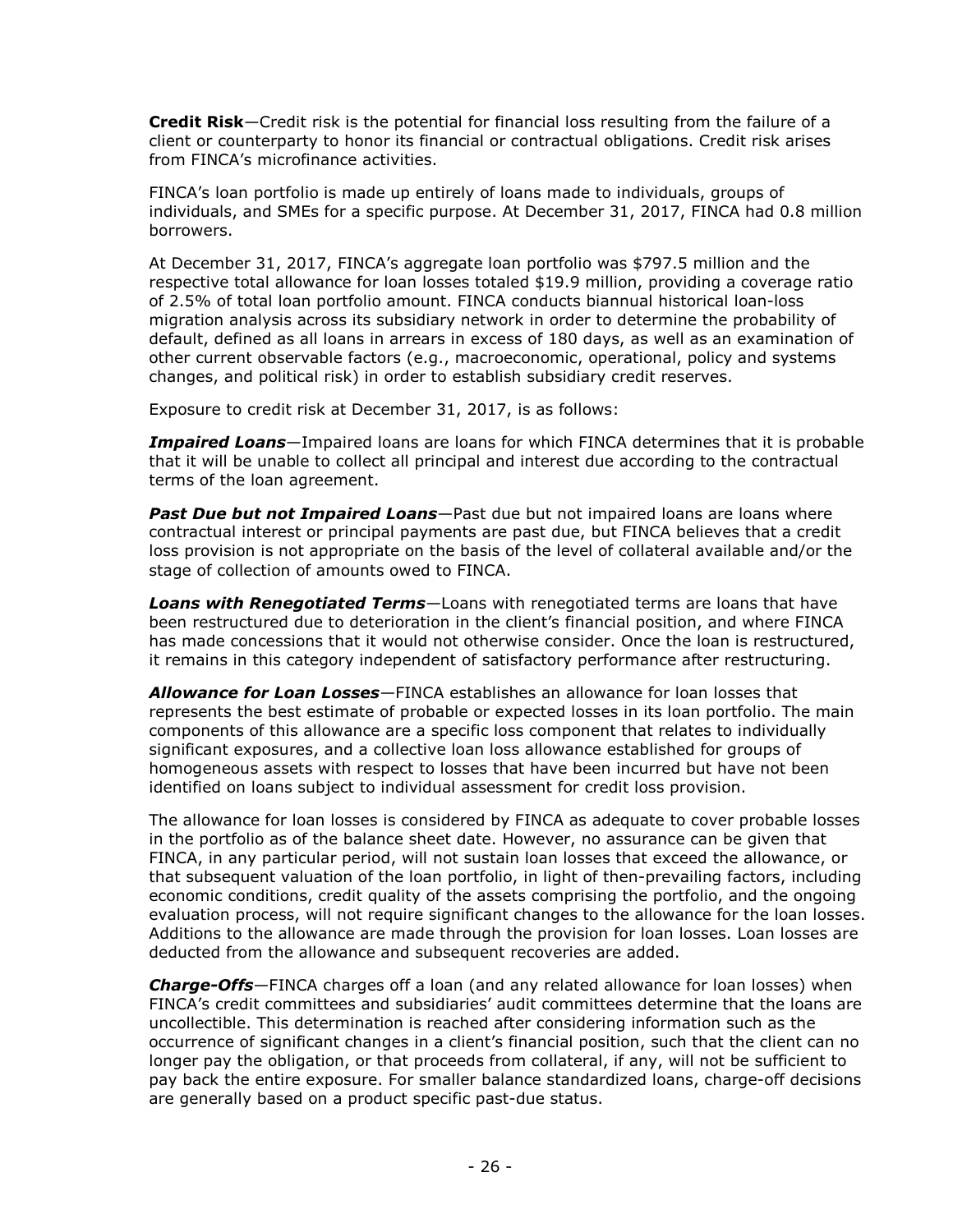| INCA monitors the credit risk for its client loan portfolio though the past-due status of<br>ortfolio. Aging of gross loans receivable as of December 31, 2017, is summarized as<br>:awollc |                                                  |                                                  |                                                    |                                                    |                                                           |                                                           |
|---------------------------------------------------------------------------------------------------------------------------------------------------------------------------------------------|--------------------------------------------------|--------------------------------------------------|----------------------------------------------------|----------------------------------------------------|-----------------------------------------------------------|-----------------------------------------------------------|
| 2017                                                                                                                                                                                        | 31-60 Days<br><b>Past Due</b>                    | 61-90 Days<br><b>Past Due</b>                    | <b>Greater than</b><br>90 Days<br>Past Due         | Total<br><b>Past Due</b>                           | Current                                                   | <b>Total Loans</b><br><b>Receivable</b>                   |
| Less than $$1,000$<br>\$1,001-\$5,000<br>\$5,001-\$10,000<br>More than \$10,000                                                                                                             | \$1,813,692<br>2,006,376<br>659,591<br>1,449,614 | \$1,232,437<br>1,446,493<br>560,177<br>1,233,705 | \$4,635,155<br>4,519,900<br>1,542,263<br>2,837,248 | \$7,681,284<br>7,972,769<br>2,762,031<br>5,520,567 | \$209,534,130<br>314,225,469<br>95,278,453<br>154,542,158 | \$217,215,414<br>322,198,238<br>98,040,484<br>160,062,725 |
| Total                                                                                                                                                                                       | \$5,929,273                                      | \$4,472,812                                      | \$13,534,566                                       | \$23,936,651                                       | \$773,580,210                                             | \$797,516,861                                             |
| <b>THER RECEIVABLES, PREPAID, AND OTHER ASSETS</b><br>he balances representing other receivables, prepaid, and other assets at December 31,<br>017 are summarized as follows:               |                                                  |                                                  |                                                    |                                                    |                                                           | 2017                                                      |
| Receivables from sale of discontinued operations                                                                                                                                            |                                                  |                                                  |                                                    |                                                    |                                                           | \$2,482,106                                               |
| Grants receivable                                                                                                                                                                           |                                                  |                                                  |                                                    |                                                    |                                                           | 2,716,829                                                 |
| Prepaid rent                                                                                                                                                                                |                                                  |                                                  |                                                    |                                                    |                                                           | 2,581,595                                                 |
| Receivable from money remittance and other agencies<br>Prepaid office supplies                                                                                                              |                                                  |                                                  |                                                    |                                                    |                                                           | 1,339,914<br>1,157,803                                    |

#### 12. OTHER RECEIVABLES, PREPAID, AND OTHER ASSETS

| 2017                                                                              | 31-60 Days<br><b>Past Due</b>                    | 61-90 Days<br><b>Past Due</b>                    | <b>Greater than</b><br>90 Days<br><b>Past Due</b>  | <b>Total</b><br><b>Past Due</b>                    | <b>Current</b>                                            | <b>Total Loans</b><br><b>Receivable</b>                   |  |
|-----------------------------------------------------------------------------------|--------------------------------------------------|--------------------------------------------------|----------------------------------------------------|----------------------------------------------------|-----------------------------------------------------------|-----------------------------------------------------------|--|
| Less than $$1,000$<br>$$1,001 - $5,000$<br>\$5,001-\$10,000<br>More than \$10,000 | \$1,813,692<br>2,006,376<br>659,591<br>1,449,614 | \$1,232,437<br>1,446,493<br>560,177<br>1,233,705 | \$4,635,155<br>4,519,900<br>1,542,263<br>2,837,248 | \$7,681,284<br>7,972,769<br>2,762,031<br>5,520,567 | \$209,534,130<br>314,225,469<br>95,278,453<br>154,542,158 | \$217,215,414<br>322,198,238<br>98,040,484<br>160,062,725 |  |
| Total                                                                             | \$5,929,273                                      | \$4,472,812                                      | \$13,534,566                                       | \$23,936,651                                       | \$773,580,210                                             | \$797,516,861                                             |  |
|                                                                                   |                                                  |                                                  |                                                    |                                                    |                                                           | 2017                                                      |  |
| Receivables from sale of discontinued operations<br>Grants receivable             |                                                  |                                                  |                                                    |                                                    |                                                           | \$2,482,106                                               |  |
| Prepaid rent                                                                      |                                                  |                                                  |                                                    |                                                    | 2,716,829<br>2,581,595                                    |                                                           |  |
| Receivable from money remittance and other agencies                               |                                                  |                                                  |                                                    |                                                    | 1,339,914                                                 |                                                           |  |
| Prepaid office supplies                                                           |                                                  |                                                  |                                                    |                                                    |                                                           | 1,157,803                                                 |  |
| Prepaid taxes                                                                     |                                                  |                                                  |                                                    |                                                    |                                                           | 650,799                                                   |  |
| Deposit with Internal Revenue Service and other                                   |                                                  |                                                  |                                                    |                                                    |                                                           |                                                           |  |
| fiduciary agencies<br>Staff advances and loans                                    |                                                  |                                                  |                                                    |                                                    |                                                           | 2,407,512<br>719,888                                      |  |
| Receivable commission, rebates, and refunds from                                  |                                                  |                                                  |                                                    |                                                    |                                                           |                                                           |  |
| banks and agencies                                                                |                                                  |                                                  |                                                    |                                                    |                                                           | 500,511                                                   |  |
| Other prepayments and debtors                                                     |                                                  |                                                  |                                                    |                                                    |                                                           | 8,980,615                                                 |  |
| Total                                                                             |                                                  |                                                  |                                                    |                                                    |                                                           | \$23,537,572                                              |  |
|                                                                                   |                                                  |                                                  |                                                    |                                                    |                                                           |                                                           |  |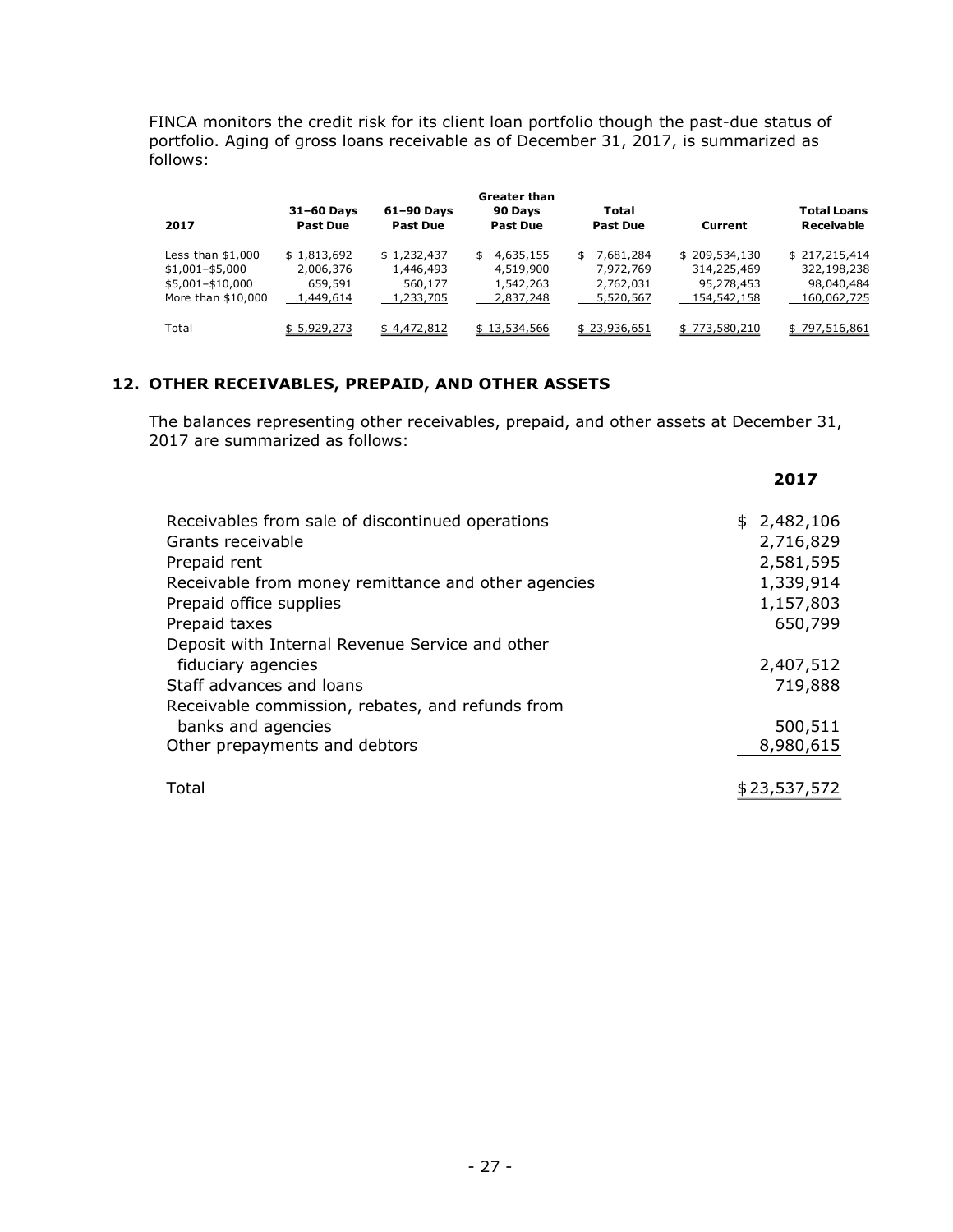# 13. PROPERTY AND EQUIPMENT, NET

| <b>ROPERTY AND EQUIPMENT, NET</b>                                          |                           |                         |                                |                           |                           |                                       |                        |                       |
|----------------------------------------------------------------------------|---------------------------|-------------------------|--------------------------------|---------------------------|---------------------------|---------------------------------------|------------------------|-----------------------|
|                                                                            |                           |                         |                                |                           |                           |                                       |                        |                       |
| roperty and equipment, net at December 31, 2017 are summarized as follows: |                           |                         |                                |                           |                           |                                       |                        |                       |
|                                                                            |                           |                         |                                |                           |                           |                                       |                        |                       |
|                                                                            |                           | <b>Buildings</b>        | <b>Construction</b>            | Leasehold                 |                           | <b>Furniture and</b><br><b>Office</b> |                        |                       |
| Cost                                                                       | <b>Total</b>              | and Offices             | in Progress                    | <b>Improvements</b>       | Computer<br>Equipment     | Equipment                             | <b>Vehicles</b>        | Other                 |
|                                                                            |                           |                         |                                |                           |                           |                                       |                        |                       |
| Balance-January 1, 2017<br>Acquisitions                                    | \$64,211,993<br>9,843,576 | \$10,140,398<br>448,035 | \$3,279,610<br>583,425         | \$12,563,627<br>2,786,326 | \$18,436,971<br>2,777,690 | \$14,100,333<br>2,672,310             | \$3,120,960<br>506,961 | \$2,570,094<br>68,829 |
| Disposals                                                                  | (4,520,847)               | (948)                   | (17, 609)                      | (444, 815)                | (2, 238, 693)             | (1, 114, 199)                         | (330, 452)             | (374, 131)            |
| Currency translation                                                       | (810, 875)                | (110, 317)              | (85, 868)                      | (234, 370)                | (165, 441)                | (275, 104)                            | 52,748                 | 7,477                 |
| Disposal related to discontinued                                           |                           |                         |                                |                           |                           |                                       |                        |                       |
| operations                                                                 | (250, 192)                | $\sim$                  | $\sim$                         | (54, 560)                 | (103, 177)                | (56, 923)                             | $\sim$                 | (35, 532)             |
| Balance-December 31, 2017                                                  | \$68,473,655              | \$10,477,168            | \$3,759,558                    | \$14,616,208              | \$18,707,350              | \$15,326,417                          | \$3,350,217            | \$2,236,737           |
|                                                                            |                           |                         |                                |                           |                           |                                       |                        |                       |
| <b>Depreciation and</b>                                                    |                           |                         |                                |                           |                           |                                       |                        |                       |
| <b>Impairment Losses</b>                                                   |                           |                         |                                |                           |                           |                                       |                        |                       |
| Balance-January 1, 2017                                                    | \$33,655,130              | \$2,153,347             | \$<br>$\overline{\phantom{a}}$ | \$5,728,037               | \$12,499,400              | \$10,070,021                          | \$2,252,073            | \$952,252             |
| Depreciation and amortization                                              | 7,413,517                 | 536,704                 | $\overline{\phantom{a}}$       | 1,619,802                 | 2,483,732                 | 2,120,136                             | 397,168                | 255,975               |
| Disposals                                                                  | (4, 167, 368)             | $\sim$                  |                                | (358, 132)                | (2,314,452)               | (945, 820)                            | (286, 943)             | (262, 021)            |
| Currency translation                                                       | (239, 844)                | (11, 295)               |                                | (71, 370)                 | (118, 575)                | (105, 048)                            | 64,477                 | 1,967                 |
| Disposal related to discontinued                                           |                           |                         |                                |                           |                           |                                       |                        |                       |
| operations                                                                 | (244, 861)                |                         |                                | (54, 565)                 | (100, 979)                | (54, 699)                             | $\sim$                 | (34, 618)             |
| Balance-December 31, 2017                                                  | \$36,416,574              | \$2,678,756             | \$<br><b>Contract</b>          | \$6,863,772               | \$12,449,126              | \$11,084,590                          | \$2,426,775            | \$913,555             |
|                                                                            |                           |                         |                                |                           |                           |                                       |                        |                       |
|                                                                            |                           |                         |                                |                           |                           |                                       |                        |                       |
| <b>Net Carrying Amounts</b>                                                |                           | \$7,987,051             | \$3,279,610                    | \$6,835,590               | \$5,937,571               | \$4,030,312                           | \$868,887              | \$1,617,842           |
| Balance-January 1, 2017                                                    | \$30,556,863              |                         |                                |                           |                           |                                       |                        |                       |
| Balance-December 31, 2017                                                  | \$32,057,081              | \$7,798,412             | \$3,759,558                    | \$7,752,436               | \$6,258,224               | \$4,241,827                           | \$923,442              | \$1,323,182           |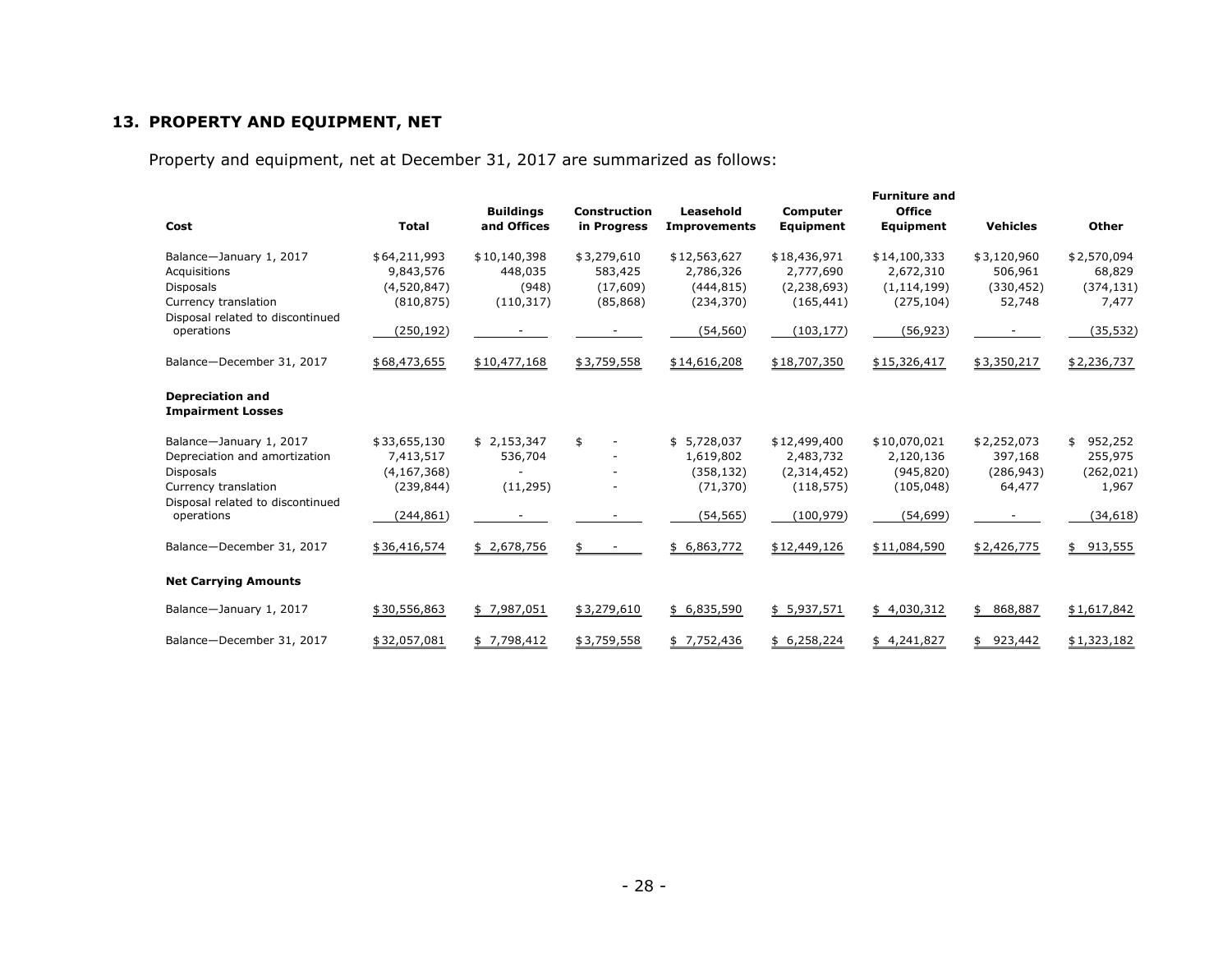# 14. INTANGIBLE ASSETS, NET

| epreciation and amortization expense charged for the year ended December 31, 2017 |                           |                           |                      |           |
|-----------------------------------------------------------------------------------|---------------------------|---------------------------|----------------------|-----------|
| as \$7.4 million.                                                                 |                           |                           |                      |           |
| <b>NTANGIBLE ASSETS, NET</b>                                                      |                           |                           |                      |           |
|                                                                                   |                           |                           |                      |           |
| itangible assets, net at December 31, 2017 consist of the following:              |                           |                           |                      |           |
|                                                                                   |                           | Capitalized               | <b>Capital Work-</b> |           |
| Costs                                                                             | Total                     | <b>Software</b>           | <b>In-Progress</b>   | Other     |
|                                                                                   |                           |                           |                      |           |
| Balance-January 1, 2017<br>Acquisition                                            | \$18,035,020<br>4,336,857 | \$16,808,835<br>4,211,012 | \$474,811<br>125,845 | \$751,374 |
| Disposals                                                                         | (1, 213, 319)             | (1, 198, 065)             | (15, 254)            |           |
| Currency translation                                                              | (249, 816)                | (234, 312)                | (15, 504)            |           |
| Disposal related to discontinued                                                  |                           |                           |                      |           |
| operations                                                                        | (575, 139)                | (575, 139)                | $\sim$               |           |
| Balance-December 31, 2017                                                         | \$20,333,603              | \$19,012,331              | \$569,898            | \$751,374 |
|                                                                                   |                           |                           |                      |           |
| <b>Amortization and Impairment</b>                                                |                           |                           |                      |           |
| Balance-January 1, 2017                                                           | \$9,976,867               | \$9,261,464               | \$41,194             | \$674,209 |
| Amortization for the year                                                         | 2,967,094                 | 2,899,382                 | 13,221               | 54,491    |
| Disposals                                                                         | (953, 369)                | (971, 705)                | 18,336               |           |
| Impairment                                                                        |                           |                           |                      |           |
| Currency translation                                                              | (141, 891)                | (141, 891)                |                      |           |
| Disposal related to discontinued<br>operations                                    | (534, 058)                | (534, 058)                |                      |           |
|                                                                                   |                           |                           |                      |           |
| Balance-December 31, 2017                                                         | \$11,314,643              | \$10,513,192              | \$72,751             | \$728,700 |
| <b>Net Carrying Amounts</b>                                                       |                           |                           |                      |           |
| Balance-January 1, 2017                                                           | \$8,058,153               | \$7,547,371               | \$433,617            | \$77,165  |
| Balance-December 31, 2017                                                         | \$9,018,960               | \$8,499,139               | \$497,147            | \$22,674  |
|                                                                                   |                           |                           |                      |           |

Amortization expense for the year ended December 31, 2017 amounts to \$3.0 million.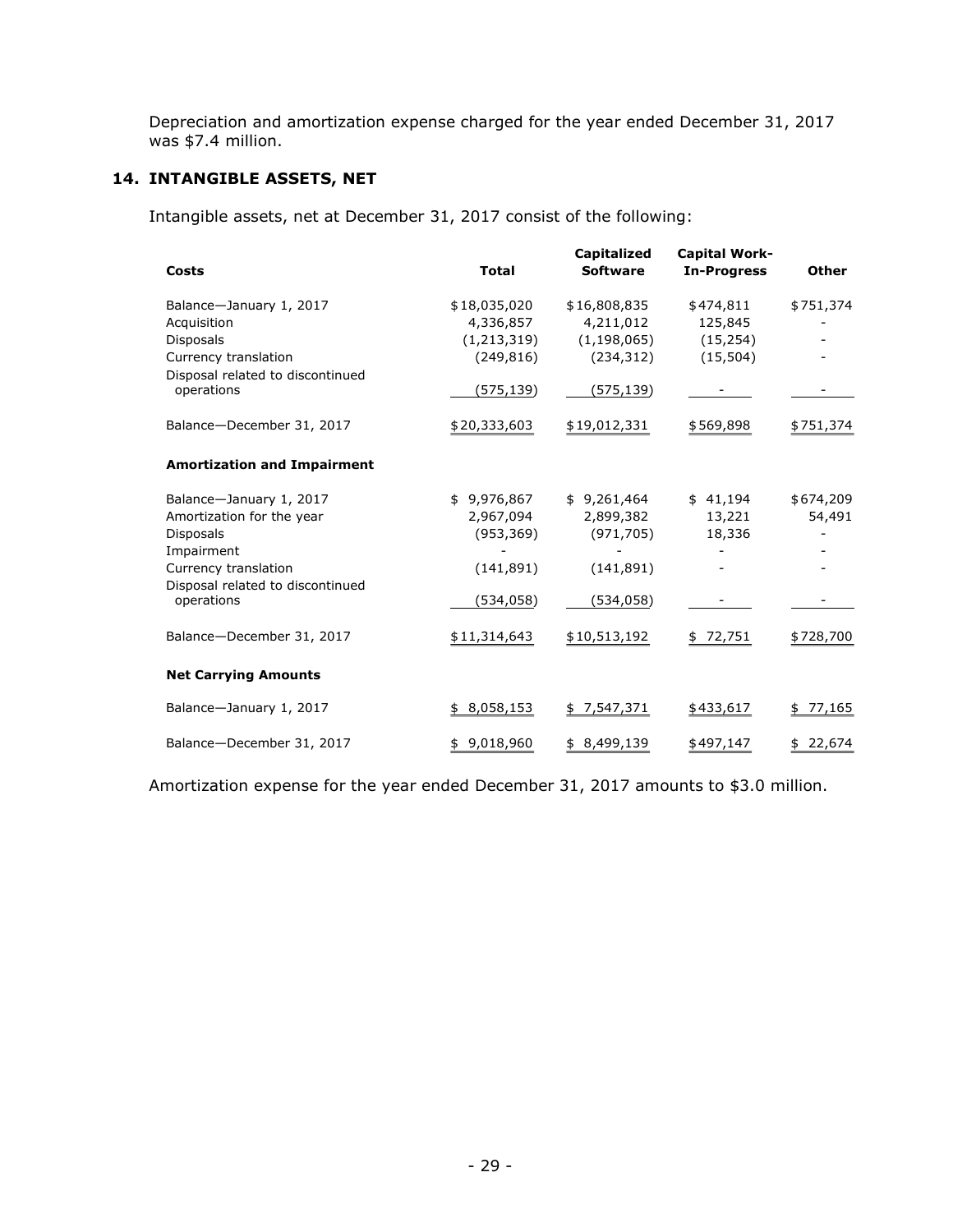#### 15. ACCOUNTS PAYABLE AND OTHER ACCRUED LIABILITIES

Accounts payable and other accrued liabilities at December 31, 2017 are as follows:

|                                             | 2017         |
|---------------------------------------------|--------------|
| Current:                                    |              |
| Personnel                                   | \$8,877,389  |
| Non-income taxes                            | 4,286,939    |
| Professional services                       | 4,593,178    |
| Office supplies                             | 3,291,943    |
| Deferred rent                               | 387,518      |
| Other accounts payable and accrued expenses | 10,060,942   |
|                                             | 31,497,909   |
| Non-current:<br>Deferred rent               | 2,331,803    |
| Total                                       | \$33,829,712 |

#### 16. BANK DEPOSITS

## 17. CLIENT DEPOSITS

| <b>ANK DEPOSITS</b>                                                                                                                                                                                                                                                     |                                         |
|-------------------------------------------------------------------------------------------------------------------------------------------------------------------------------------------------------------------------------------------------------------------------|-----------------------------------------|
| NCA accepts and maintains deposits from other banks in subsidiary operations. At<br>ecember 31, 2017, bank deposits with a maturity of no more than 12 months totaled<br>50.7 million. The remaining bank deposits of \$1.8 million mature in no more than<br>5 months. |                                         |
| <b>LIENT DEPOSITS</b>                                                                                                                                                                                                                                                   |                                         |
| ient deposits consist of both voluntary and compulsory savings deposits. Client deposits<br>(pected to be held no more than 12 months totaled \$299.9 million. The noncurrent<br>eposits of \$72.9 million expect to be held from 12 months to 5 years.                 |                                         |
| ne composition of client deposits at December 31, 2017 are as follows:                                                                                                                                                                                                  |                                         |
|                                                                                                                                                                                                                                                                         | 2017                                    |
| Compulsory savings/cash collateral                                                                                                                                                                                                                                      | \$11,417,725                            |
| Voluntary savings:<br>Saving accounts<br>Term deposit accounts<br>Other voluntary savings                                                                                                                                                                               | 95,758,136<br>239,176,269<br>26,392,044 |
| Total voluntary savings                                                                                                                                                                                                                                                 | 361,326,449                             |
| Total client deposits                                                                                                                                                                                                                                                   | \$372,744,174                           |
|                                                                                                                                                                                                                                                                         |                                         |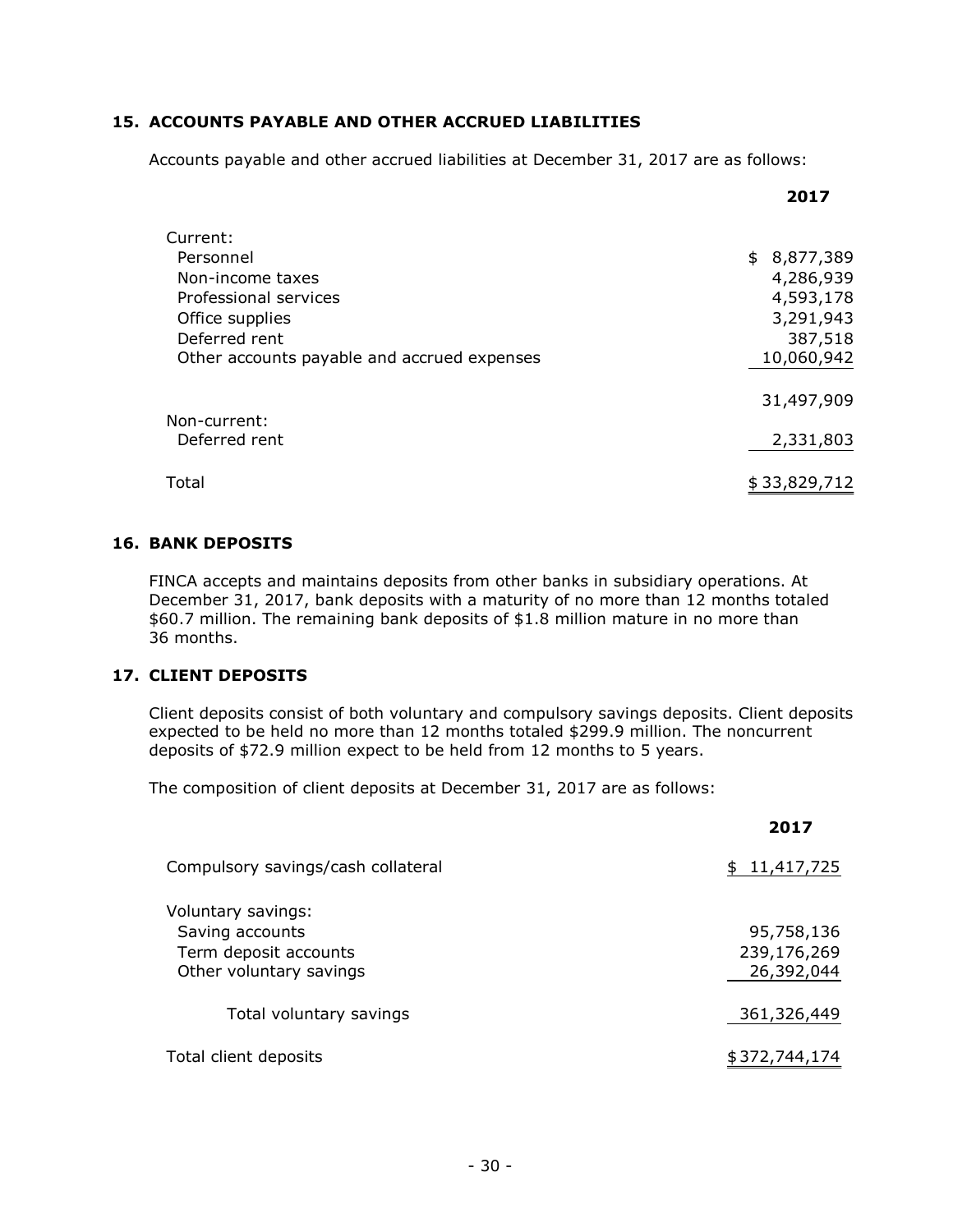#### 18. NOTES PAYABLE

Interest rates paid by subsidiaries range from six months London InterBank Offered Rate plus 450 basis points up to 21.0% floating and up to 23.1% fixed in local currencies for commercial loans in countries with high perceived risk or with depreciating currencies. In some situations, FMH, as the intermediary parent company, may be directly liable or may offer support for loans provided to subsidiaries without adequate credit standing, which may be in the form of a direct guarantee, letter of credit, comfort letter, or another form of credit enhancement.

As of the balance sheet date, some subsidiaries have breached covenants contained in financing agreements underlying these obligations. Management believes that these breaches are primarily due to recent global economic conditions which have impacted microfinance, or in some cases due to local political and economic developments. A breach of a loan covenant could permit a lender to accelerate payment of the loan, but would not permit a cross-default beyond the particular subsidiary.

| eaches are primarily due to recent global economic conditions which have impacted<br>icrofinance, or in some cases due to local political and economic developments. A breach<br>a loan covenant could permit a lender to accelerate payment of the loan, but would not<br>ermit a cross-default beyond the particular subsidiary.                                                                                                                    |                                           |
|-------------------------------------------------------------------------------------------------------------------------------------------------------------------------------------------------------------------------------------------------------------------------------------------------------------------------------------------------------------------------------------------------------------------------------------------------------|-------------------------------------------|
| s of December 31, 2017, subsidiaries in Azerbaijan, DRC, Guatemala, Malawi, and<br>anzania were in breach of financial covenants regarding loans from international financial<br>stitutions amounting to \$37 million. As of December 31, 2017, FMH and its subsidiaries<br>ad obtained formal waivers for these breaches of covenants accounting for \$24.3 million.                                                                                 |                                           |
| I loans for which no formal waivers were obtained or were not obtained before<br>ecember 31, 2017, are classified as current in the maturity table below. Although<br>anagement has obtained formal waivers of some of these breaches or assurances from<br>nders that the covenants will be waived, there is no assurance that these waivers or<br>isurances will be extended indefinitely or that performance can be brought into full<br>mpliance. |                                           |
| otes payable and overdrafts at December 31, 2017 are as follows:                                                                                                                                                                                                                                                                                                                                                                                      |                                           |
|                                                                                                                                                                                                                                                                                                                                                                                                                                                       | 2017                                      |
| Overdrafts<br>Notes payable:<br>Principal amount<br>Accrued interest                                                                                                                                                                                                                                                                                                                                                                                  | \$<br>493,674<br>372,936,512<br>2,900,810 |
|                                                                                                                                                                                                                                                                                                                                                                                                                                                       | \$376,330,996                             |
| aturities of principal amounts on notes payable and overdrafts due in future fiscal years is<br>follows:                                                                                                                                                                                                                                                                                                                                              |                                           |
| 2018                                                                                                                                                                                                                                                                                                                                                                                                                                                  | \$174,592,489                             |
| 2019                                                                                                                                                                                                                                                                                                                                                                                                                                                  | 130,659,062                               |
| 2020                                                                                                                                                                                                                                                                                                                                                                                                                                                  | 46,597,654                                |
| 2021<br>2022                                                                                                                                                                                                                                                                                                                                                                                                                                          | 10,717,463<br>3,388,004                   |
| Thereafter                                                                                                                                                                                                                                                                                                                                                                                                                                            | 7,475,514                                 |
|                                                                                                                                                                                                                                                                                                                                                                                                                                                       | \$373,430,186                             |
|                                                                                                                                                                                                                                                                                                                                                                                                                                                       |                                           |

| 2018       | \$174,592,489 |
|------------|---------------|
| 2019       | 130,659,062   |
| 2020       | 46,597,654    |
| 2021       | 10,717,463    |
| 2022       | 3,388,004     |
| Thereafter | 7,475,514     |
|            |               |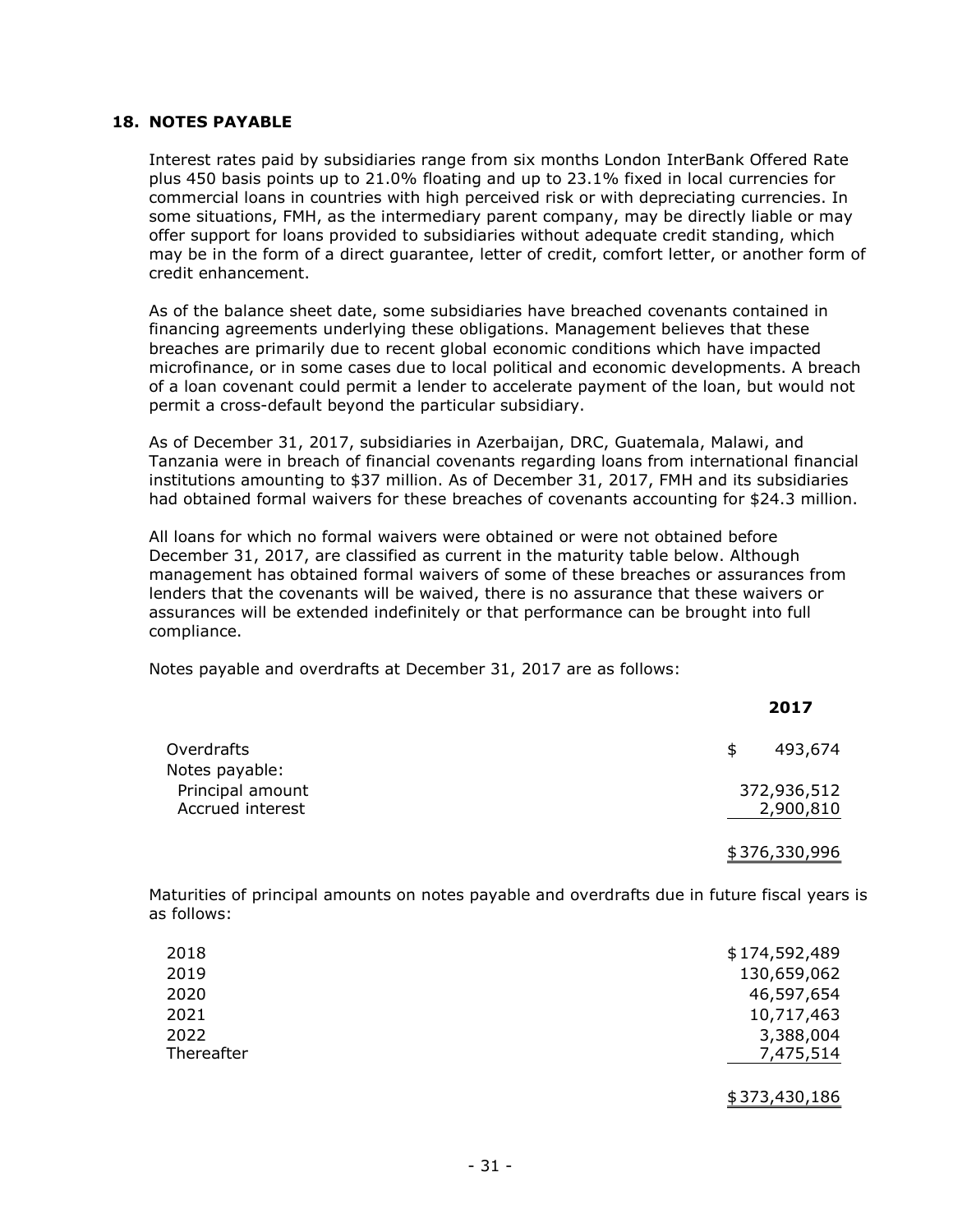The book value of notes payable and overdrafts at December 31, 2017 is as follows:

|                                    | 2017          |
|------------------------------------|---------------|
| Current:                           |               |
| Overdrafts                         | \$<br>493,674 |
| Notes payable:                     |               |
| Secured                            | 27,442,428    |
| Unsecured                          | 147,597,016   |
| Collateralized borrowings          | 2,211,201     |
|                                    |               |
|                                    | 177,744,319   |
|                                    |               |
| Non-current:                       |               |
| Notes payable:                     |               |
| Secured                            | 27,195,043    |
| Unsecured                          | 125,864,708   |
| Collateralized borrowings          | 45,526,926    |
|                                    |               |
|                                    | 198,586,677   |
|                                    |               |
| Total notes payable and overdrafts | \$376,330,996 |

#### 19. SUBORDINATED DEBT

The subordinated debt balance consists of debt from external financial institutions to FINCA Georgia (\$2.6 million) and FINCA Nicaragua (\$3.1 million) as of December 31, 2017.

#### 20. DEFERRED REVENUE

All of the balance of deferred revenue at December 31, 2017 (\$3.9 million) was attributable to grantors other than the US government.

## 21. EMPLOYEE BENEFITS

**Defined Contribution Pension Plan**—FINCA has implemented an employee retirement plan (the "Plan") under Internal Revenue Code Section 403(b). Under the Plan, qualified employees may defer compensation up to the maximum amount permitted by the Internal Revenue Code. The elective deferral limits and catch-up limit were \$18,000 and \$6,000 for 2017, respectively. FINCA may make contributions to the Plan as a discretionary employer match. FINCA's contributions to the Plan for the year ended December 31, 2017 was \$0.4 million.

**Defined Benefit Agreement**—FINCA also maintains a nonqualified defined senior executive retirement plan agreement (the "Agreement") for certain officers and directors, which provides benefits payable upon retirement from FINCA (no sooner than at age 65). In addition, a death benefit is payable to a surviving spouse or named beneficiary in the event of the death of the eligible officer/director. The Agreement is offered at the sole discretion of FINCA's board of directors. Currently, several key employees are enrolled in the Agreement.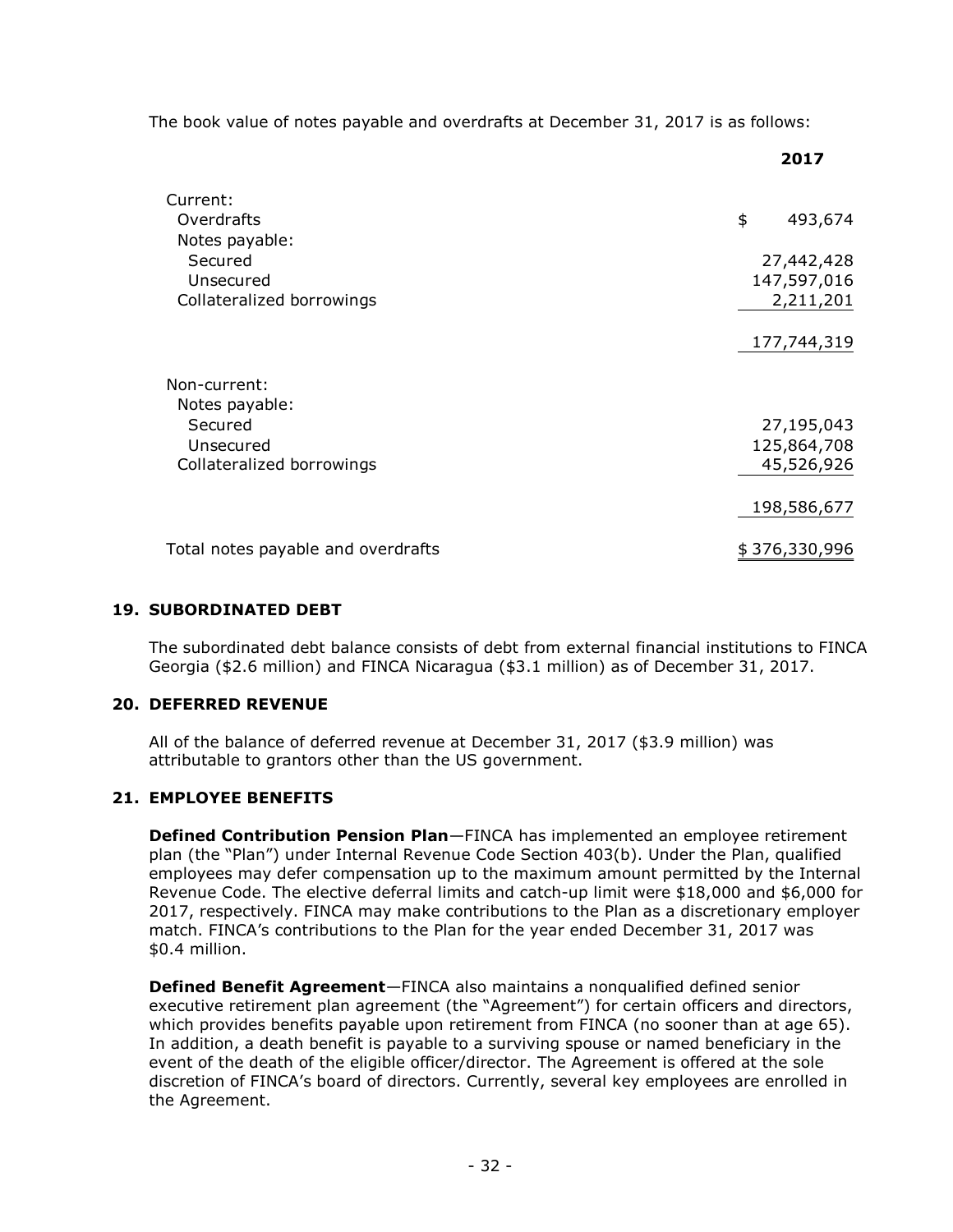| ne net liability of FINCA's defined benefit plan recognized at December 31, 2017 is |                                                   |
|-------------------------------------------------------------------------------------|---------------------------------------------------|
| ummarized as follows:                                                               |                                                   |
|                                                                                     | 2017                                              |
| Benefit obligation-beginning of year                                                | \$3,707,898                                       |
| Service cost<br>Interest cost                                                       | 102,778<br>125,108                                |
| <b>Actuarial loss</b>                                                               | 31,581                                            |
| Settlement<br>Net employer benefits paid                                            | (437, 825)<br>(131, 250)                          |
| Benefit obligation-end of year                                                      | \$3,398,290                                       |
| ne change in plan assets at December 31, 2017 is summarized as follows:             |                                                   |
|                                                                                     | 2017                                              |
| Fair value of assets-beginning of year                                              | \$                                                |
| Employee contributions<br>Employer contributions<br>Benefits paid                   | $\overline{\phantom{a}}$<br>569,075<br>(569, 075) |
| Fair value of assets-end of year                                                    |                                                   |
|                                                                                     |                                                   |

|                                        | 2017       |
|----------------------------------------|------------|
| Fair value of assets-beginning of year | -          |
| Employee contributions                 |            |
| Employer contributions                 | 569,075    |
| Benefits paid                          | (569, 075) |
| Fair value of assets-end of year       | -          |

| Benefit obligation—end of year                                                                   | \$3,398,290     |
|--------------------------------------------------------------------------------------------------|-----------------|
| ne change in plan assets at December 31, 2017 is summarized as follows:                          |                 |
|                                                                                                  | 2017            |
| Fair value of assets-beginning of year                                                           | \$              |
| Employee contributions                                                                           |                 |
| <b>Employer contributions</b>                                                                    | 569,075         |
| Benefits paid                                                                                    | (569, 075)      |
| Fair value of assets-end of year                                                                 |                 |
| ne funded status of FINCA's defined benefit plan at December 31, 2017 is summarized as<br>llows: |                 |
|                                                                                                  | 2017            |
| Benefit obligation-end of year                                                                   | \$3,398,290     |
| Funded status                                                                                    | $$$ (3,398,290) |
| Unrecognized prior service cost                                                                  | 342,066         |
| Unrecognized net actuarial losses                                                                | 715,020         |
| Accrued benefit cost                                                                             | \$(2,341,204)   |
| ne amount of net periodic cost at December 31, 2017, is summarized as follows:                   |                 |
|                                                                                                  | 2017            |
| Service cost                                                                                     | \$102,778       |
| Interest cost                                                                                    | 125,108         |
| Amortization of actuarial loss (10% corridor)                                                    | 71,425          |
| Amortization of prior service cost                                                               | 126,206         |
| Total net periodic cost                                                                          | \$425,517       |
|                                                                                                  |                 |

|                                               | 2017      |  |
|-----------------------------------------------|-----------|--|
| Service cost                                  | \$102,778 |  |
| Interest cost                                 | 125,108   |  |
| Amortization of actuarial loss (10% corridor) | 71,425    |  |
| Amortization of prior service cost            | 126,206   |  |
|                                               |           |  |
| Total net periodic cost                       | \$425,517 |  |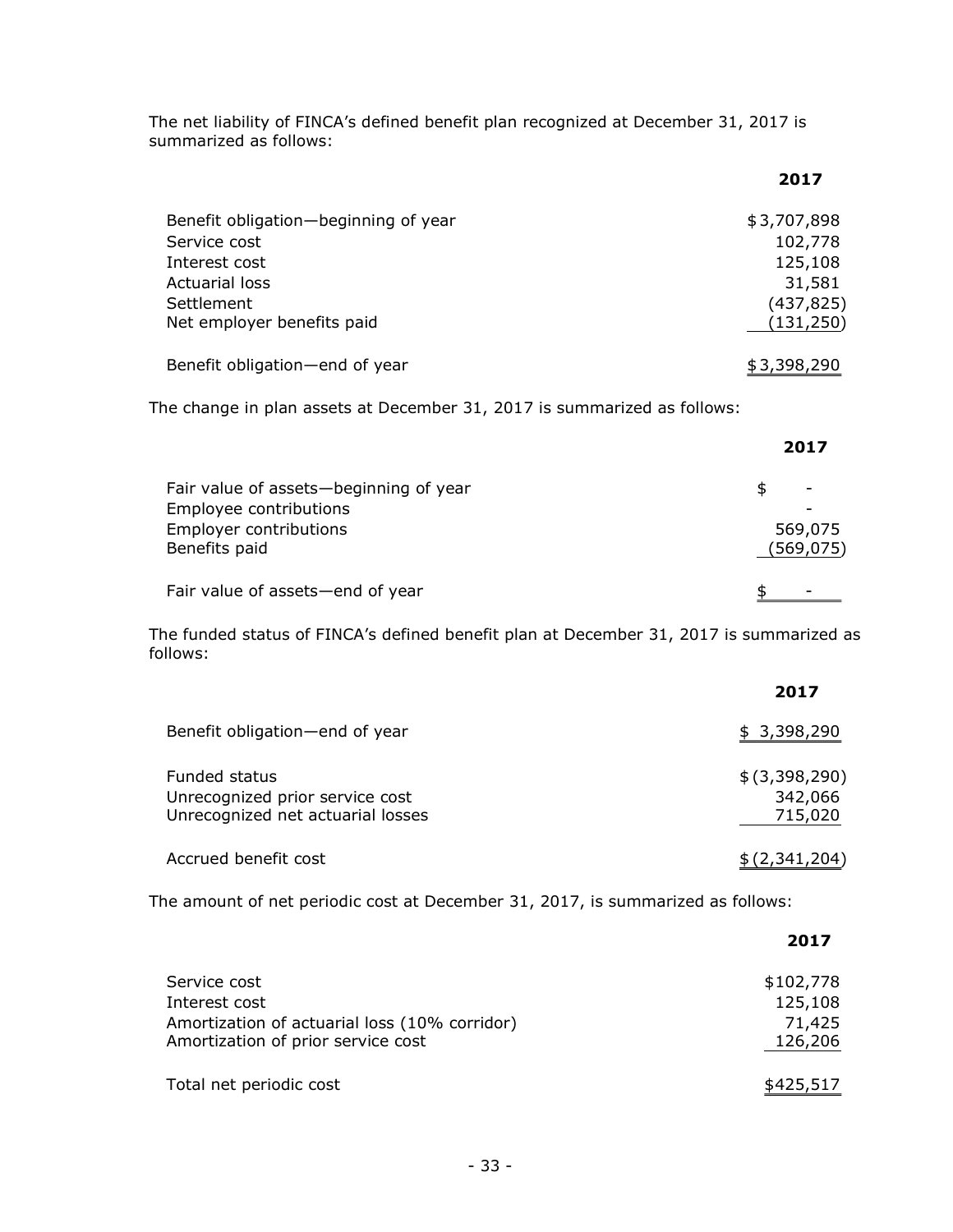| Components other than net periodic cost included in the consolidated statement of<br>activities for the year ended December 31, 2017, are summarized as follows: |                          |
|------------------------------------------------------------------------------------------------------------------------------------------------------------------|--------------------------|
|                                                                                                                                                                  | 2017                     |
| Net actuarial loss                                                                                                                                               | \$ (39,844)              |
| Prior service (cost)<br>Effect of settlements                                                                                                                    | (126, 206)<br>(92,092)   |
| Total related credits other than net periodic cost                                                                                                               | $$$ (258,142)            |
| Items not yet recognized as components of net periodic pension cost at December 31,<br>2017, are summarized as follows:                                          |                          |
|                                                                                                                                                                  | 2017                     |
| Unrecognized prior service cost<br>Unrecognized net actuarial losses                                                                                             | 342,066<br>\$<br>715,020 |
| Total unamortized pension prior service<br>cost and losses                                                                                                       | \$1,057,086              |
| Weighted-average assumptions used to determine benefit obligations at December 31,<br>2017, are as follows:                                                      |                          |
|                                                                                                                                                                  | 2017                     |
| Discount rate<br>Salary scale                                                                                                                                    | 3.3 %<br><b>NA</b>       |
| Weighted-average assumptions used to determine net period pension cost for the year<br>ended December 31, 2017, are as follows:                                  |                          |
|                                                                                                                                                                  | 2017                     |
| Discount rate<br>Salary scale                                                                                                                                    | 3.7%<br><b>NA</b>        |
| Based upon the assumptions used to measure pension obligations, FINCA expects to make                                                                            |                          |
| the following benefit payments in aggregate over the next ten years:<br><b>Years Ending December 31</b>                                                          |                          |
|                                                                                                                                                                  |                          |
| 2018                                                                                                                                                             | \$133,399<br>166,645     |
|                                                                                                                                                                  | 756,208                  |
| 2019<br>2020                                                                                                                                                     |                          |
| 2021                                                                                                                                                             | 199,453                  |
| 2022                                                                                                                                                             | 193,798                  |
| In aggregate for five fiscal years thereafter                                                                                                                    | 921,094                  |

| Discount rate | 3.7% |
|---------------|------|
| Salary scale  | ΝA   |

# Years Ending December 31

| 2018                                          | \$133,399 |
|-----------------------------------------------|-----------|
| 2019                                          | 166,645   |
| 2020                                          | 756,208   |
| 2021                                          | 199,453   |
| 2022                                          | 193,798   |
| In aggregate for five fiscal years thereafter | 921,094   |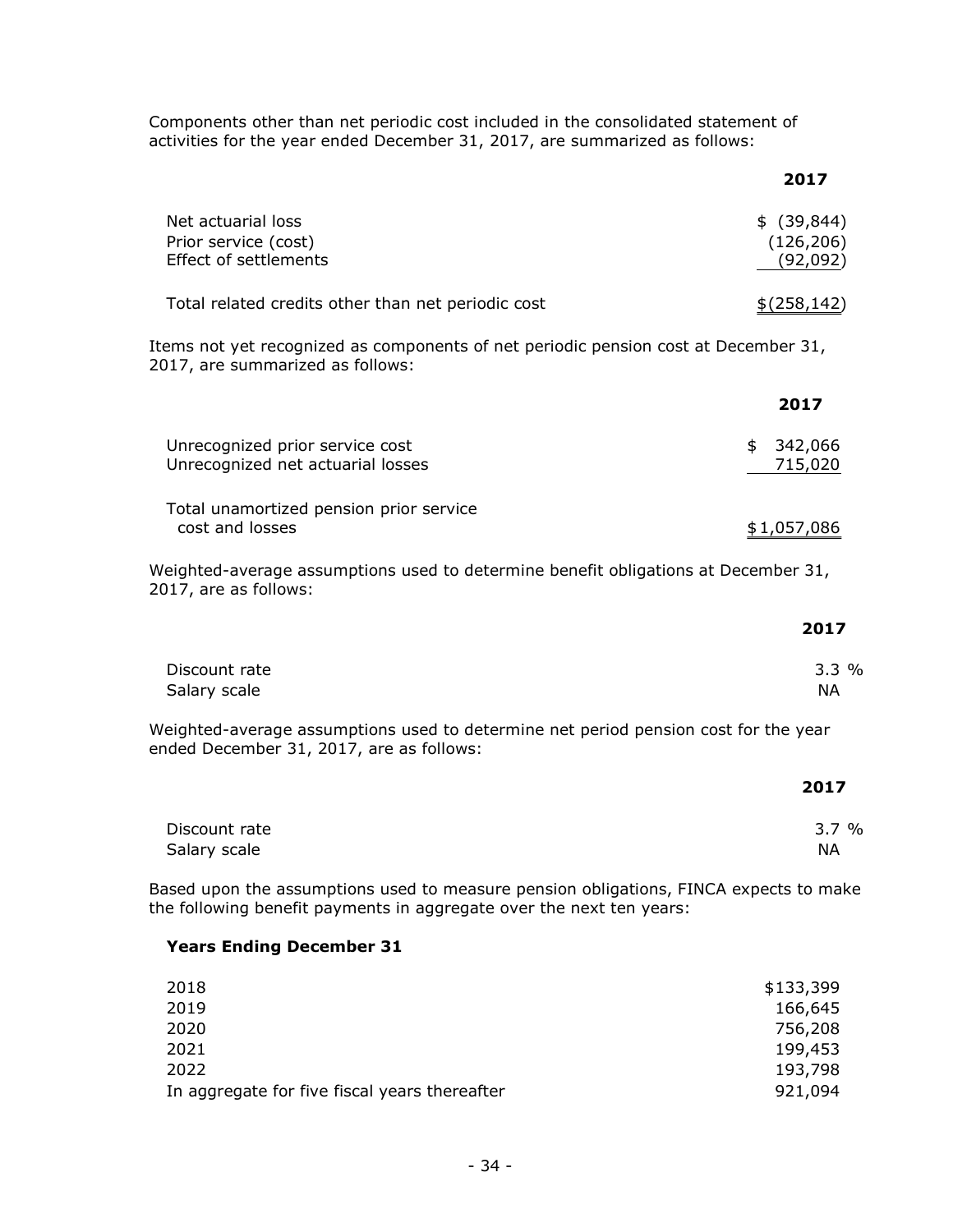FINCA's defined benefit plan is exposed to actuarial risks, such as investment, interest rate, and life expectancy risks.

Investment Risk-The present value of the defined benefit plan liability is calculated using the December 31, 2017 Citigroup pension discount curve and the expected benefit payments from the Plan. This curve is the published yield curve of high-grade corporate bond rates.

Interest Risk-A decrease in the bond interest rate will increase the Plan liability.

Life Expectancy Risk—The present value of the defined benefit plan liability is calculated using the published mortality tables for plan participants during and after employment with FINCA. An increase in the life expectancy of the plan participants will increase the plan's liability.

Significant actuarial assumptions for the determination of the defined obligation are discount rate and the life-expectancy of plan participants. The sensitivity analysis below has been determined based on reasonably possible changes of the discount rate assumption occurring at the end of the reporting period, while holding all other assumptions constant.

## 22. COMMITMENTS AND CONTINGENCIES

| ngimneant actaanar abbannptions for the actemmnation or the achinea obligation<br>iscount rate and the life-expectancy of plan participants. The sensitivity analysis below<br>as been determined based on reasonably possible changes of the discount rate<br>ssumption occurring at the end of the reporting period, while holding all other<br>ssumptions constant.         |                                        |
|--------------------------------------------------------------------------------------------------------------------------------------------------------------------------------------------------------------------------------------------------------------------------------------------------------------------------------------------------------------------------------|----------------------------------------|
| the discount rate is a 500 basis points higher (lower), the defined benefit obligation<br>ould decrease (increase) by \$0.2 million.                                                                                                                                                                                                                                           |                                        |
| <b>OMMITMENTS AND CONTINGENCIES</b>                                                                                                                                                                                                                                                                                                                                            |                                        |
| t December 31, 2017, FINCA was obligated under several operating leases for premises<br>sed primarily for branch operations and office purposes. In a significant portion of the<br>usiness locations where FINCA operates, the operating lease agreements are negotiated<br>n a month-to-month or year-by-year basis and are in line with general rental market<br>onditions. |                                        |
| uture minimum lease payments under existing lease contracts are due, in dollars, as<br>:bllows                                                                                                                                                                                                                                                                                 |                                        |
|                                                                                                                                                                                                                                                                                                                                                                                | 2017                                   |
| Less than one year<br>Between one and five years<br>More than five years                                                                                                                                                                                                                                                                                                       | \$5,323,017<br>18,759,644<br>4,291,010 |
|                                                                                                                                                                                                                                                                                                                                                                                | \$28,373,671                           |
|                                                                                                                                                                                                                                                                                                                                                                                |                                        |

Rent expense was \$12.2 million for the year ended December 31, 2017.

FMH provided a guarantee directly on a line of credit with a total commitment of \$4.8 million (\$4.0 million outstanding) as of December 31, 2017. There are no contingent assets, contingent liabilities, and capital commitments at December 31, 2017.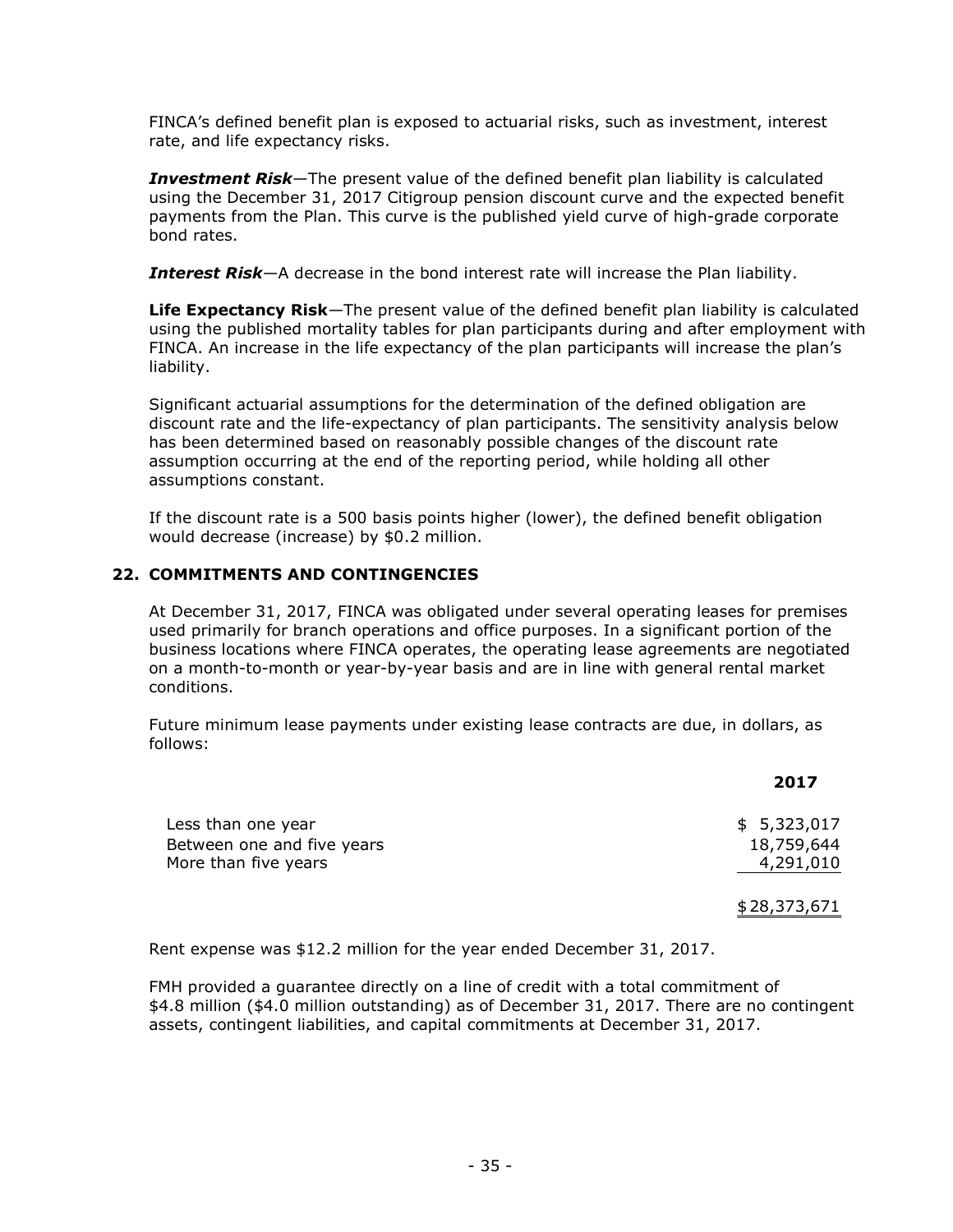#### 23. DISCONTINUED OPERATIONS

| <b>DISCONTINUED OPERATIONS</b>                                                                                                                                                                                                                                                                                                                                                                                                            |                                                                                                                        |
|-------------------------------------------------------------------------------------------------------------------------------------------------------------------------------------------------------------------------------------------------------------------------------------------------------------------------------------------------------------------------------------------------------------------------------------------|------------------------------------------------------------------------------------------------------------------------|
| In October 2017, FINCA sold its interest in a subsidiary, FINCA Closed Joint Stock<br>Company formed in Russia ("FINCA Russia").                                                                                                                                                                                                                                                                                                          |                                                                                                                        |
| FINCA Russia represents discontinued operations in accordance with ASU No. 2014-08,<br>Reporting Discontinued Operations and Disclosures of Disposals of Components of an<br>Entity.                                                                                                                                                                                                                                                      |                                                                                                                        |
| Under ASU No. 2014-08, the assets and liabilities of a disposal group should be presented<br>as separate line items within current assets and current liabilities on the face of the<br>balance sheet and should not be offset.                                                                                                                                                                                                           |                                                                                                                        |
| Results of the discontinued operations in 2017 includes the net income or loss for both<br>FINCA Russia for the period up to disposition in 2017.                                                                                                                                                                                                                                                                                         |                                                                                                                        |
| Analysis of the result of the discontinued operations, and the result recognized on the<br>remeasurement of assets of disposal group is as follows:                                                                                                                                                                                                                                                                                       |                                                                                                                        |
|                                                                                                                                                                                                                                                                                                                                                                                                                                           | 2017                                                                                                                   |
| Net operating income<br>Expenses<br>Intercompany expenses eliminated on consolidation<br>Other expense<br>Profit before income tax of discontinued operations<br>Income tax expense<br>Profit after income tax of discontinued operations<br>Loss on sale after income tax<br>Loss for the year from discontinued operations<br>The loss on sale from assets of the disposal group in the year ending December 31, 2017<br>is as follows: | \$1,997,680<br>(1,813,815)<br>366,534<br>(157, 028)<br>393,371<br>(38, 738)<br>354,633<br>(5,401,578)<br>\$(5,046,945) |
|                                                                                                                                                                                                                                                                                                                                                                                                                                           | 2017                                                                                                                   |
| Consideration received<br>Net assets disposed of                                                                                                                                                                                                                                                                                                                                                                                          | 807,724<br>\$<br>(1, 366, 584)                                                                                         |
| Gain on sale before income tax and reclassification of<br>foreign currency translation reserve                                                                                                                                                                                                                                                                                                                                            | (558, 860)                                                                                                             |
| Reclassification of foreign currency translation reserve                                                                                                                                                                                                                                                                                                                                                                                  | (4,842,718)                                                                                                            |
| Loss on sale                                                                                                                                                                                                                                                                                                                                                                                                                              | \$ (5,401,578)                                                                                                         |

| Reciassification of foreign currency translation reserve | (4,842,718)   |
|----------------------------------------------------------|---------------|
| Loss on sale                                             | \$(5,401,578) |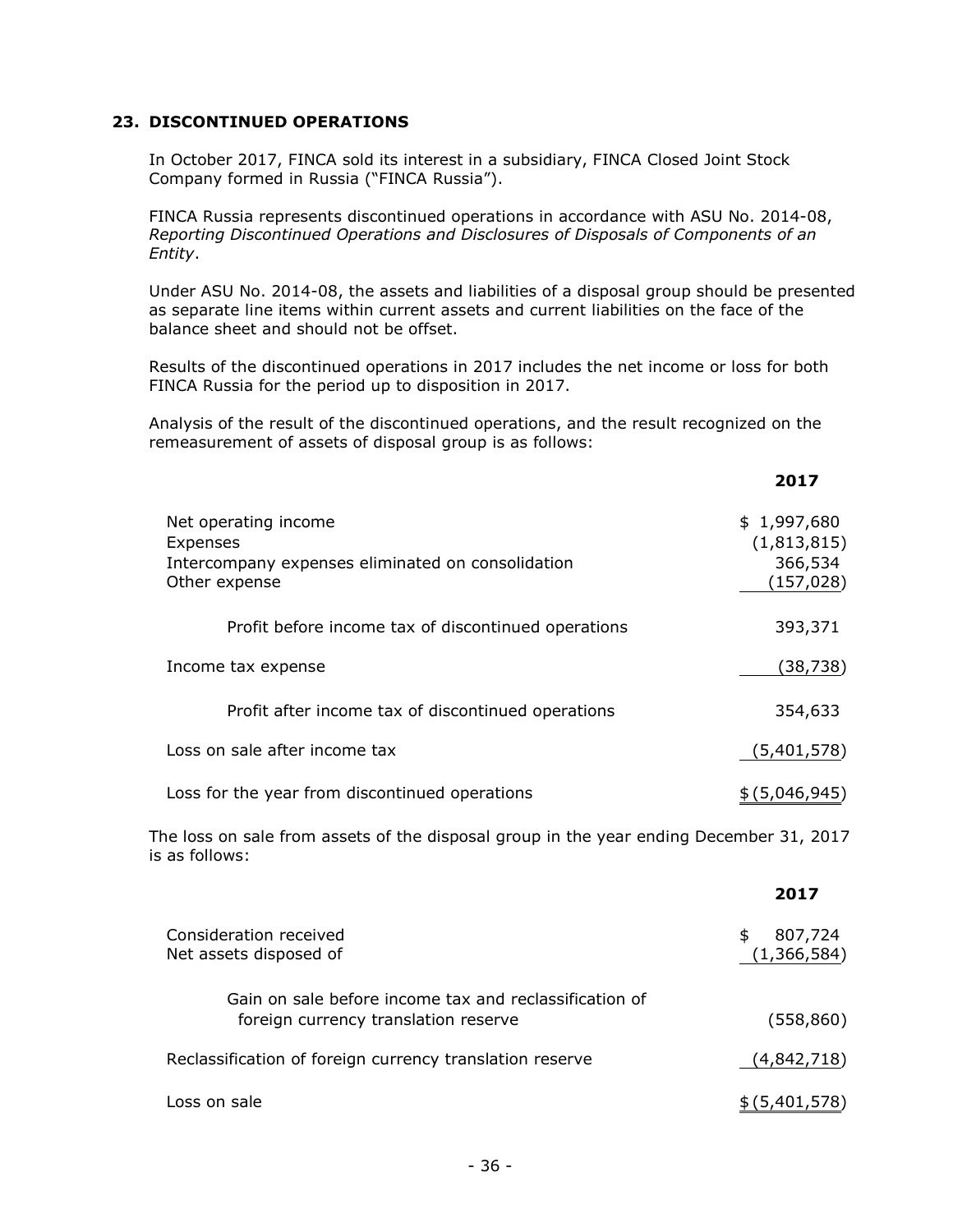| Net cash inflow on sale of assets of the disposal group in the year ending December 31,<br>2017 is as follows: |                         |
|----------------------------------------------------------------------------------------------------------------|-------------------------|
|                                                                                                                | 2017                    |
| Consideration received in cash and cash equivalents<br>Less: cash and cash equivalent balances disposed of     | \$807,724<br>(569, 357) |
| Net cash consideration received                                                                                | \$238,367               |
|                                                                                                                |                         |

| Net cash inflow on sale of assets of the disposal group in the year ending December 31,                                 |                         |
|-------------------------------------------------------------------------------------------------------------------------|-------------------------|
| 2017 is as follows:                                                                                                     |                         |
|                                                                                                                         | 2017                    |
| Consideration received in cash and cash equivalents<br>Less: cash and cash equivalent balances disposed of              | \$807,724<br>(569, 357) |
| Net cash consideration received                                                                                         | \$238,367               |
| Cash flows from the activities of assets of the disposal group for the year ending<br>December 31, 2017 are as follows: |                         |
|                                                                                                                         | 2017                    |
| From operating activity                                                                                                 | \$1,042,622             |
| From investing activity<br>From financing activity                                                                      | (79, 579)<br>(760,863)  |
| Total cash flows                                                                                                        | 202,180<br>\$.          |
|                                                                                                                         |                         |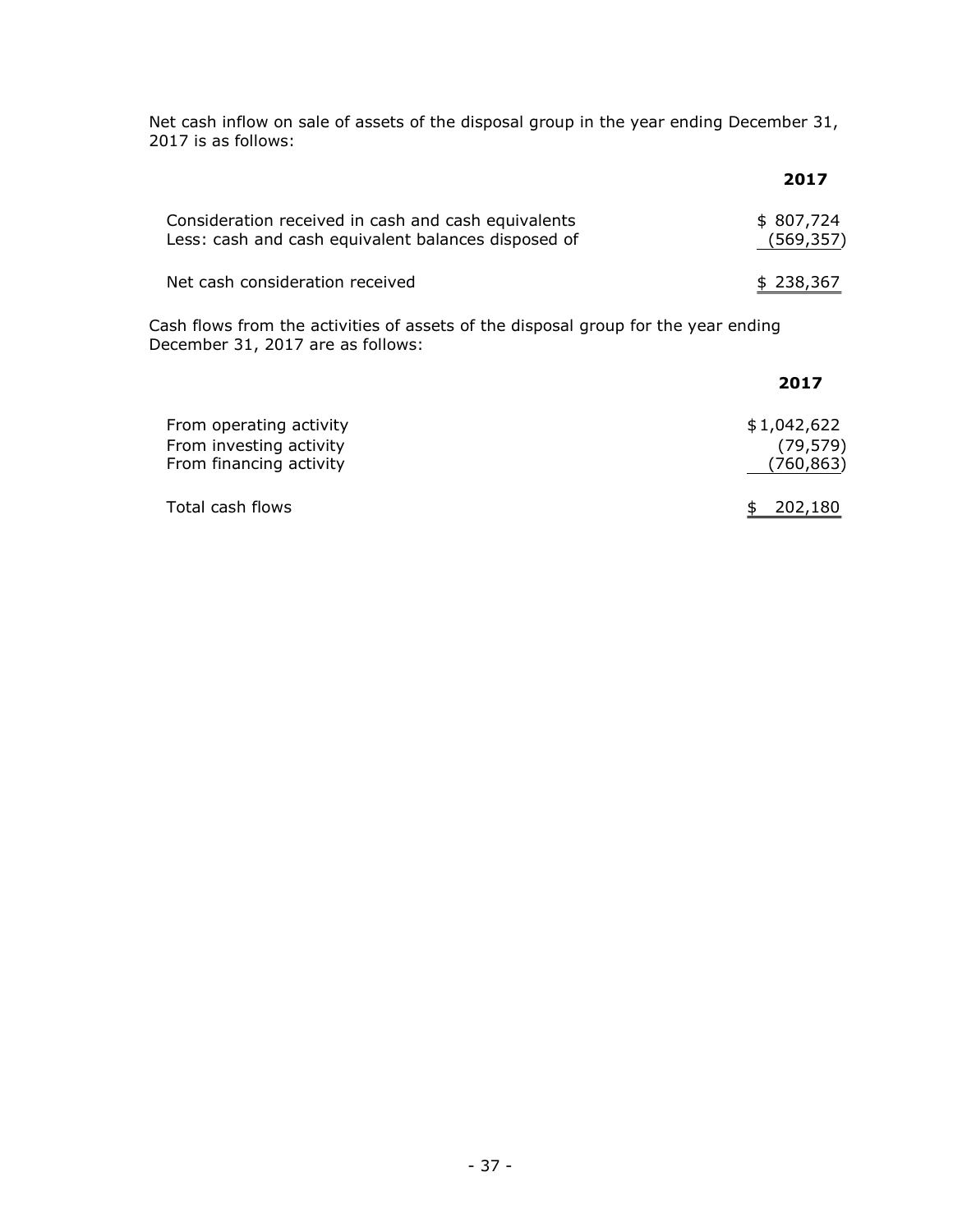#### 24. FINCA ENTITIES

| <b>INCA ENTITIES</b><br>irough its headquarters, foreign representative offices and branches, controlled<br>ibsidiaries and affiliates, FINCA operates in 26 countries. All subsidiaries are controlled by<br>NCA directly or indirectly through FMH (see Note 1). The significant microfinance<br>berating subsidiaries and controlled affiliates of FINCA at the end of the reporting period<br>e listed below:<br><b>Americas</b><br>Ecuador<br>Banco para la Asistencia Comunitaria, FINCA S.A. Joint Stock Company<br>Fundación Internacional para la Asistencia Comunitaria de Ecuador Foundation<br>Asesora de Microfinanzas Asemicrofin S.A.<br>Guatemala<br>Fundación Internacional para la Asistencia Comunitaria de Guatemala Foundation<br>MFSI Guatemala S.A.<br>FINCA HAITI Non-Governmental Organization<br>Haiti<br>FINCA Haiti, S.A.<br>Honduras<br>Financiera FINCA Honduras, S.A. Joint Stock Company<br>Financiera FINCA Nicaragua, S.A. Joint Stock Company<br>Nicaragua<br>Fundación Internacional para la Asistencia Comunitaria de Nicaragua Not-for-profit<br>Foundation<br>Africa<br>FINCA DR CONGO SARL Limited Liability Joint Stock Company<br>Congo<br>FINCA Transfert SARL Limited Liability Joint Stock Company<br>FINCA Limited Company Limited by Shares<br>Malawi<br>FINCA Microfinance Bank Limited<br>Nigeria<br>FINCA Microfinance Bank Limited<br>Tanzania<br>Foundation for International Community Assistance Uganda Limited Company Limited<br>Uganda<br>by Shares<br>Zambia<br>Foundation for International Community Assistance-Zambia Limited Company Limited<br>by Shares<br>Eurasia<br>FINCA Universal Credit Organization Closed Joint Stock Company<br>Armenia<br>FINCA Azerbaijan Limited Liability Company<br>Azerbaijan<br>JSC FINCA Bank Georgia Closed Joint Stock Company<br>Georgia<br>FINCA International, Inc. (Branch)<br>Kosovo<br>"FINCA Bank" Closed Joint Stock Company<br>Kyrgyzstan<br>FINCA Micro-Credit Deposit Organization Limited Liability Company<br>Tajikistan<br>Middle East &<br>South Asia<br>Jordan<br>FINCA Jordan Specialized Micro Loans Company<br>Afghanistan<br>FINCA Afghanistan Joint Stock Company Limited by Shares<br>Pakistan<br>FINCA Microfinance Bank Limited (Pakistan)<br><b>Non-Microfinance</b><br><b>Subsidiaries</b><br>FINCA Network Support B.V.<br>Netherlands<br>FINCA Microfinance Cooperatief U.A.<br>USA<br><b>FINCA Services USA LLC</b><br>FINCA Plus LLC<br>FINCA International LLC<br>FINCA Microfinance Global Services LLC<br>Cayman Islands<br>Micro-Finance Solutions, Inc.<br>Tenedora SAPI de C.V<br>Mexico<br>Fundación Integral Comunitaria, A.C. Civil Association<br><b>Charitable Affiliates</b><br>United Kingdom<br><b>FINCA UK</b><br>FINCA Canada<br>Canada |  |
|-----------------------------------------------------------------------------------------------------------------------------------------------------------------------------------------------------------------------------------------------------------------------------------------------------------------------------------------------------------------------------------------------------------------------------------------------------------------------------------------------------------------------------------------------------------------------------------------------------------------------------------------------------------------------------------------------------------------------------------------------------------------------------------------------------------------------------------------------------------------------------------------------------------------------------------------------------------------------------------------------------------------------------------------------------------------------------------------------------------------------------------------------------------------------------------------------------------------------------------------------------------------------------------------------------------------------------------------------------------------------------------------------------------------------------------------------------------------------------------------------------------------------------------------------------------------------------------------------------------------------------------------------------------------------------------------------------------------------------------------------------------------------------------------------------------------------------------------------------------------------------------------------------------------------------------------------------------------------------------------------------------------------------------------------------------------------------------------------------------------------------------------------------------------------------------------------------------------------------------------------------------------------------------------------------------------------------------------------------------------------------------------------------------------------------------------------------------------------------------------------------------------------------------------------------------------------------------------------------------------------------------------------------------------------------------------------------------------------------------------------------------------------------------------|--|
|                                                                                                                                                                                                                                                                                                                                                                                                                                                                                                                                                                                                                                                                                                                                                                                                                                                                                                                                                                                                                                                                                                                                                                                                                                                                                                                                                                                                                                                                                                                                                                                                                                                                                                                                                                                                                                                                                                                                                                                                                                                                                                                                                                                                                                                                                                                                                                                                                                                                                                                                                                                                                                                                                                                                                                                         |  |
|                                                                                                                                                                                                                                                                                                                                                                                                                                                                                                                                                                                                                                                                                                                                                                                                                                                                                                                                                                                                                                                                                                                                                                                                                                                                                                                                                                                                                                                                                                                                                                                                                                                                                                                                                                                                                                                                                                                                                                                                                                                                                                                                                                                                                                                                                                                                                                                                                                                                                                                                                                                                                                                                                                                                                                                         |  |
|                                                                                                                                                                                                                                                                                                                                                                                                                                                                                                                                                                                                                                                                                                                                                                                                                                                                                                                                                                                                                                                                                                                                                                                                                                                                                                                                                                                                                                                                                                                                                                                                                                                                                                                                                                                                                                                                                                                                                                                                                                                                                                                                                                                                                                                                                                                                                                                                                                                                                                                                                                                                                                                                                                                                                                                         |  |
|                                                                                                                                                                                                                                                                                                                                                                                                                                                                                                                                                                                                                                                                                                                                                                                                                                                                                                                                                                                                                                                                                                                                                                                                                                                                                                                                                                                                                                                                                                                                                                                                                                                                                                                                                                                                                                                                                                                                                                                                                                                                                                                                                                                                                                                                                                                                                                                                                                                                                                                                                                                                                                                                                                                                                                                         |  |
|                                                                                                                                                                                                                                                                                                                                                                                                                                                                                                                                                                                                                                                                                                                                                                                                                                                                                                                                                                                                                                                                                                                                                                                                                                                                                                                                                                                                                                                                                                                                                                                                                                                                                                                                                                                                                                                                                                                                                                                                                                                                                                                                                                                                                                                                                                                                                                                                                                                                                                                                                                                                                                                                                                                                                                                         |  |
|                                                                                                                                                                                                                                                                                                                                                                                                                                                                                                                                                                                                                                                                                                                                                                                                                                                                                                                                                                                                                                                                                                                                                                                                                                                                                                                                                                                                                                                                                                                                                                                                                                                                                                                                                                                                                                                                                                                                                                                                                                                                                                                                                                                                                                                                                                                                                                                                                                                                                                                                                                                                                                                                                                                                                                                         |  |
|                                                                                                                                                                                                                                                                                                                                                                                                                                                                                                                                                                                                                                                                                                                                                                                                                                                                                                                                                                                                                                                                                                                                                                                                                                                                                                                                                                                                                                                                                                                                                                                                                                                                                                                                                                                                                                                                                                                                                                                                                                                                                                                                                                                                                                                                                                                                                                                                                                                                                                                                                                                                                                                                                                                                                                                         |  |
|                                                                                                                                                                                                                                                                                                                                                                                                                                                                                                                                                                                                                                                                                                                                                                                                                                                                                                                                                                                                                                                                                                                                                                                                                                                                                                                                                                                                                                                                                                                                                                                                                                                                                                                                                                                                                                                                                                                                                                                                                                                                                                                                                                                                                                                                                                                                                                                                                                                                                                                                                                                                                                                                                                                                                                                         |  |
|                                                                                                                                                                                                                                                                                                                                                                                                                                                                                                                                                                                                                                                                                                                                                                                                                                                                                                                                                                                                                                                                                                                                                                                                                                                                                                                                                                                                                                                                                                                                                                                                                                                                                                                                                                                                                                                                                                                                                                                                                                                                                                                                                                                                                                                                                                                                                                                                                                                                                                                                                                                                                                                                                                                                                                                         |  |
|                                                                                                                                                                                                                                                                                                                                                                                                                                                                                                                                                                                                                                                                                                                                                                                                                                                                                                                                                                                                                                                                                                                                                                                                                                                                                                                                                                                                                                                                                                                                                                                                                                                                                                                                                                                                                                                                                                                                                                                                                                                                                                                                                                                                                                                                                                                                                                                                                                                                                                                                                                                                                                                                                                                                                                                         |  |
|                                                                                                                                                                                                                                                                                                                                                                                                                                                                                                                                                                                                                                                                                                                                                                                                                                                                                                                                                                                                                                                                                                                                                                                                                                                                                                                                                                                                                                                                                                                                                                                                                                                                                                                                                                                                                                                                                                                                                                                                                                                                                                                                                                                                                                                                                                                                                                                                                                                                                                                                                                                                                                                                                                                                                                                         |  |
|                                                                                                                                                                                                                                                                                                                                                                                                                                                                                                                                                                                                                                                                                                                                                                                                                                                                                                                                                                                                                                                                                                                                                                                                                                                                                                                                                                                                                                                                                                                                                                                                                                                                                                                                                                                                                                                                                                                                                                                                                                                                                                                                                                                                                                                                                                                                                                                                                                                                                                                                                                                                                                                                                                                                                                                         |  |
|                                                                                                                                                                                                                                                                                                                                                                                                                                                                                                                                                                                                                                                                                                                                                                                                                                                                                                                                                                                                                                                                                                                                                                                                                                                                                                                                                                                                                                                                                                                                                                                                                                                                                                                                                                                                                                                                                                                                                                                                                                                                                                                                                                                                                                                                                                                                                                                                                                                                                                                                                                                                                                                                                                                                                                                         |  |
|                                                                                                                                                                                                                                                                                                                                                                                                                                                                                                                                                                                                                                                                                                                                                                                                                                                                                                                                                                                                                                                                                                                                                                                                                                                                                                                                                                                                                                                                                                                                                                                                                                                                                                                                                                                                                                                                                                                                                                                                                                                                                                                                                                                                                                                                                                                                                                                                                                                                                                                                                                                                                                                                                                                                                                                         |  |
|                                                                                                                                                                                                                                                                                                                                                                                                                                                                                                                                                                                                                                                                                                                                                                                                                                                                                                                                                                                                                                                                                                                                                                                                                                                                                                                                                                                                                                                                                                                                                                                                                                                                                                                                                                                                                                                                                                                                                                                                                                                                                                                                                                                                                                                                                                                                                                                                                                                                                                                                                                                                                                                                                                                                                                                         |  |
|                                                                                                                                                                                                                                                                                                                                                                                                                                                                                                                                                                                                                                                                                                                                                                                                                                                                                                                                                                                                                                                                                                                                                                                                                                                                                                                                                                                                                                                                                                                                                                                                                                                                                                                                                                                                                                                                                                                                                                                                                                                                                                                                                                                                                                                                                                                                                                                                                                                                                                                                                                                                                                                                                                                                                                                         |  |
|                                                                                                                                                                                                                                                                                                                                                                                                                                                                                                                                                                                                                                                                                                                                                                                                                                                                                                                                                                                                                                                                                                                                                                                                                                                                                                                                                                                                                                                                                                                                                                                                                                                                                                                                                                                                                                                                                                                                                                                                                                                                                                                                                                                                                                                                                                                                                                                                                                                                                                                                                                                                                                                                                                                                                                                         |  |
|                                                                                                                                                                                                                                                                                                                                                                                                                                                                                                                                                                                                                                                                                                                                                                                                                                                                                                                                                                                                                                                                                                                                                                                                                                                                                                                                                                                                                                                                                                                                                                                                                                                                                                                                                                                                                                                                                                                                                                                                                                                                                                                                                                                                                                                                                                                                                                                                                                                                                                                                                                                                                                                                                                                                                                                         |  |
|                                                                                                                                                                                                                                                                                                                                                                                                                                                                                                                                                                                                                                                                                                                                                                                                                                                                                                                                                                                                                                                                                                                                                                                                                                                                                                                                                                                                                                                                                                                                                                                                                                                                                                                                                                                                                                                                                                                                                                                                                                                                                                                                                                                                                                                                                                                                                                                                                                                                                                                                                                                                                                                                                                                                                                                         |  |
|                                                                                                                                                                                                                                                                                                                                                                                                                                                                                                                                                                                                                                                                                                                                                                                                                                                                                                                                                                                                                                                                                                                                                                                                                                                                                                                                                                                                                                                                                                                                                                                                                                                                                                                                                                                                                                                                                                                                                                                                                                                                                                                                                                                                                                                                                                                                                                                                                                                                                                                                                                                                                                                                                                                                                                                         |  |
|                                                                                                                                                                                                                                                                                                                                                                                                                                                                                                                                                                                                                                                                                                                                                                                                                                                                                                                                                                                                                                                                                                                                                                                                                                                                                                                                                                                                                                                                                                                                                                                                                                                                                                                                                                                                                                                                                                                                                                                                                                                                                                                                                                                                                                                                                                                                                                                                                                                                                                                                                                                                                                                                                                                                                                                         |  |
|                                                                                                                                                                                                                                                                                                                                                                                                                                                                                                                                                                                                                                                                                                                                                                                                                                                                                                                                                                                                                                                                                                                                                                                                                                                                                                                                                                                                                                                                                                                                                                                                                                                                                                                                                                                                                                                                                                                                                                                                                                                                                                                                                                                                                                                                                                                                                                                                                                                                                                                                                                                                                                                                                                                                                                                         |  |
|                                                                                                                                                                                                                                                                                                                                                                                                                                                                                                                                                                                                                                                                                                                                                                                                                                                                                                                                                                                                                                                                                                                                                                                                                                                                                                                                                                                                                                                                                                                                                                                                                                                                                                                                                                                                                                                                                                                                                                                                                                                                                                                                                                                                                                                                                                                                                                                                                                                                                                                                                                                                                                                                                                                                                                                         |  |
|                                                                                                                                                                                                                                                                                                                                                                                                                                                                                                                                                                                                                                                                                                                                                                                                                                                                                                                                                                                                                                                                                                                                                                                                                                                                                                                                                                                                                                                                                                                                                                                                                                                                                                                                                                                                                                                                                                                                                                                                                                                                                                                                                                                                                                                                                                                                                                                                                                                                                                                                                                                                                                                                                                                                                                                         |  |
|                                                                                                                                                                                                                                                                                                                                                                                                                                                                                                                                                                                                                                                                                                                                                                                                                                                                                                                                                                                                                                                                                                                                                                                                                                                                                                                                                                                                                                                                                                                                                                                                                                                                                                                                                                                                                                                                                                                                                                                                                                                                                                                                                                                                                                                                                                                                                                                                                                                                                                                                                                                                                                                                                                                                                                                         |  |
|                                                                                                                                                                                                                                                                                                                                                                                                                                                                                                                                                                                                                                                                                                                                                                                                                                                                                                                                                                                                                                                                                                                                                                                                                                                                                                                                                                                                                                                                                                                                                                                                                                                                                                                                                                                                                                                                                                                                                                                                                                                                                                                                                                                                                                                                                                                                                                                                                                                                                                                                                                                                                                                                                                                                                                                         |  |
|                                                                                                                                                                                                                                                                                                                                                                                                                                                                                                                                                                                                                                                                                                                                                                                                                                                                                                                                                                                                                                                                                                                                                                                                                                                                                                                                                                                                                                                                                                                                                                                                                                                                                                                                                                                                                                                                                                                                                                                                                                                                                                                                                                                                                                                                                                                                                                                                                                                                                                                                                                                                                                                                                                                                                                                         |  |
|                                                                                                                                                                                                                                                                                                                                                                                                                                                                                                                                                                                                                                                                                                                                                                                                                                                                                                                                                                                                                                                                                                                                                                                                                                                                                                                                                                                                                                                                                                                                                                                                                                                                                                                                                                                                                                                                                                                                                                                                                                                                                                                                                                                                                                                                                                                                                                                                                                                                                                                                                                                                                                                                                                                                                                                         |  |
|                                                                                                                                                                                                                                                                                                                                                                                                                                                                                                                                                                                                                                                                                                                                                                                                                                                                                                                                                                                                                                                                                                                                                                                                                                                                                                                                                                                                                                                                                                                                                                                                                                                                                                                                                                                                                                                                                                                                                                                                                                                                                                                                                                                                                                                                                                                                                                                                                                                                                                                                                                                                                                                                                                                                                                                         |  |
|                                                                                                                                                                                                                                                                                                                                                                                                                                                                                                                                                                                                                                                                                                                                                                                                                                                                                                                                                                                                                                                                                                                                                                                                                                                                                                                                                                                                                                                                                                                                                                                                                                                                                                                                                                                                                                                                                                                                                                                                                                                                                                                                                                                                                                                                                                                                                                                                                                                                                                                                                                                                                                                                                                                                                                                         |  |
|                                                                                                                                                                                                                                                                                                                                                                                                                                                                                                                                                                                                                                                                                                                                                                                                                                                                                                                                                                                                                                                                                                                                                                                                                                                                                                                                                                                                                                                                                                                                                                                                                                                                                                                                                                                                                                                                                                                                                                                                                                                                                                                                                                                                                                                                                                                                                                                                                                                                                                                                                                                                                                                                                                                                                                                         |  |
|                                                                                                                                                                                                                                                                                                                                                                                                                                                                                                                                                                                                                                                                                                                                                                                                                                                                                                                                                                                                                                                                                                                                                                                                                                                                                                                                                                                                                                                                                                                                                                                                                                                                                                                                                                                                                                                                                                                                                                                                                                                                                                                                                                                                                                                                                                                                                                                                                                                                                                                                                                                                                                                                                                                                                                                         |  |
|                                                                                                                                                                                                                                                                                                                                                                                                                                                                                                                                                                                                                                                                                                                                                                                                                                                                                                                                                                                                                                                                                                                                                                                                                                                                                                                                                                                                                                                                                                                                                                                                                                                                                                                                                                                                                                                                                                                                                                                                                                                                                                                                                                                                                                                                                                                                                                                                                                                                                                                                                                                                                                                                                                                                                                                         |  |
|                                                                                                                                                                                                                                                                                                                                                                                                                                                                                                                                                                                                                                                                                                                                                                                                                                                                                                                                                                                                                                                                                                                                                                                                                                                                                                                                                                                                                                                                                                                                                                                                                                                                                                                                                                                                                                                                                                                                                                                                                                                                                                                                                                                                                                                                                                                                                                                                                                                                                                                                                                                                                                                                                                                                                                                         |  |
|                                                                                                                                                                                                                                                                                                                                                                                                                                                                                                                                                                                                                                                                                                                                                                                                                                                                                                                                                                                                                                                                                                                                                                                                                                                                                                                                                                                                                                                                                                                                                                                                                                                                                                                                                                                                                                                                                                                                                                                                                                                                                                                                                                                                                                                                                                                                                                                                                                                                                                                                                                                                                                                                                                                                                                                         |  |
|                                                                                                                                                                                                                                                                                                                                                                                                                                                                                                                                                                                                                                                                                                                                                                                                                                                                                                                                                                                                                                                                                                                                                                                                                                                                                                                                                                                                                                                                                                                                                                                                                                                                                                                                                                                                                                                                                                                                                                                                                                                                                                                                                                                                                                                                                                                                                                                                                                                                                                                                                                                                                                                                                                                                                                                         |  |
|                                                                                                                                                                                                                                                                                                                                                                                                                                                                                                                                                                                                                                                                                                                                                                                                                                                                                                                                                                                                                                                                                                                                                                                                                                                                                                                                                                                                                                                                                                                                                                                                                                                                                                                                                                                                                                                                                                                                                                                                                                                                                                                                                                                                                                                                                                                                                                                                                                                                                                                                                                                                                                                                                                                                                                                         |  |
|                                                                                                                                                                                                                                                                                                                                                                                                                                                                                                                                                                                                                                                                                                                                                                                                                                                                                                                                                                                                                                                                                                                                                                                                                                                                                                                                                                                                                                                                                                                                                                                                                                                                                                                                                                                                                                                                                                                                                                                                                                                                                                                                                                                                                                                                                                                                                                                                                                                                                                                                                                                                                                                                                                                                                                                         |  |
|                                                                                                                                                                                                                                                                                                                                                                                                                                                                                                                                                                                                                                                                                                                                                                                                                                                                                                                                                                                                                                                                                                                                                                                                                                                                                                                                                                                                                                                                                                                                                                                                                                                                                                                                                                                                                                                                                                                                                                                                                                                                                                                                                                                                                                                                                                                                                                                                                                                                                                                                                                                                                                                                                                                                                                                         |  |
|                                                                                                                                                                                                                                                                                                                                                                                                                                                                                                                                                                                                                                                                                                                                                                                                                                                                                                                                                                                                                                                                                                                                                                                                                                                                                                                                                                                                                                                                                                                                                                                                                                                                                                                                                                                                                                                                                                                                                                                                                                                                                                                                                                                                                                                                                                                                                                                                                                                                                                                                                                                                                                                                                                                                                                                         |  |
|                                                                                                                                                                                                                                                                                                                                                                                                                                                                                                                                                                                                                                                                                                                                                                                                                                                                                                                                                                                                                                                                                                                                                                                                                                                                                                                                                                                                                                                                                                                                                                                                                                                                                                                                                                                                                                                                                                                                                                                                                                                                                                                                                                                                                                                                                                                                                                                                                                                                                                                                                                                                                                                                                                                                                                                         |  |
|                                                                                                                                                                                                                                                                                                                                                                                                                                                                                                                                                                                                                                                                                                                                                                                                                                                                                                                                                                                                                                                                                                                                                                                                                                                                                                                                                                                                                                                                                                                                                                                                                                                                                                                                                                                                                                                                                                                                                                                                                                                                                                                                                                                                                                                                                                                                                                                                                                                                                                                                                                                                                                                                                                                                                                                         |  |
|                                                                                                                                                                                                                                                                                                                                                                                                                                                                                                                                                                                                                                                                                                                                                                                                                                                                                                                                                                                                                                                                                                                                                                                                                                                                                                                                                                                                                                                                                                                                                                                                                                                                                                                                                                                                                                                                                                                                                                                                                                                                                                                                                                                                                                                                                                                                                                                                                                                                                                                                                                                                                                                                                                                                                                                         |  |
|                                                                                                                                                                                                                                                                                                                                                                                                                                                                                                                                                                                                                                                                                                                                                                                                                                                                                                                                                                                                                                                                                                                                                                                                                                                                                                                                                                                                                                                                                                                                                                                                                                                                                                                                                                                                                                                                                                                                                                                                                                                                                                                                                                                                                                                                                                                                                                                                                                                                                                                                                                                                                                                                                                                                                                                         |  |
|                                                                                                                                                                                                                                                                                                                                                                                                                                                                                                                                                                                                                                                                                                                                                                                                                                                                                                                                                                                                                                                                                                                                                                                                                                                                                                                                                                                                                                                                                                                                                                                                                                                                                                                                                                                                                                                                                                                                                                                                                                                                                                                                                                                                                                                                                                                                                                                                                                                                                                                                                                                                                                                                                                                                                                                         |  |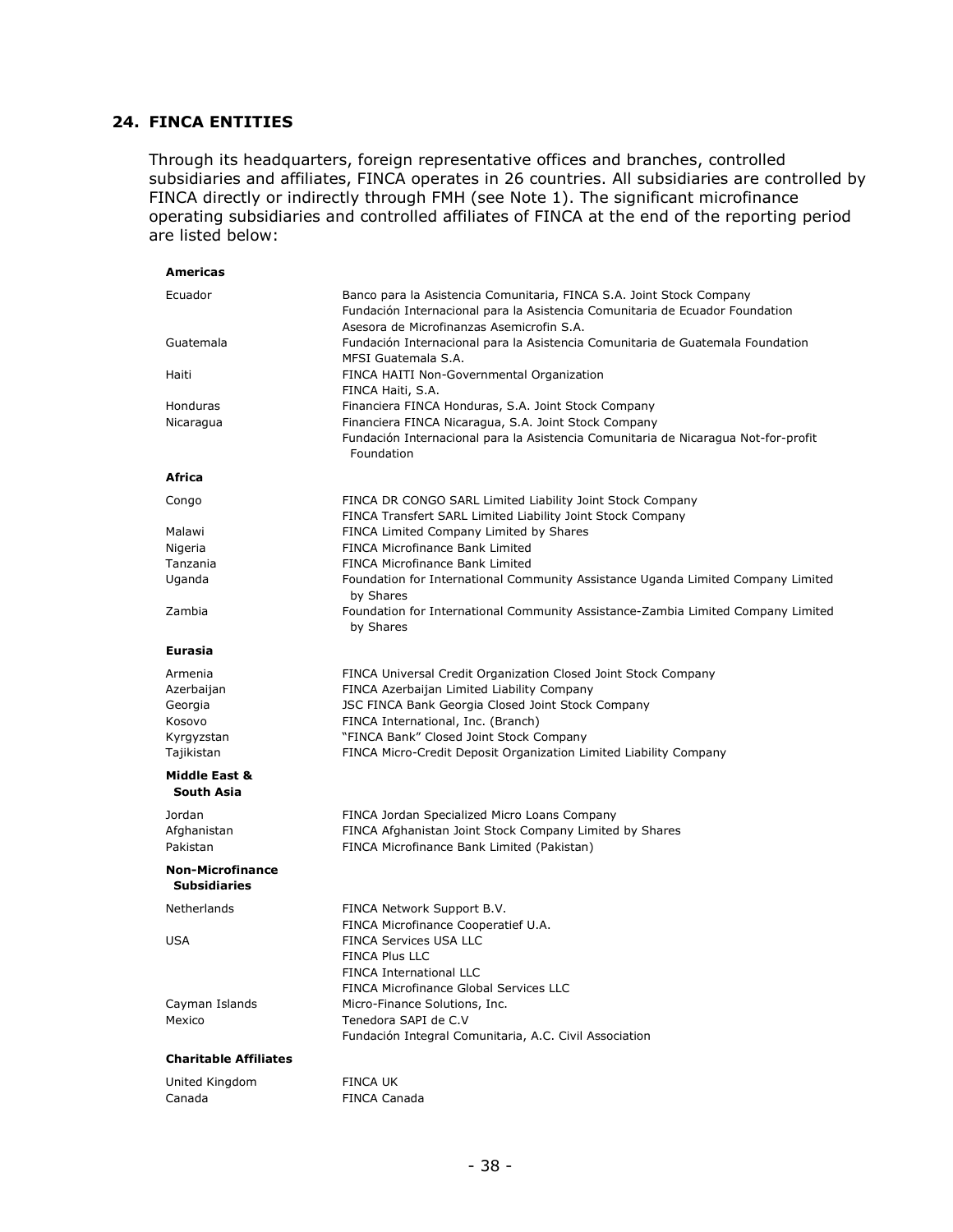Noncontrolling interest is attributable to noncontrolling shareholders of FINCA Microfinance Bank Ltd. (Pakistan), holding 13.6% of shares and voting rights as of December 31, 2017. Assets and liabilities attributable to these noncontrolling interests are \$30.9 million and \$26.9 million as of December 31, 2017. Net income of \$1.1 million and accumulated net income of \$2.4 million for the year 2017 is attributable to these noncontrolling interest of FINCA Microfinance Bank Ltd. (Pakistan). Accumulated net translation adjustments attributable to these noncontrolling shareholders are (\$333,661). EMH and shareholders at<br>
ers of FMH hold 37.1% of<br>
liabilities attributable to the<br>
llion as of December 31,<br>
lders of FINCA Microfinance<br>
s as of December 31, 2017.<br>
ts are \$30.9 million and<br>
end accumulated net<br>
enoncon

| INCA Microfinance Bank Ltd. (Pakistan). Noncontrolling members of FMH hold 37.1% of<br>nares and voting rights as of December 31, 2017. Assets and liabilities attributable to the<br>MH noncontrolling members are \$411.7 million and \$322.3 million as of December 31,<br>017.                                                                                                                                                                                                                                                                                                                                                                                                                                                      |                                                           | he noncontrolling interest in FINCA consists of shareholders at FMH and shareholders at |                                          |  |
|-----------------------------------------------------------------------------------------------------------------------------------------------------------------------------------------------------------------------------------------------------------------------------------------------------------------------------------------------------------------------------------------------------------------------------------------------------------------------------------------------------------------------------------------------------------------------------------------------------------------------------------------------------------------------------------------------------------------------------------------|-----------------------------------------------------------|-----------------------------------------------------------------------------------------|------------------------------------------|--|
| oncontrolling interest is attributable to noncontrolling shareholders of FINCA Microfinance<br>ank Ltd. (Pakistan), holding 13.6% of shares and voting rights as of December 31, 2017.<br>ssets and liabilities attributable to these noncontrolling interests are \$30.9 million and<br>26.9 million as of December 31, 2017. Net income of \$1.1 million and accumulated net<br>icome of \$2.4 million for the year 2017 is attributable to these noncontrolling interest of<br>INCA Microfinance Bank Ltd. (Pakistan). Accumulated net translation adjustments<br>ttributable to these noncontrolling shareholders are (\$333,661).<br>reconciliation of noncontrolling interest as of December 31, 2017 is summarized as<br>ollows: |                                                           |                                                                                         |                                          |  |
|                                                                                                                                                                                                                                                                                                                                                                                                                                                                                                                                                                                                                                                                                                                                         | <b>Changes in Unrestricted Net Assets Attributable to</b> |                                                                                         |                                          |  |
|                                                                                                                                                                                                                                                                                                                                                                                                                                                                                                                                                                                                                                                                                                                                         |                                                           |                                                                                         |                                          |  |
|                                                                                                                                                                                                                                                                                                                                                                                                                                                                                                                                                                                                                                                                                                                                         |                                                           | <b>FINCA International and Noncontrolling Interest</b><br><b>FINCA</b>                  |                                          |  |
|                                                                                                                                                                                                                                                                                                                                                                                                                                                                                                                                                                                                                                                                                                                                         | <b>Total</b>                                              | <b>International Inc.</b>                                                               | <b>Noncontrolling</b><br><b>Interest</b> |  |
| Beginning balance-January 1, 2017                                                                                                                                                                                                                                                                                                                                                                                                                                                                                                                                                                                                                                                                                                       | \$224,672,129                                             | \$135,913,577                                                                           | \$88,758,552                             |  |
| Attributable change in net assets                                                                                                                                                                                                                                                                                                                                                                                                                                                                                                                                                                                                                                                                                                       | 20,183,239                                                | 14,510,093                                                                              | 5,673,146                                |  |
| Ending balance-December 31, 2017                                                                                                                                                                                                                                                                                                                                                                                                                                                                                                                                                                                                                                                                                                        | \$244,855,368                                             | \$150,423,670                                                                           | \$94,431,698                             |  |
|                                                                                                                                                                                                                                                                                                                                                                                                                                                                                                                                                                                                                                                                                                                                         |                                                           |                                                                                         |                                          |  |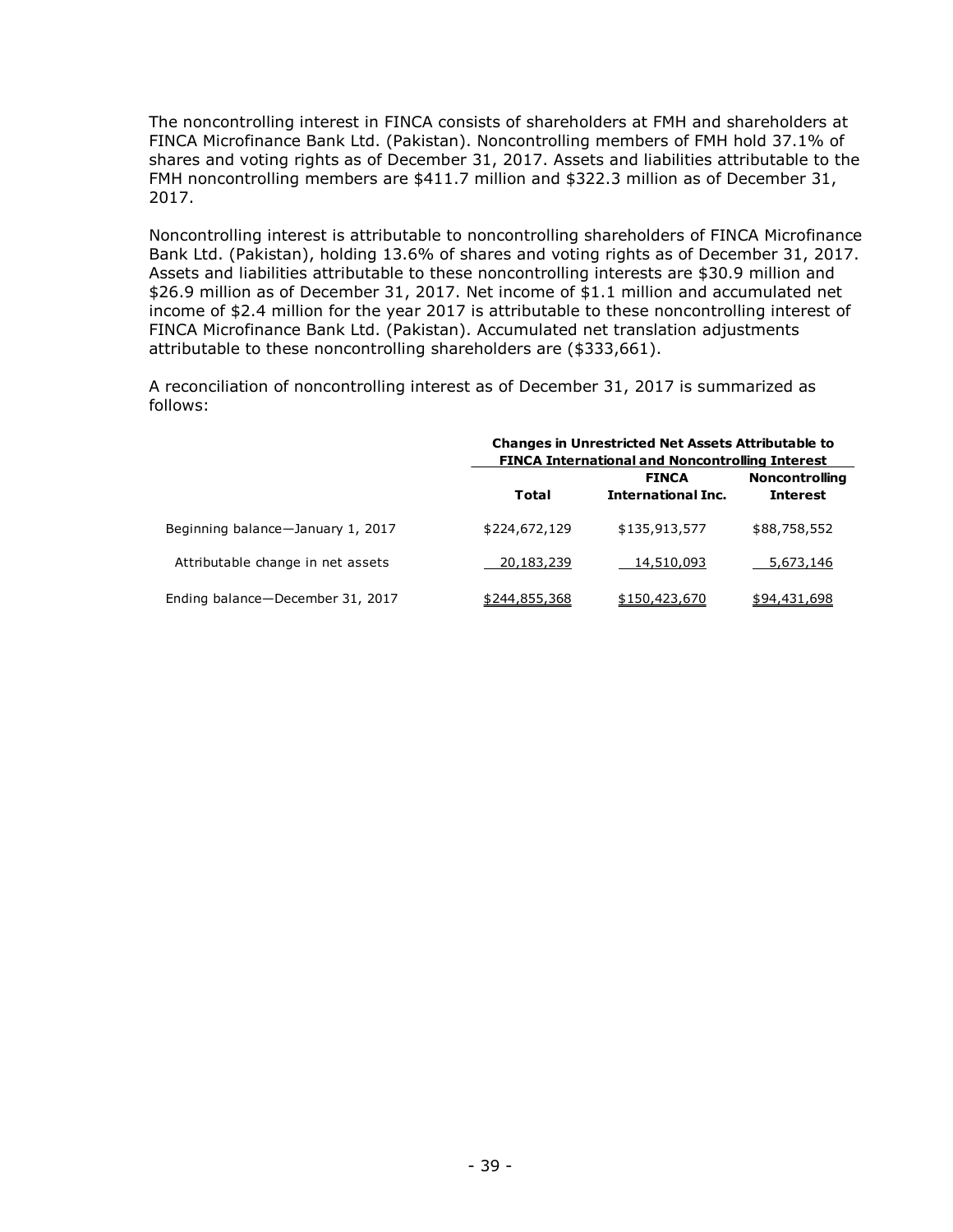## 25. TEMPORARY RESTRICTED NET ASSETS

| <b>EMPORARY RESTRICTED NET ASSETS</b><br>emporary restricted net assets activity in 2017 was as follows: |                    |                          |                          |                                   |
|----------------------------------------------------------------------------------------------------------|--------------------|--------------------------|--------------------------|-----------------------------------|
|                                                                                                          |                    |                          |                          |                                   |
|                                                                                                          |                    |                          |                          |                                   |
|                                                                                                          | January 1,<br>2017 | <b>Contributions</b>     | <b>Released</b>          | December 31,<br>2017              |
| <b>FINCA Plus</b>                                                                                        | \$131,595          | \$201,890                | 1,589<br>\$              | \$335,074                         |
| Uganda                                                                                                   | 18,895             |                          | (18, 895)                |                                   |
| Malawi                                                                                                   | 37,292             | 10,200                   | (37, 292)                | 10,200                            |
| Zambia                                                                                                   | 36,394             | $\qquad \qquad -$        | (29, 469)                | 6,925                             |
| Tanzania                                                                                                 | 28,001             | 12,400                   | (40,000)                 | 401                               |
| <b>Clifford Chance Foundation</b>                                                                        | 27,827             | 100,000                  | (4,258)                  | 123,569                           |
| Guatemala                                                                                                | 22,517             | 16,000                   | (38, 517)                | $\overline{\phantom{a}}$          |
| Haiti                                                                                                    | 21,856             | 134,211                  | (137, 840)               | 18,227                            |
| Visa                                                                                                     | 8,343              | $\overline{\phantom{a}}$ |                          | 8,343                             |
| <b>FINCA Ventures</b>                                                                                    | 6,700              | $\overline{\phantom{a}}$ | $\overline{\phantom{a}}$ | 6,700                             |
| Ecuador                                                                                                  | 6,000              | 5,800                    | (11,000)                 | 800                               |
| Pakistan                                                                                                 | 4,000              | $\overline{\phantom{a}}$ | $\overline{\phantom{a}}$ | 4,000                             |
| Russia                                                                                                   |                    |                          |                          |                                   |
|                                                                                                          | 2,800              |                          | (2,800)                  |                                   |
| El Salvador                                                                                              | 840                |                          | (840)                    |                                   |
| Rumsfeld Foundation                                                                                      | 639                |                          |                          | 639                               |
| Afghanistan                                                                                              | 300                | 400                      | (225)                    | 475                               |
| Honduras                                                                                                 |                    | 400                      |                          | 400                               |
| Armenia                                                                                                  |                    | 5,000                    | (5,000)                  |                                   |
| Jordan<br>Nigeria                                                                                        |                    | 16,000                   | (16,000)                 | $\overline{\phantom{a}}$<br>4,000 |
|                                                                                                          |                    | 4,000                    |                          |                                   |
| Total                                                                                                    | \$353,999          | \$506,301                | $$$ (340,547)            | \$519,753                         |
| <b>ELATED PARTIES</b>                                                                                    |                    |                          |                          |                                   |

#### 26. RELATED PARTIES

| Short-term benefits      | \$1,371,792 |
|--------------------------|-------------|
| Post employment benefits | 504,908     |
|                          |             |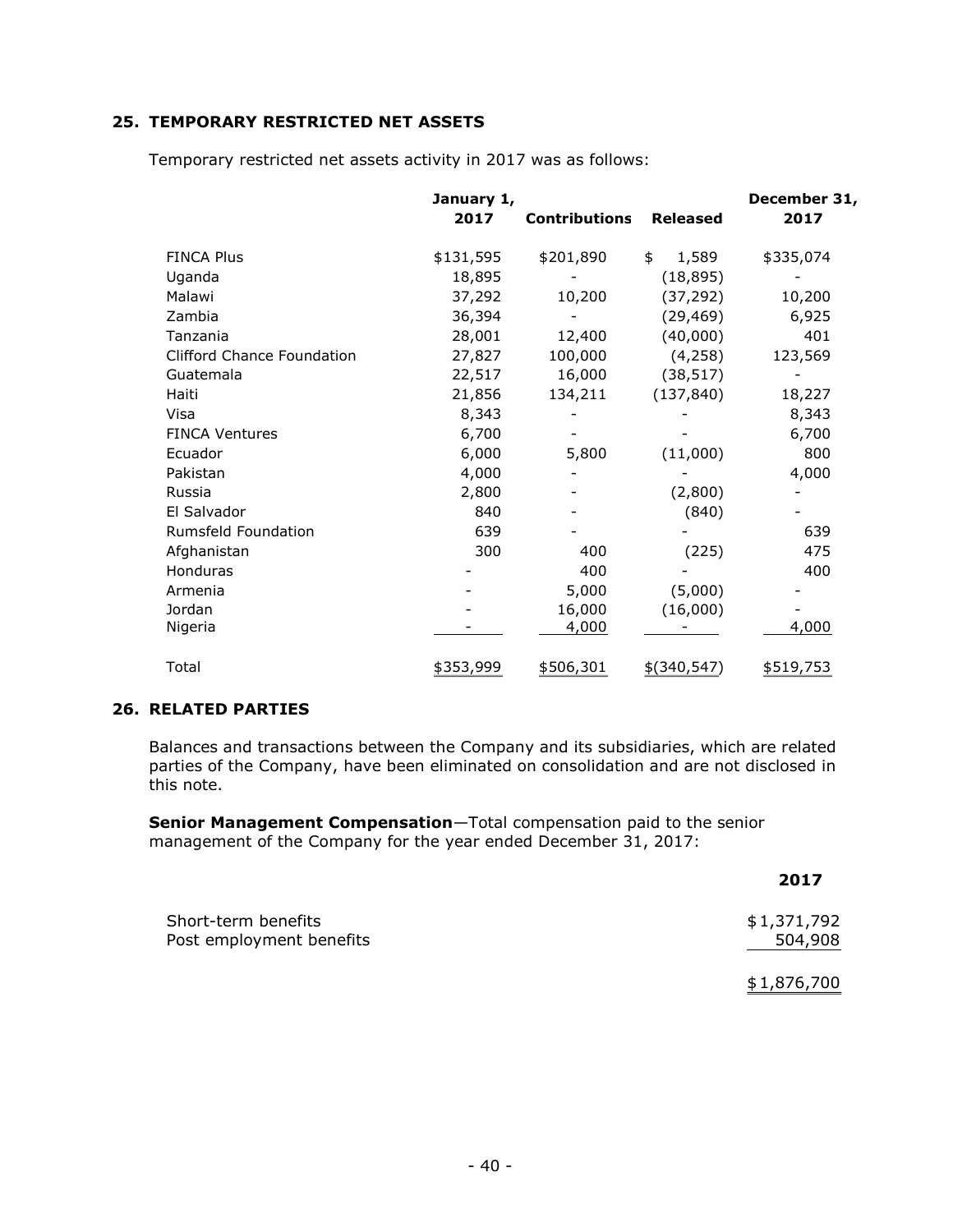#### 27. SUBSEQUENT EVENTS

In April 2017, FINCA Azerbaijan LLC entered into a wind-down agreement with the majority of its lenders under the terms of which FINCA Azerbaijan LLC continues to operate to collect amounts outstanding on its loan portfolio in return for certain forgiveness of debt from the lenders to meet regulatory capital standards. The wind-down period was set to initially expire on June 30, 2018 but under amendments in November 2017 and March 2018, it was extended to January 31, 2019.

\* \* \* \* \* \*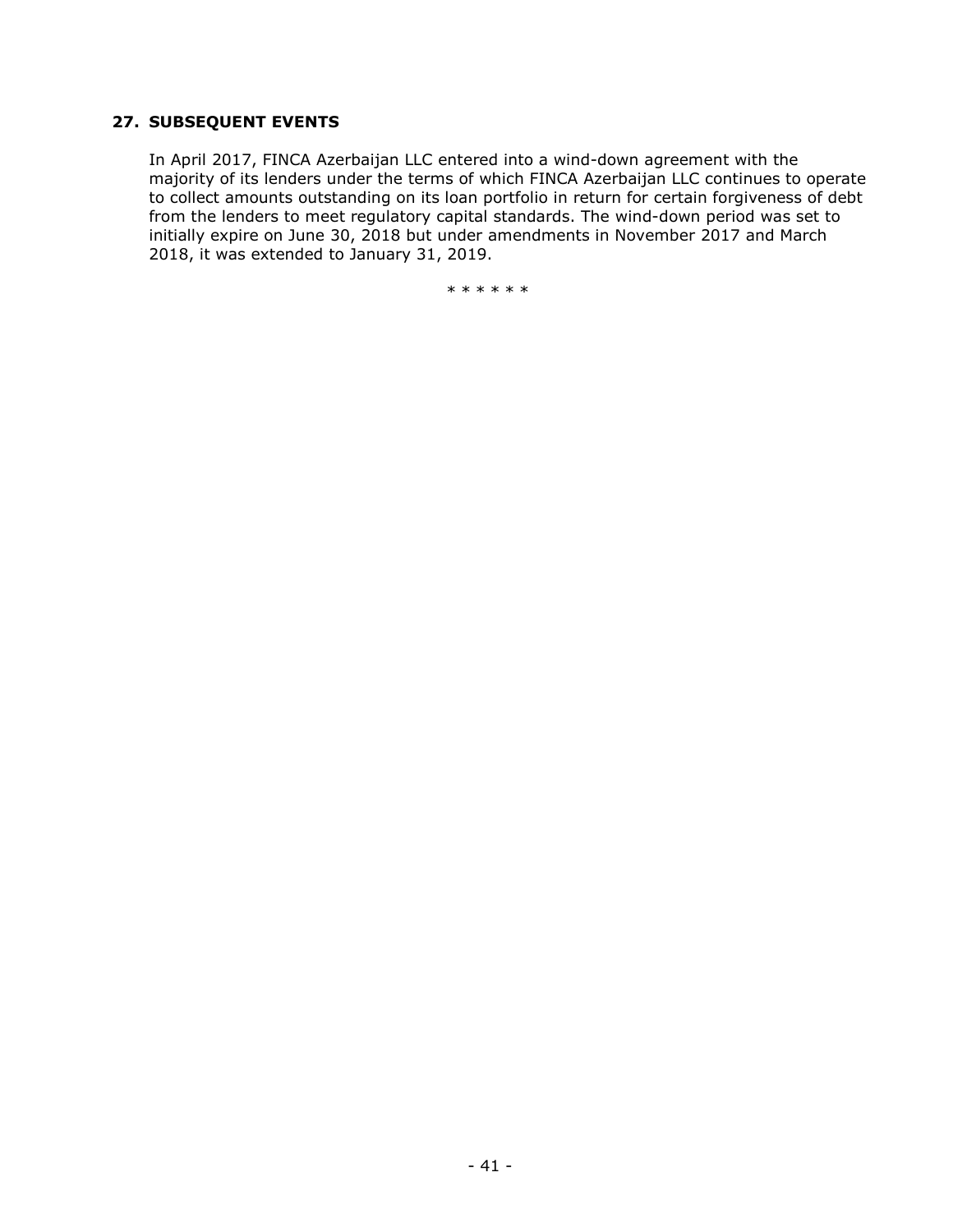# SUPPLEMENTAL SCHEDULE AND NOTE TO SUPPLEMENTAL SCHEDULE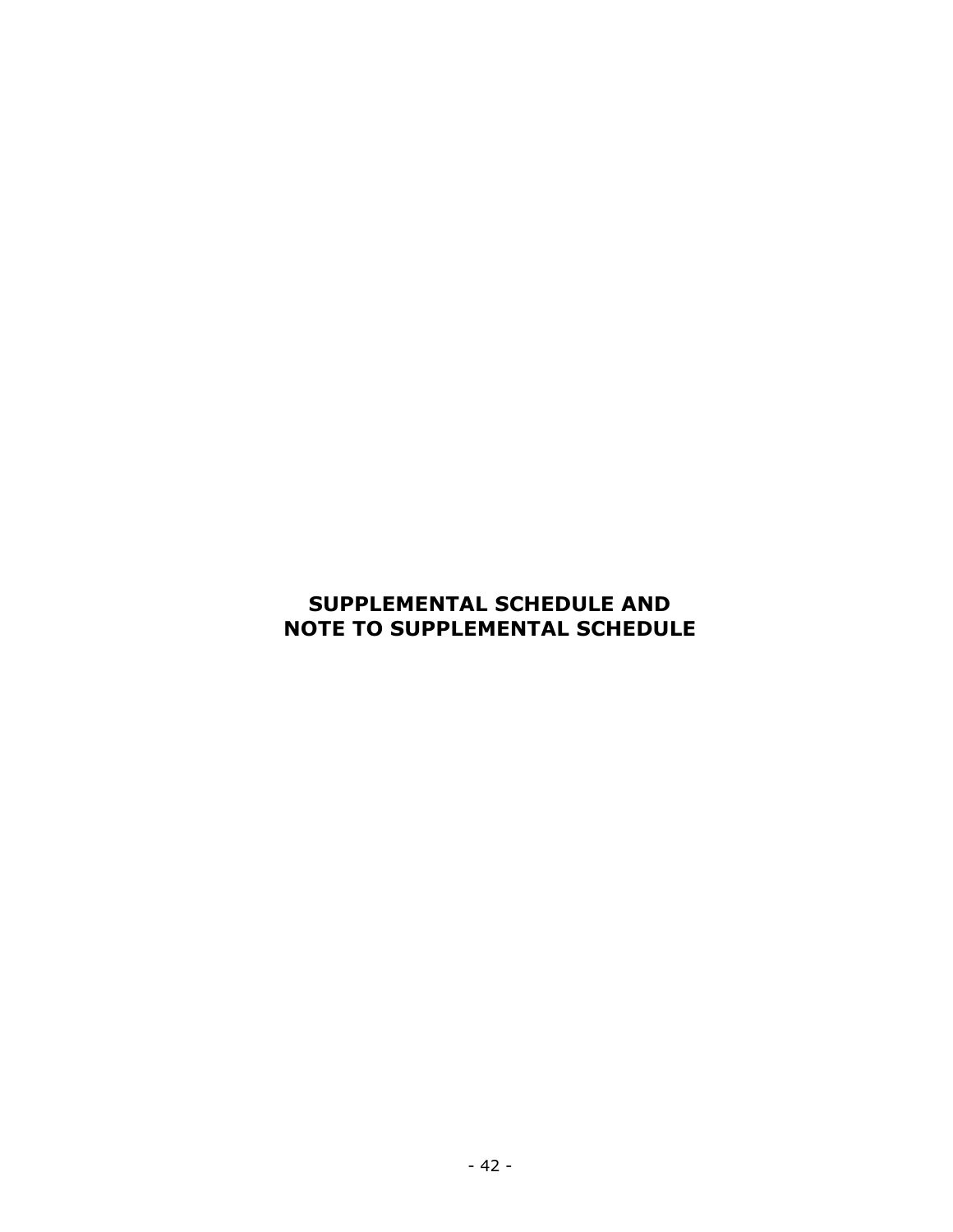# SUPPLEMENTAL SCHEDULE—CONSOLIDATED SCHEDULE OF FUNCTIONAL EXPENSES FOR THE YEAR ENDED DECEMBER 31, 2017

| FINCA INTERNATIONAL INC.<br>SUPPLEMENTAL SCHEDULE-CONSOLIDATED SCHEDULE OF<br><b>FUNCTIONAL EXPENSES</b> |                  |                          |                          |               |
|----------------------------------------------------------------------------------------------------------|------------------|--------------------------|--------------------------|---------------|
|                                                                                                          |                  |                          |                          |               |
|                                                                                                          |                  |                          |                          |               |
|                                                                                                          |                  |                          |                          |               |
|                                                                                                          |                  |                          |                          |               |
|                                                                                                          |                  |                          |                          |               |
|                                                                                                          |                  |                          |                          |               |
|                                                                                                          |                  |                          |                          |               |
|                                                                                                          |                  |                          |                          |               |
| FOR THE YEAR ENDED DECEMBER 31, 2017                                                                     |                  |                          |                          |               |
|                                                                                                          |                  |                          |                          |               |
|                                                                                                          | Program          | <b>General &amp;</b>     |                          |               |
|                                                                                                          | <b>Services</b>  | Administrative           | <b>Fundraising</b>       | <b>Total</b>  |
|                                                                                                          |                  |                          |                          |               |
| Salaries and direct benefits                                                                             | 98,769,194<br>\$ | \$<br>999,906            | 584,467<br>\$            | \$100,353,567 |
| Interest expense                                                                                         | 69,218,655       | 326,790                  |                          | 69,545,445    |
| Provision for loan losses                                                                                | 28,550,245       |                          |                          | 28,550,245    |
| Professional services                                                                                    | 13,298,024       | 1,748,996                | 1,226,937                | 16,273,956    |
| Occupancy and utilities                                                                                  | 14,132,657       | 308,783                  | 15,450                   | 14,456,890    |
| Fringe benefits                                                                                          | 11,240,055       | 859,545                  | 238,682                  | 12,338,282    |
| Depreciation and amortization                                                                            |                  |                          |                          |               |
| expense                                                                                                  | 10,180,494       | 200,117                  | $\overline{\phantom{a}}$ | 10,380,611    |
| Travel and entertainment                                                                                 | 10,595,909       | 84,668                   | 63,569                   | 10,744,146    |
| Other direct cost                                                                                        | 2,196,072        | 363,502                  | 22,305                   | 2,581,879     |
| Communications                                                                                           | 5,864,815        | 160,405                  | 818,210                  | 6,843,430     |
| Security                                                                                                 | 4,394,595        |                          | $\sim$                   | 4,394,595     |
| Advertising                                                                                              | 4,092,306        | 1,490                    | 423,699                  | 4,517,494     |
| Office supplies                                                                                          | 3,722,409        | 156,855                  | 747,296                  | 4,626,560     |
| License and subscription fees                                                                            | 2,462,847        | 3,482,148                | 15,606                   | 5,960,601     |
| Taxes other than income                                                                                  | 4,385,331        | 465                      | 225                      | 4,386,021     |
| Equipment and office                                                                                     |                  |                          |                          |               |
| maintenance                                                                                              | 2,633,354        | 10,136                   |                          | 2,643,490     |
| Direct training and hiring                                                                               | 1,598,195        | 57,474                   | 1,700                    | 1,657,369     |
| Bank and credit card fees                                                                                | 1,290,590        | 176,212                  | 936                      | 1,467,738     |
| Equipment, commodities,                                                                                  |                  |                          |                          |               |
| and vehicles                                                                                             | 1,767,619        | $\overline{\phantom{a}}$ |                          | 1,767,619     |
| Insurance                                                                                                | 1,325,467        | 306,389                  | 1,352                    | 1,633,208     |
| Total operating expenses                                                                                 |                  |                          |                          |               |
|                                                                                                          | \$291,718,833    | \$9,243,880              | \$4,160,434              | \$305,123,147 |